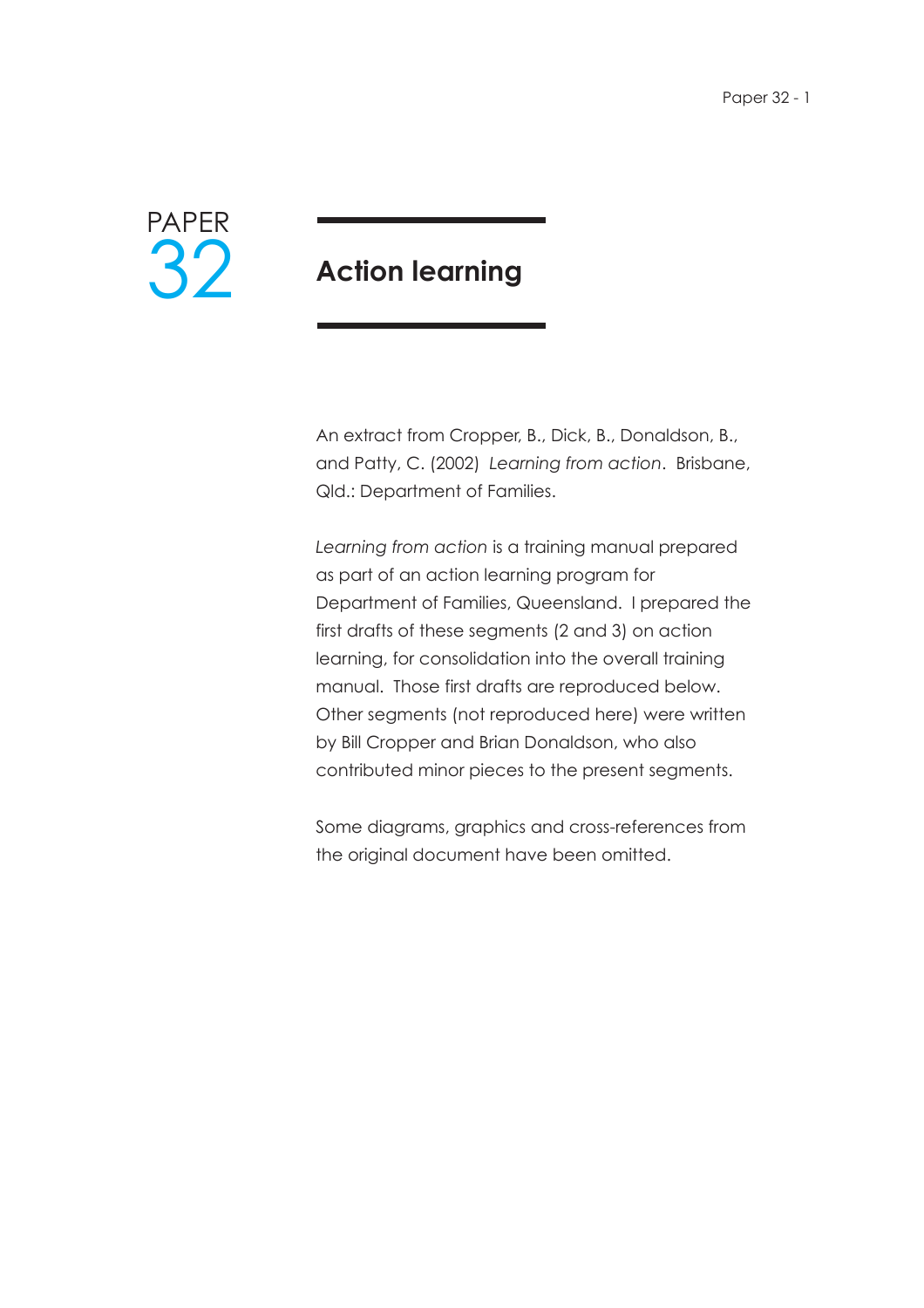Paper 32 - 2 Robust processes — papers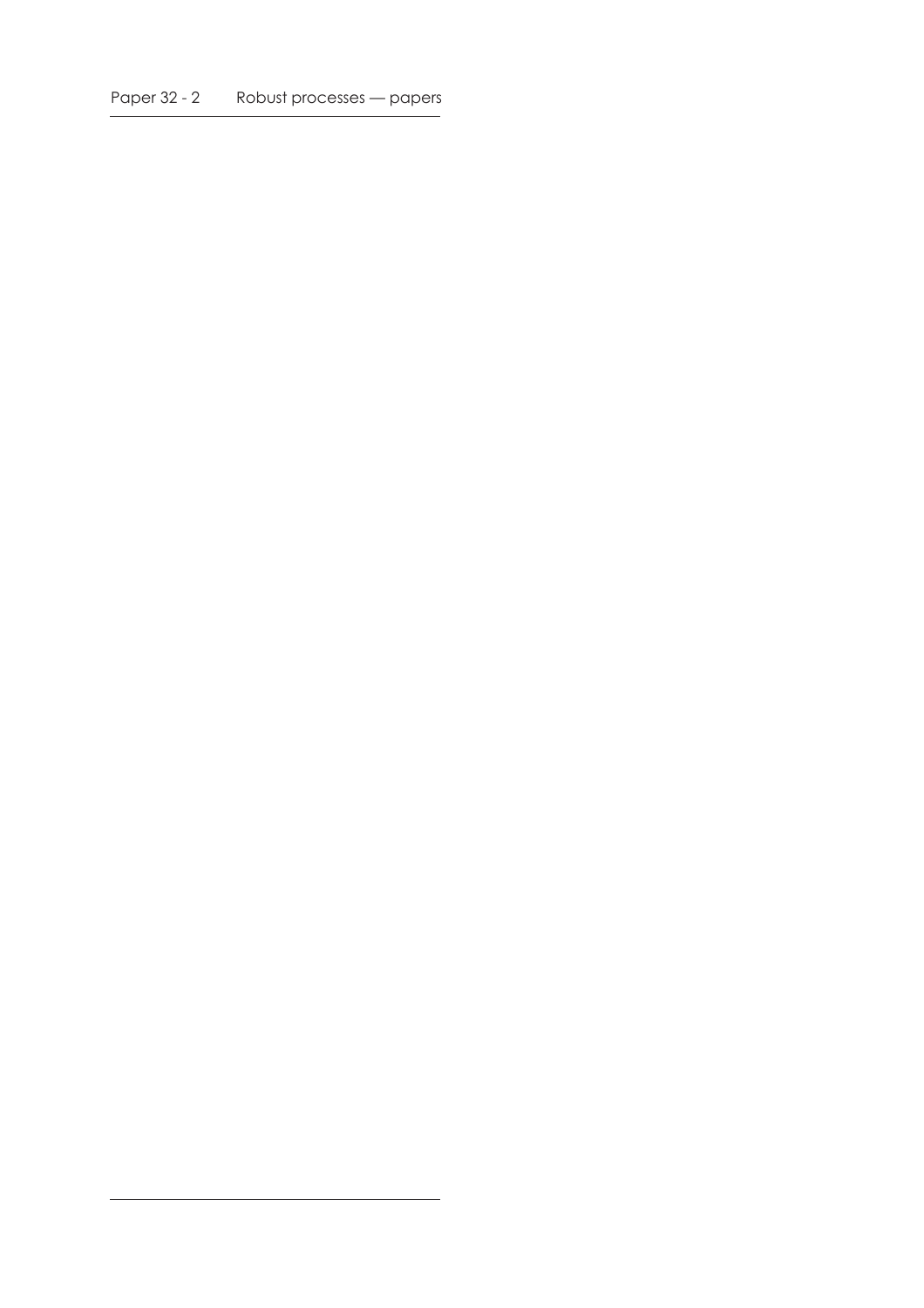# **Segment 2: action learning principles and practice**

# **What is Segment 2 about? — Learning from experience**

We all learn from experience.

Think back, if you can, to your childhood years. Consider all of the things you can do now that you couldn't do then. Many of them weren't taught. You picked them up naturally. Your early attempts at walking were almost certainly clumsy. In time you learned to walk easily and without thought.

There were other skills you were deliberately taught to some extent. Language is an example. Parents and others correct the young child's speech. But even there experience was important. After some initial coaching from others, your language continued to improve without much conscious attention from you.

In other words, people learn naturally. These natural skills can be drawn on to learn at work. By augmenting them with other maps and processes you can further enhance them.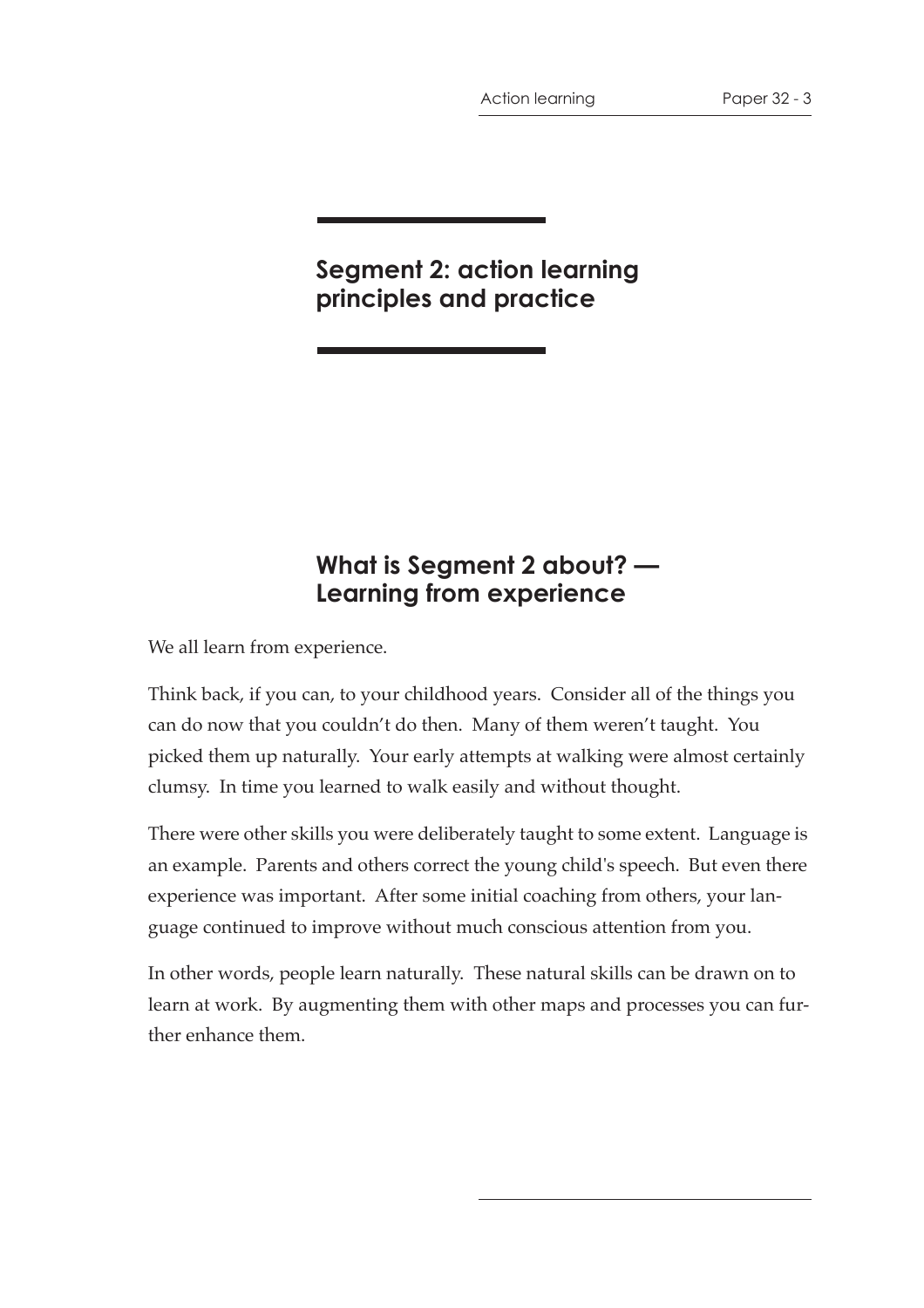This segment will help you build on what you already know. Action learning is a natural process. Your early reaction may well be "I do that already". In this segment you will become more conscious of what you already know.

Not all learning is efficient or effective. You will know from your own experience that some problems continue to be problems. Building on your existing understanding, this segment will help you improve your learning. In particular, it will help you

- make better use of planning and reflection
- improve your ability to learn by yourself
- learn in the company of others, and
- **help others learn.**

## **Activity: Learning from experience**

**?** How do you learn from experience? Think of some situation where you learned something important — something you still make use of.

\_\_\_\_\_\_\_\_\_\_\_\_\_\_\_\_\_\_\_\_\_\_\_\_\_\_\_\_\_\_\_\_\_\_\_\_\_\_\_\_\_\_\_\_\_\_\_\_\_\_\_\_\_\_\_\_\_\_\_\_\_\_\_\_\_\_\_\_\_\_

(For instance, it may be some aspect of communication, or management, or some technical skill which you do well.)

What was it you learned from that experience?

What was it about the event that made it a good learning experience?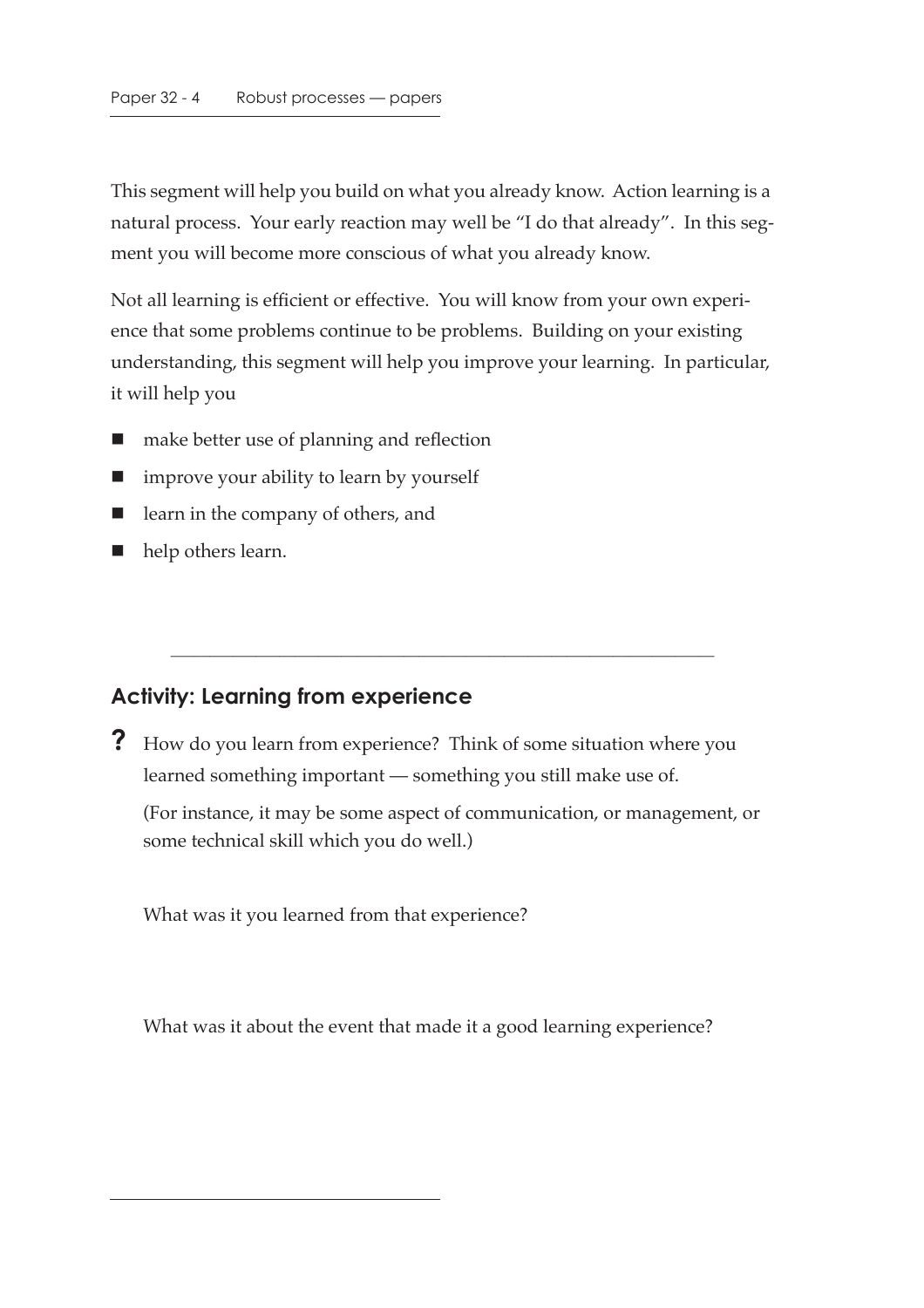What did you do that helped? In particular, what did you do before ...?

.. and during ...?

and after the event that helped with your learning?

Looking back on that learning event, what else do you now think you could have done to make your learning even more effective?

In what follows, we'll explore together some of the features of action learning that build upon your natural ways of learning. As we do so, keep this piece of learning in your mind. Check out what we say, to find out how well it applies to you.

\_\_\_\_\_\_\_\_\_\_\_\_\_\_\_\_\_\_\_\_\_\_\_\_\_\_\_\_\_\_\_\_\_\_\_\_\_\_\_\_\_\_\_\_\_\_\_\_\_\_\_\_\_\_\_\_\_\_\_\_\_\_\_\_\_\_\_\_\_\_

## **Action learning — how would you recognise it?**

Action learning describes an educational strategy, used in a group setting, that seeks to generate learning from human interaction arising from engagement in the solution of real-time (not simulated) work problems.Joe Raelin, *Work-based Learning* (Prentice Hall, Upper Saddle, NJ, 2000, p 66).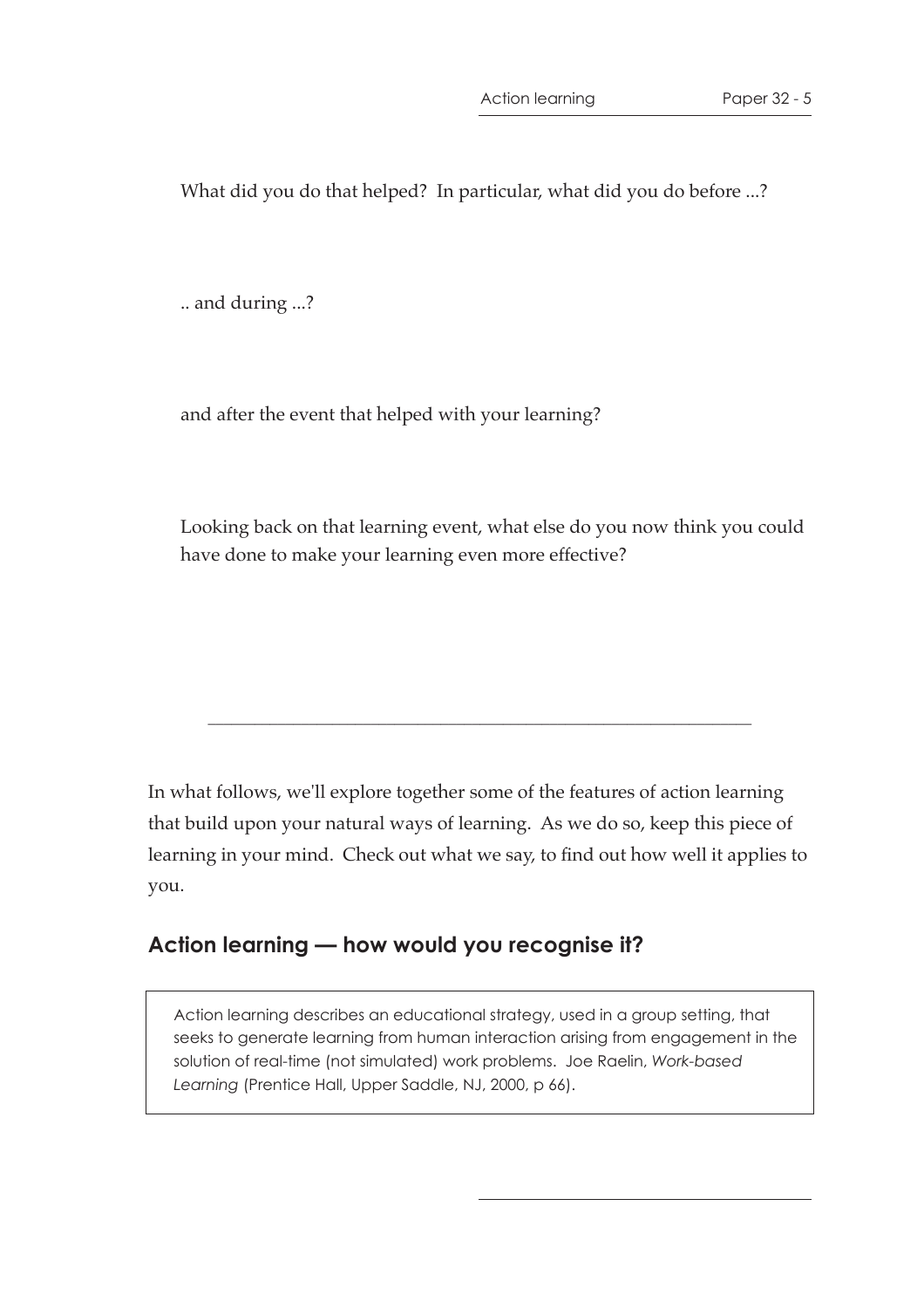A small team of people are gathered around a table, sometimes facing a whiteboard, sometimes facing each other. They seem very intense on what they are doing. You notice a number of things ...

- The overall atmosphere is "tasky", and people engage in their task with energy and enjoyment. It is clear that they enjoy working together
- $\blacksquare$  There is something systematic about the way they work, yet there seems also to be some flexibility about it
- The variation in dress suggests to you that they may be from different organisations, or perhaps from different parts of the same organisation
- As they work, they capture their conclusions and decision on the whiteboard or on butcher paper
- They ask questions of each other, and often challenge each other, with the person questioned or challenged responding without becoming defensive or upset
- $\blacksquare$  It almost seems that they invite different opinions in their discussion; when differences arise they seem to be using them constructively to make better decisions
- They seem unafraid to admit that they were mistaken, or that they do not understand something
- $\blacksquare$  From time to time it seems that one of them does more of the questioning, though most of them do the same at least occasionally

Your overall impression is that they work cooperatively and with obvious purpose, that they base their decisions on evidence. Much of what they do might be regarded as planning. But they also sometimes critique how they are working together.

Whatever they are doing, they seem to be doing it well and with enjoyment.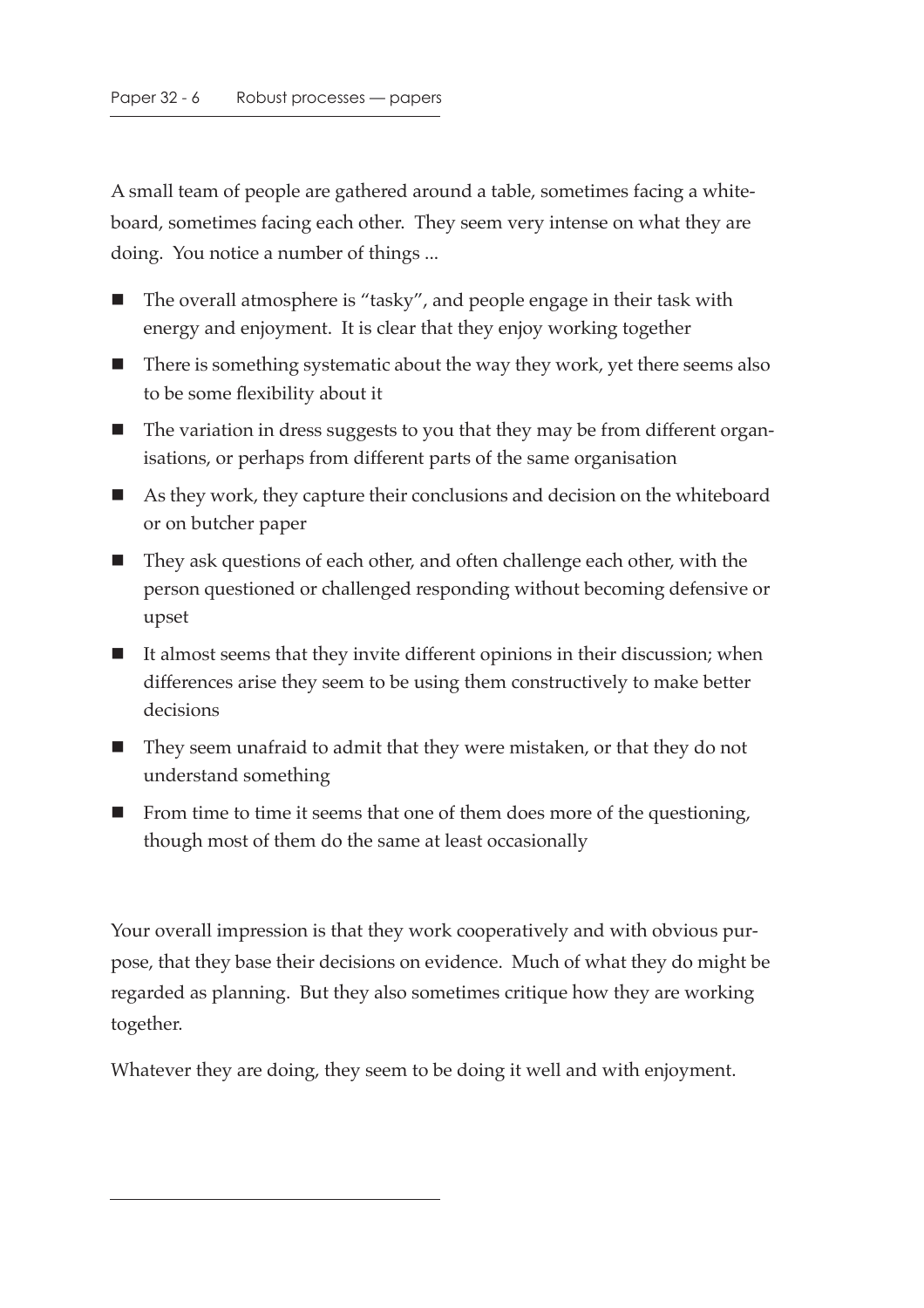Perhaps it is an action learning team. Perhaps in this role they are working together to solve some problem — it may be a shared problem, or a problem or task that one of them has brought to the team.

## **But what is action learning?**

Action learning is cradled in the very task itself, asking whether that task can be done so that, merely by reflecting upon how it currently seems to be done, the very doing of it supplies the learning generally offered far from the scenes of managerial activity. Reg Revans, *ABC of action learning* (Lemon & Crane, London, 1998), p5.

Action learning is a style of learning which leads to very practical knowledge and skills. It builds understanding as it builds a capacity to act more effectively. Some of its features are described below.

**?** How many of the following applied to the learning situation you have just analysed?

**Change oriented?** — you were trying to improve or change some aspect of the situation

**Mindful?** — You paid attention to what happened. You thought about it in some depth later

**Cyclic?** — You acted on it afterwards. You continued to apply and learn from it

**Qualitative?** — You thought about your learning in words and symbols more than (or as well as) in numbers

**Participative?** — It happened in the company of (and perhaps with the assistance of) others

**Change oriented.** Action learning is intended to be applied. The understanding which emerges from it can be immediately used in action. That action can further develop the learning.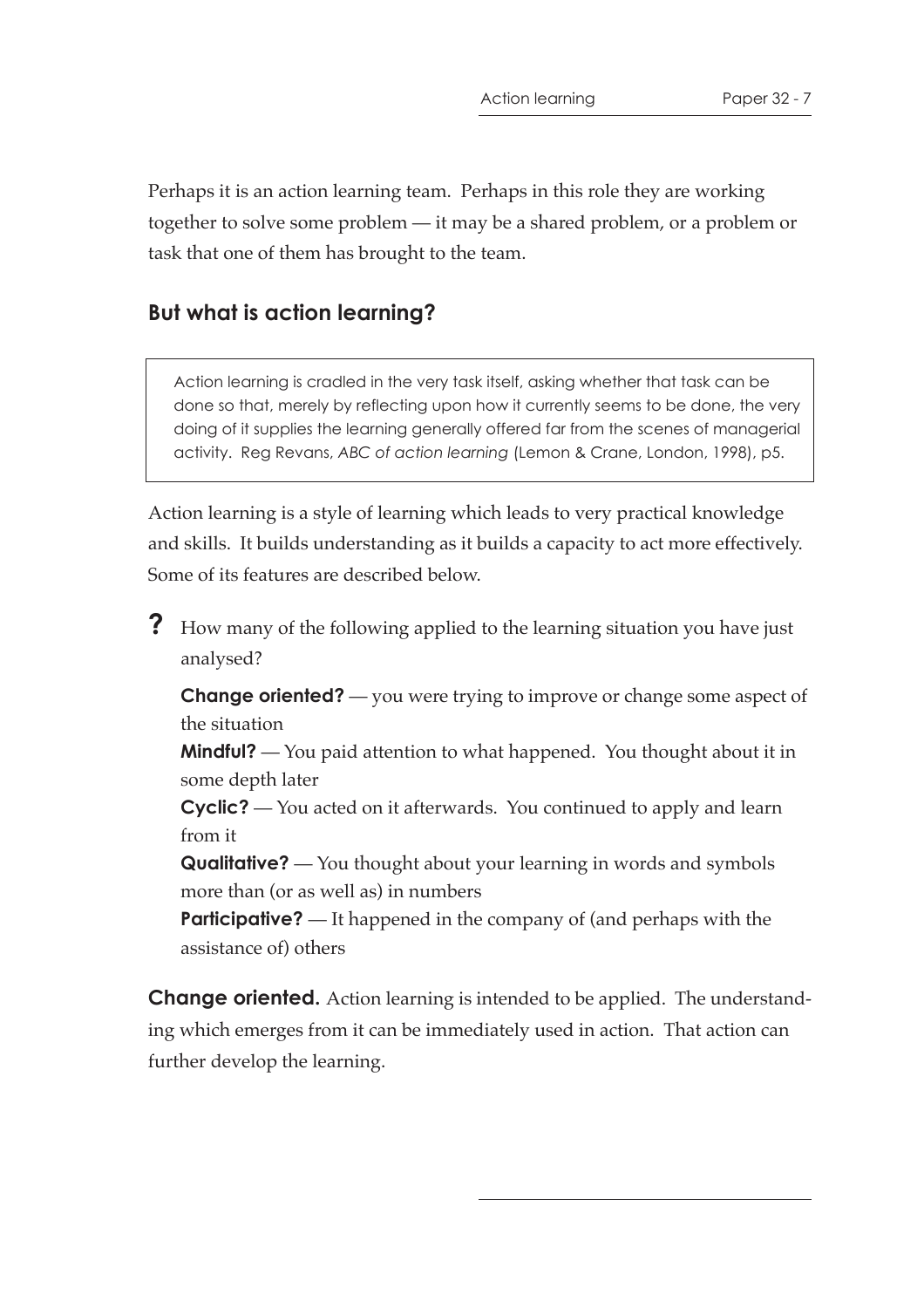**Mindful.** Much of what we learn, however, remains tacit. We are therefore less able to notice how it works, or what we might do differently. When we plan before action, observe during action, and reflect critically after action, we learn faster.

**Cyclic.** Learning and action supplement one another in an ongoing cycle:  $\text{action} \rightarrow \text{learning} \rightarrow \text{action} \dots$ 

**Qualitative.** Language is the natural vehicle in which this learning is recorded, supplemented by maps and models. However, language is used in ways which are rigorous.

**Participative.** It is participative in two respects. It mostly takes place in the company of others. The action typically seeks to involve all those affected by the action in the planning, action and review.

These characteristics are expanded below. There you will also find an opportunity to reflect further on these characteristics of action learning.

#### **Distinguishing features of action learning**

Action learning is….

*Your reactions? Ideas on steps etc…*

1. **Change oriented** — Action learning is embedded in action. It seems to accomplish some worthwhile task. It is intended to bring about some improvement in the situation or implement some worthwhile initiative. In action learning, the action and the learning are integrated. They are not separated as they are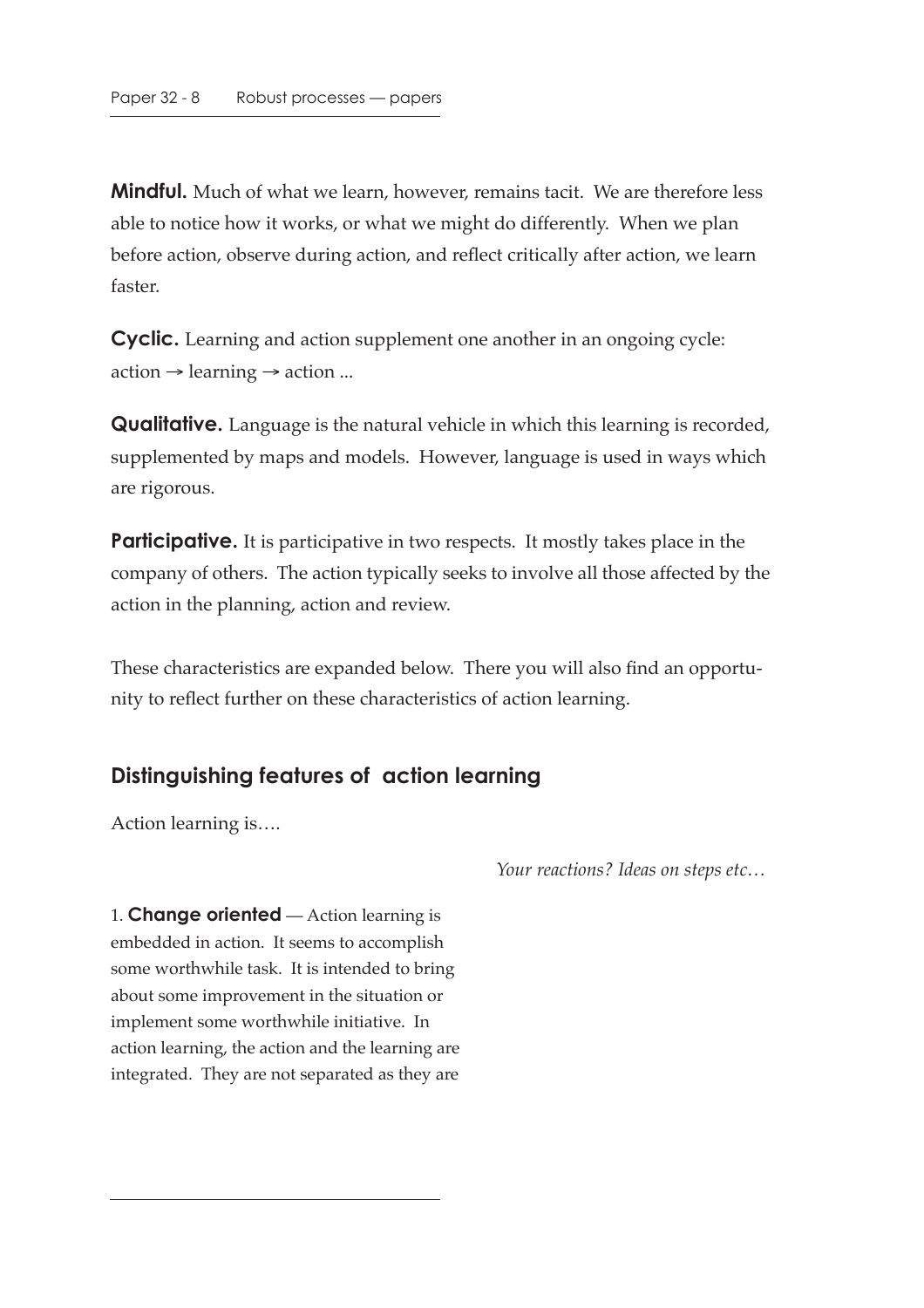in some formal education. As participants introduce change, they learn.

2. **Mindful**: Action learners are thoughtful and observant. Action learning is critically reflective, in the moment of action as well as before and after. Action learners act with intention, pay attention to what happens, and analyse their actions and the consequences later. Mindfulness and critical reflection are important features of action learning, improving both the action and the learning.

3. **Cyclic**: "…a spiral of cycles of planning, action (implementing plans), observing (systematically), reflecting…and then re-planning, further implementation, observing and reflecting…[It] starts with small cycles of planning, acting, observing and reflecting which can help to define issues, ideas and assumptions more clearly so that those involved can define more powerful questions for themselves as their work progresses" McTaggart in Goff, (1998).

4. **Qualitative**: Language is the natural medium of conversation. Action learning therefore makes use of natural language, though with more than usual attention to rigour. Within an action learning program, understanding develops through informed and evidence-based discussion. The form of language is supportive and at the same time questioning. (Quantitative methods may also be used, but qualitative approaches predominate.)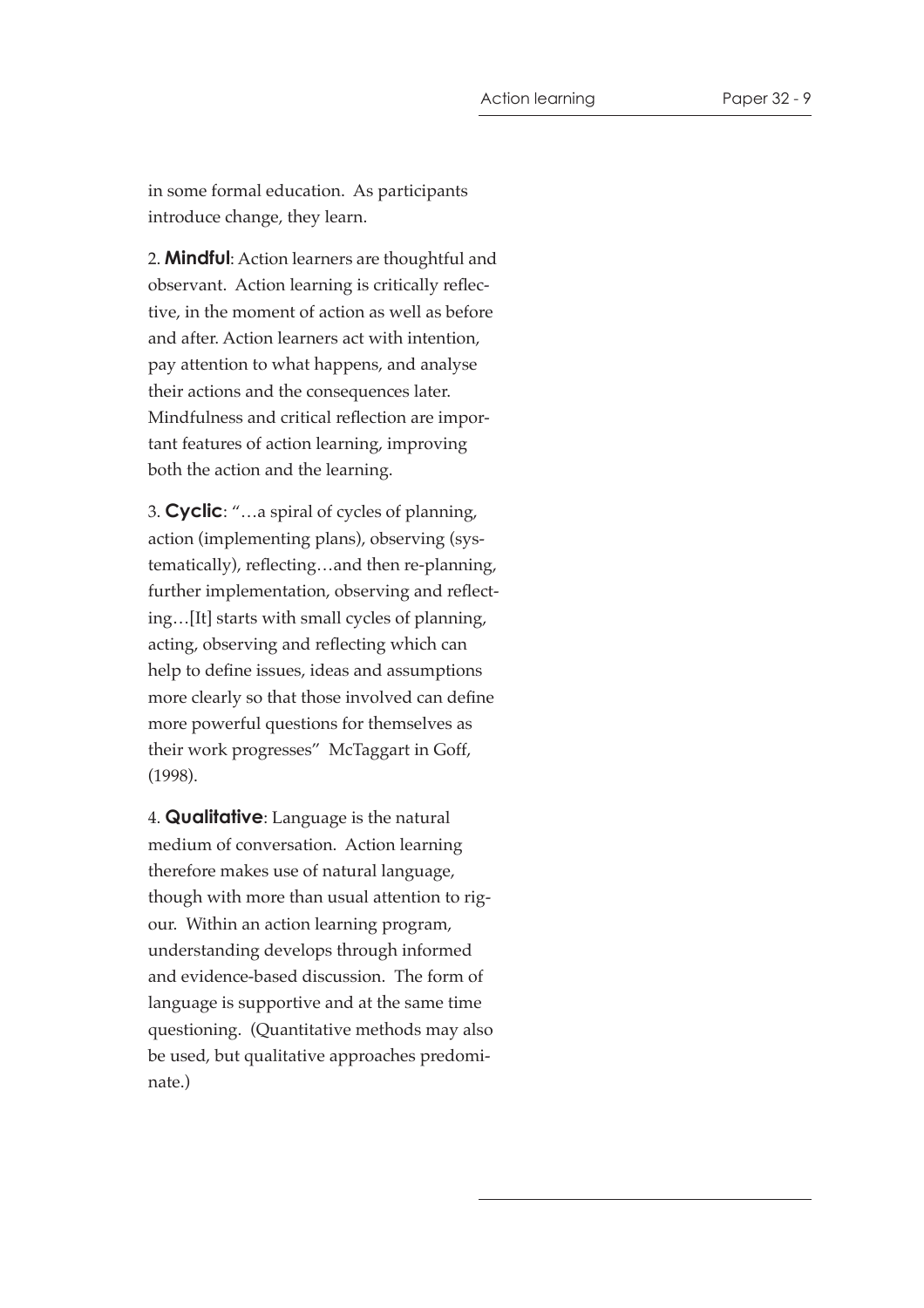5. **Participative** — The intended result is real-time change and improvement. Action learning therefore relies on the participation and commitment of those affected by it. Organisational learners are actively involved in the process, although the extent of participation may vary. Greater participation can certainly yield richer and more comprehensive information, and more commitment to the action.

We will have more to say about these later in this segment and throughout this Guide. First, however, we will explore these from the perspective of individual learning, on which team and organisational learning depends.

#### **Action learning is change oriented — embedded in action**

It is not enough to know what is good; you must be able to do it. George Bernard Shaw, *Back to Methuselah*, Act IV Scene 1.

Rick Ross and his colleagues (in *The fifth discipline fieldbook*, Doubleday, New York, 1994) define knowledge as "the capacity for effective action". Reg Revans, the founder of action learning, distinguishes between two forms of learning:

- programmed knowledge, **P**, which is the learning of "facts", and
- the learning which arises from questioning inquiry, **Q**, embedded in action.

He combines them in his well known formula  $L = P + Q$ . Learning consists of programmed knowledge and the learning that results from questioning inquiry.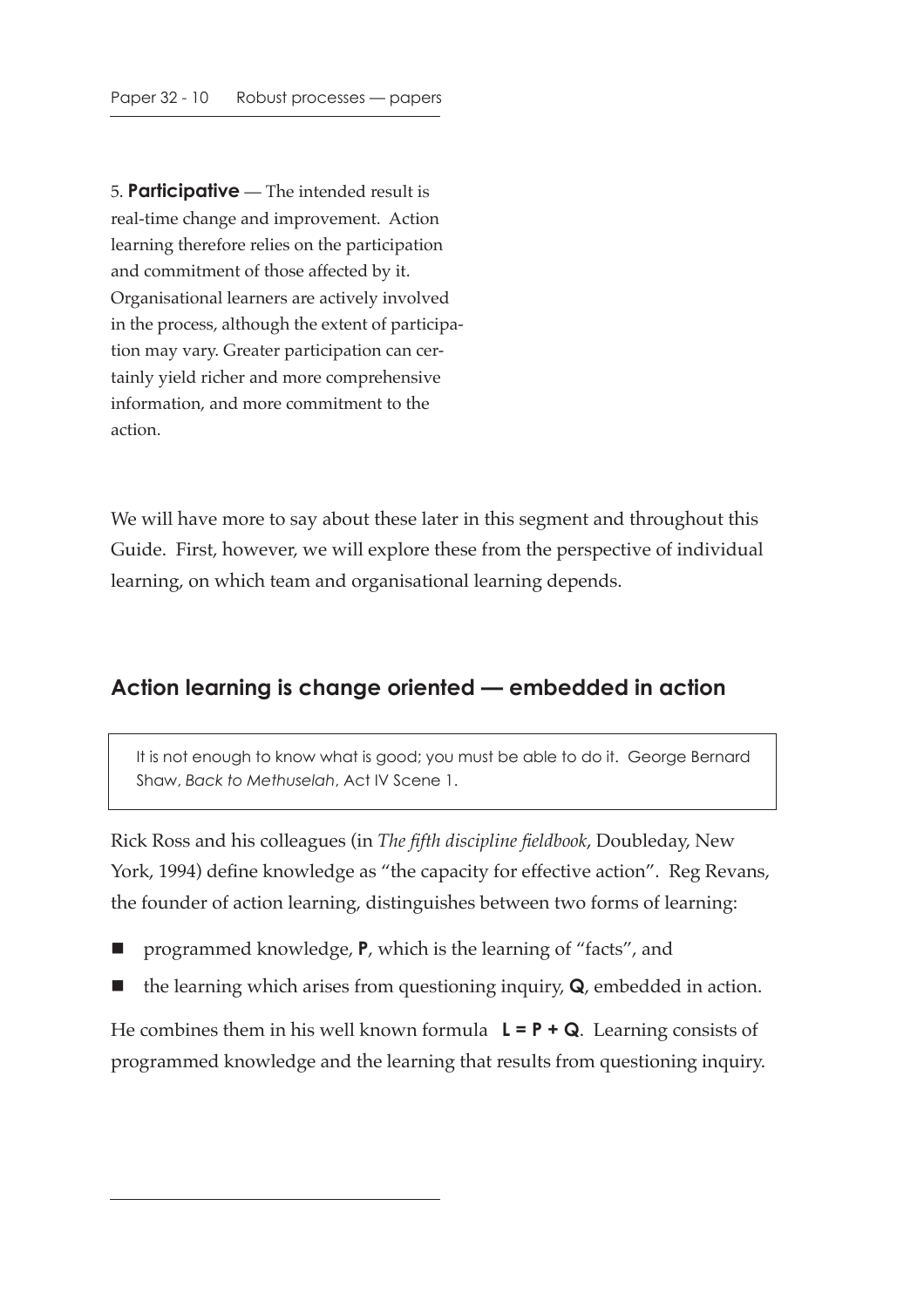While not dismissing **P**, he does point out that it is learning for and from the past. It is **Q**, perhaps supplemented by **P**, which best fits an unexpected present.

He developed this approach in the 1970s, when the pace of change was less than it is now. In these times of rapid change, it is likely that his approach is even more useful.

**?** Think about the learning which you use to do your job? How much of it was learned in your formal schooling or through formal tuition? How much was learning applied from earlier experience? How much was learned by doing the job?



Schooling, formal tuition, reading? Learning applied from earlier experience? Learned by doing the job?

**?** For that matter, think about the skills and understanding you had when you first began work, and how much you have now.

In the light of this, what is your reaction to the views of Revans? Write down your ideas here ...

Of course, different people have somewhat different learning styles, as we shall see ...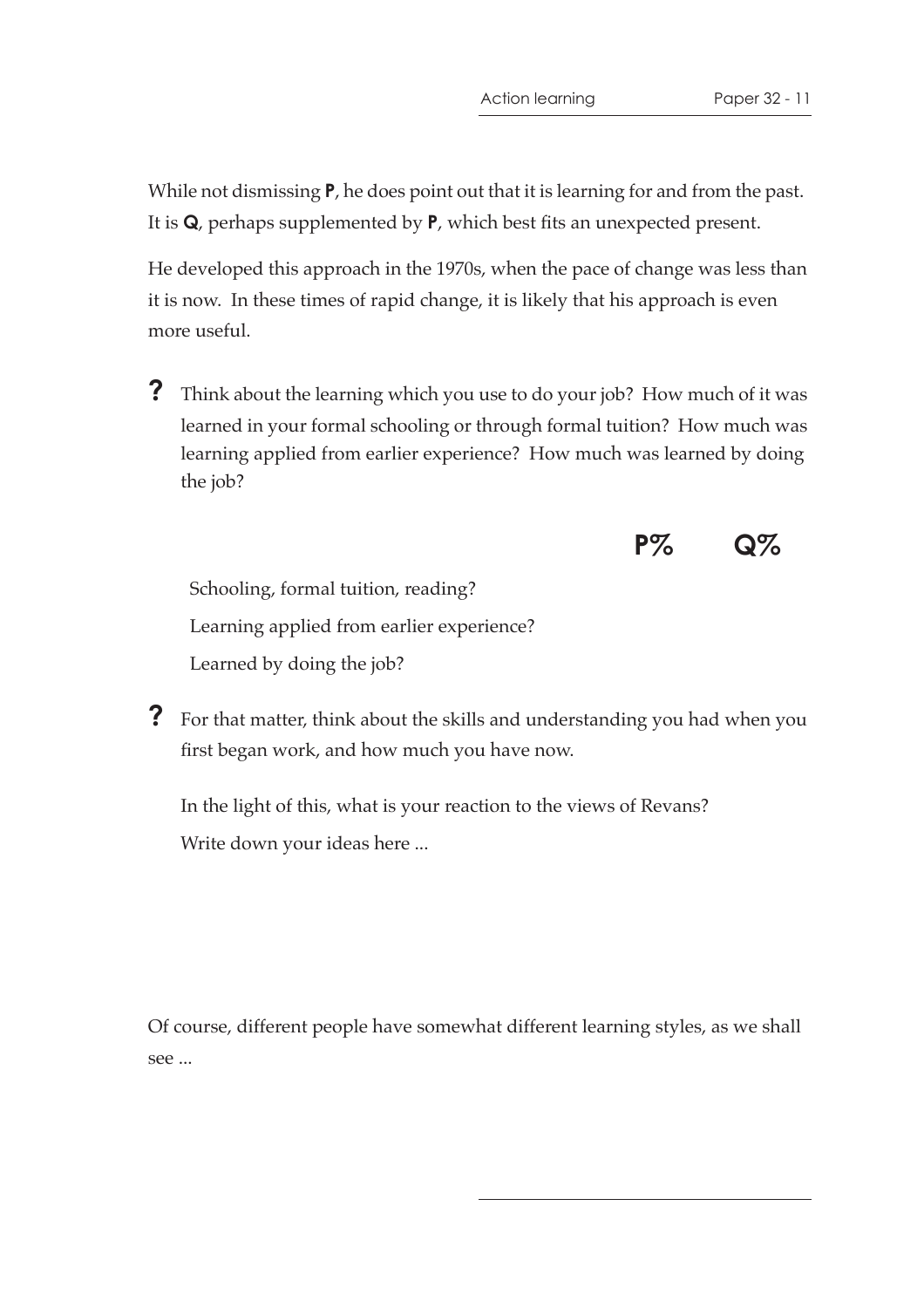# **Action learning is mindful — it uses critical reflection to make the learning explicit**

Experience merely provides raw data, which is a source of learning but is not the learning itself. ... [L]earning results only after managers attribute meaning to an experience, that is, after they understand the raw data of the experience. Kent W. Seibert and Marilyn W. Daudelin, *The role of reflection in managerial learning* (Westport, Quorum, 1999, p xvi), reporting on the results of their research into managerial learning.

As we mentioned above, learning which comes from experience is often tacit learning. Critical reflection makes the learning explicit.

Don Schön uses the example almost all of you will be able to relate to:

*"If you are riding a bicycle, and you begin to fall to the left, then in order not to fall you must turn your wheel to the \_\_\_? Quick! I'm about to fall!*

*"How many think 'right'?*

*"How many think 'left'?*

*"How many don't know?*

*"How many think this is an irrelevant question?"*

**?** Quickly, what do you think?

The point he is making is that we all have no difficulty doing this. It is consciously knowing how we do it that is the problem. For some skills — like riding a bicycle — it is better if we don't think about it too much. Overlearned motor skills are best left to our unconscious. Other more complex skills, of greater scope, can be a different matter. Unless we have some conscious knowledge of what we know we may find it difficult to ...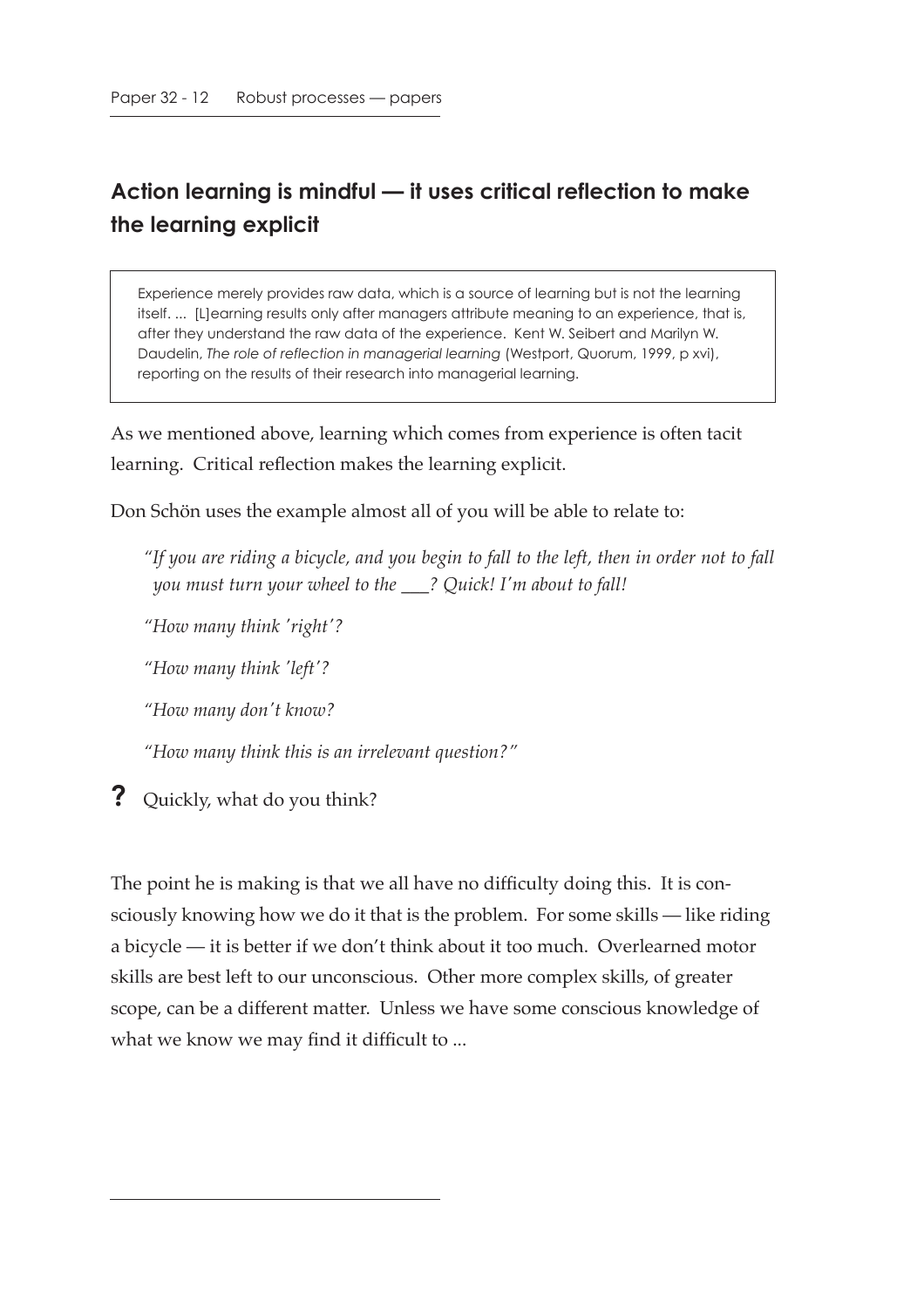**?** What do you think? What are the disadvantages of knowledge which is only tacit?

Here's a space to write down your thoughts about the disadvantages of tacit learning

The disadvantages include that we may find it more difficult to:

- change our behaviour when it doesn't work
- help others learn the skill.

Let's examine in more detail how we may improve our critical reflection, and thus our learning.

\_\_\_\_\_\_\_\_\_\_\_\_\_\_\_\_\_\_\_\_\_\_\_\_\_\_\_\_\_\_\_\_\_\_\_\_\_\_\_\_\_\_\_\_\_\_\_\_\_\_\_\_\_\_\_\_\_\_\_\_

## **Case study: Mechanisms for critical reflection**

This material is drawn from a university class set up as a number of action learning teams. In all, an evaluation of the class revealed about 20 processes and activities which encouraged reflection. Here are some of them which may be suitable for action learning teams in other settings

■ Class members were encouraged to keep diaries. In these, they noted down "critical incidents", what they learned from them, and what use they intended to make of their learning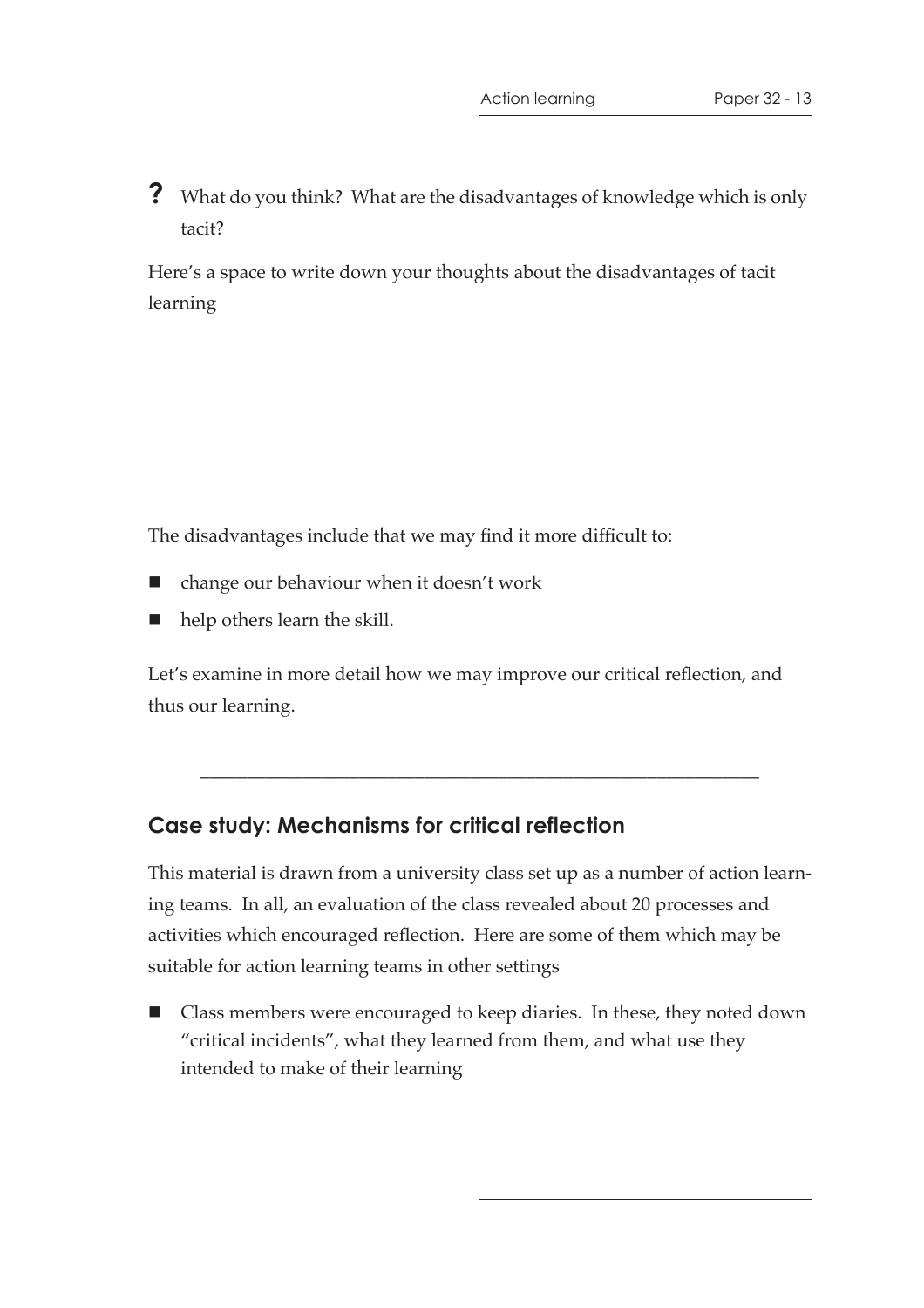- Class members were organised for the whole year into "home groups" of about 5 or 6 people. Each of these functioned as an action learning team. Some time each class was set aside for people to meet in these teams
- Near the end of each class, half an hour was spent recollecting the day's events and reviewing the implications
- Following the half hour review, people met briefly in pairs. Their task was to recollect the day's events, choose what they would write in their diary, and identify any dissatisfactions with the class process. The same pair met at the start of the next class session. They reminded each other of what happened the previous week. This was then used to initiate a process review
- All class activities, all assignments and the like were preceded by a plan and followed by a self-evaluation and a statement of what they learned from the activity
- The last day of each semester was devoted to a review of the semester, and collected suggestions for future change. The evaluation at the end of first semester fed into class planning for second semester. The results of the end of year evaluation were incorporated into the "standard package" and reported to the next year's class
- Every two or three weeks, small groups of class members met with relevant local practitioners. The practitioners helped them to understand how class activities related to practice.

\_\_\_\_\_\_\_\_\_\_\_\_\_\_\_\_\_\_\_\_\_\_\_\_\_\_\_\_\_\_\_\_\_\_\_\_\_\_\_\_\_\_\_\_\_\_\_\_\_\_\_\_\_\_\_\_\_\_\_\_

In these few examples, note the use of

- $\blacksquare$  individual, small group and whole group evaluation
- regular evaluation over a number of different time spans
- both individual and interactive forms of reflection
- encouragement to document learning and think about its application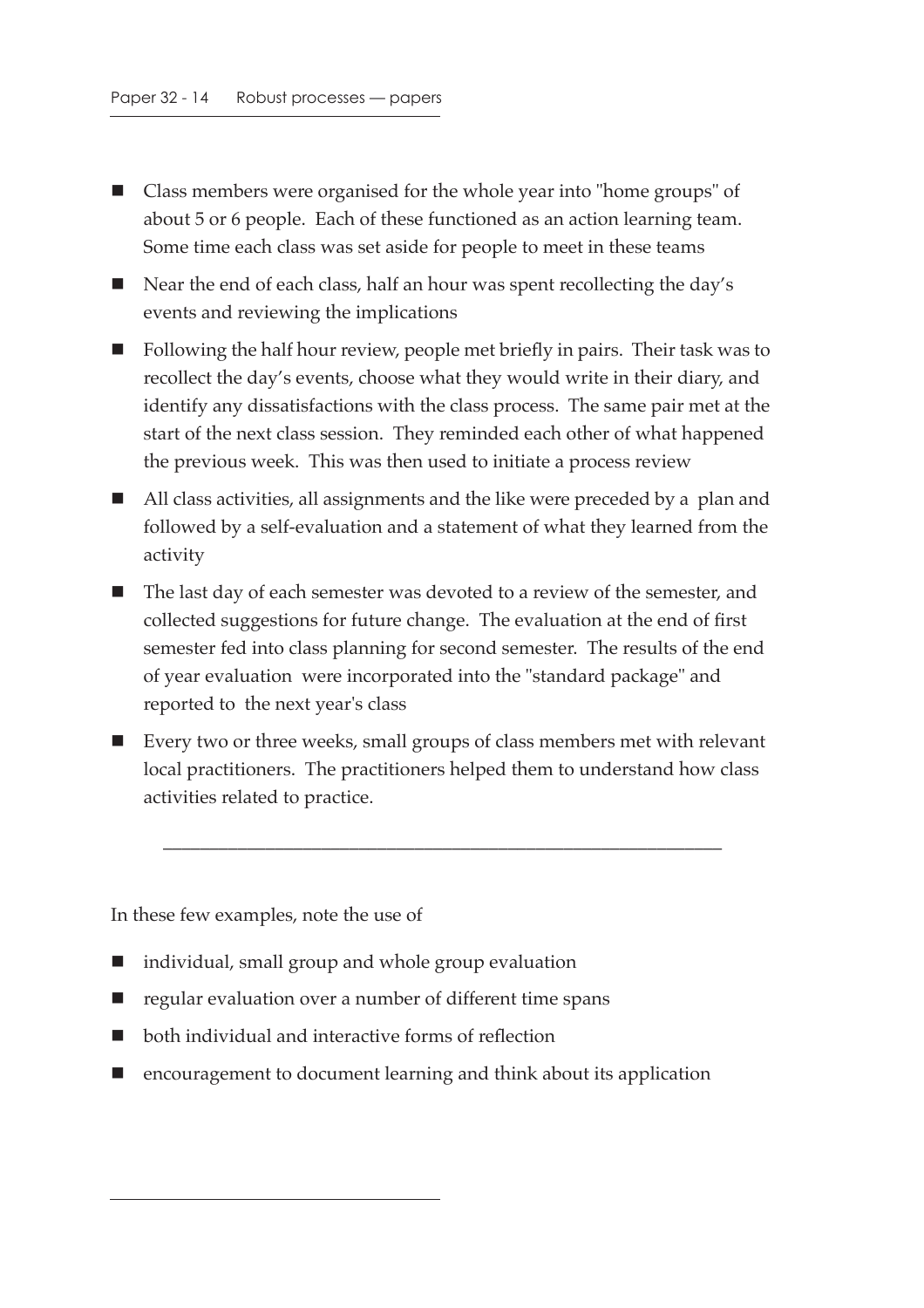**?** Which of these would suit your learning style? Which others might you be able to use for your own learning?

Here's a space to write down your thoughts ...

## **Action learning is cyclic**

When we explain the learning cycle to many practitioners they reply ...

*"Oh, I already do that"*

And in a sense, they do. As we've already seen, we learn much from our experience.

When they learn to reflect more often, more regularly, more systematically, and especially more critically, their learning and their practice improves.

\_\_\_\_\_\_\_\_\_\_\_\_\_\_\_\_\_\_\_\_\_\_\_\_\_\_\_\_\_\_\_\_\_\_\_\_\_\_\_\_\_\_\_\_\_\_\_\_\_\_\_\_\_\_\_\_\_\_\_\_

## **Case study: the CADCAM system**

Julie (let's call her) was a design engineer in a company specialising in the manufacture of custom built machinery manufacture. Her CEO purchased at substantial cost a CADCAM (computer aided design and manufacturing) system.

It functioned well during the trials. When it took on a full workload it was far less effective. However, no one wished the CEO to lose face. The poor performance of the CADCAM system became undiscussable.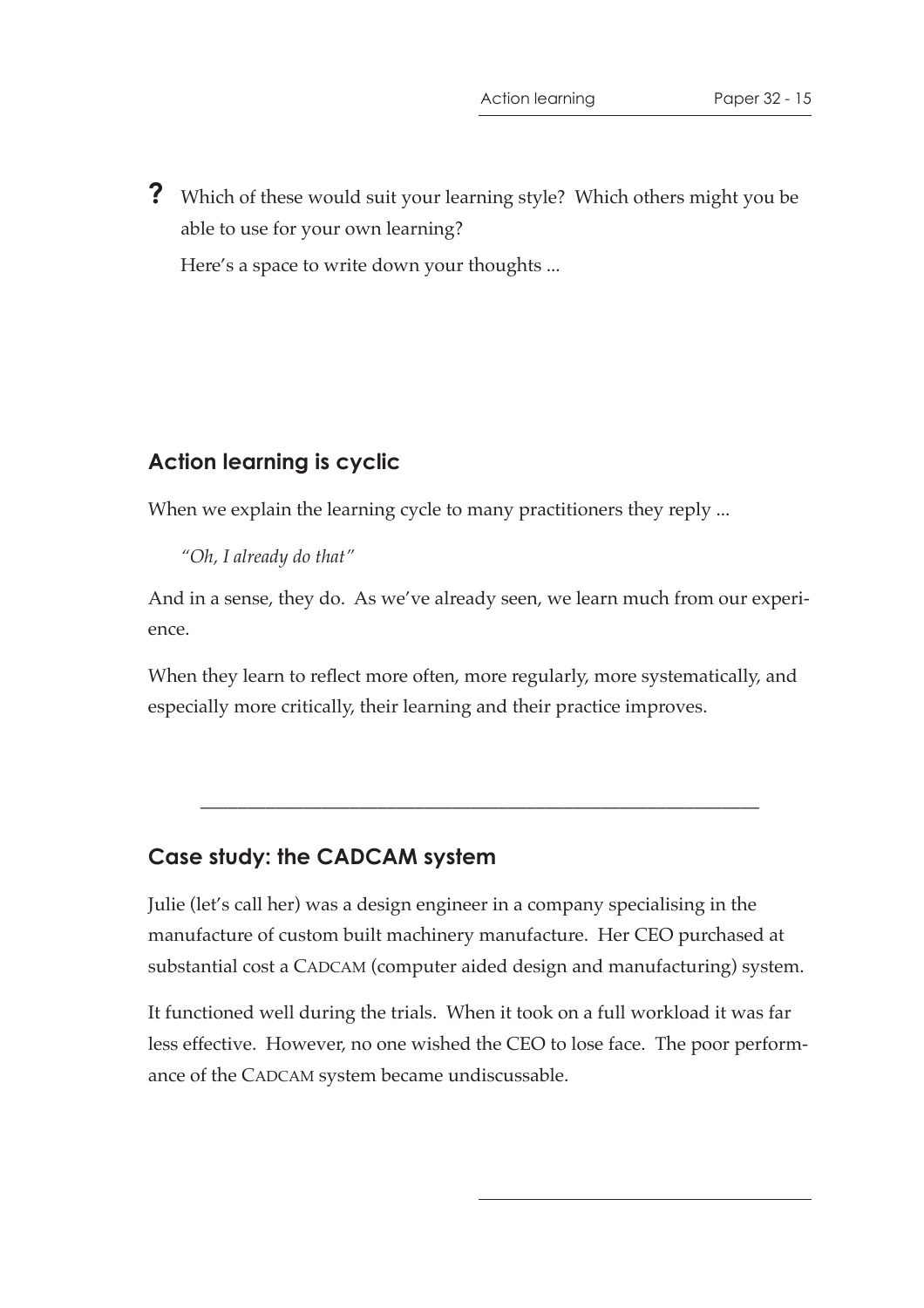Julie was enrolled for a PhD using action learning.<sup>1</sup> She also managed a section which depended heavily on the CADCAM system. She decided to make the system the topic of her PhD. At first she concentrated on her own use of the system and how she might improve that. Having done this she involved her own team in regular sessions of analysis and critical reflection. She and her team were able to work out better ways of using the system, and also introduce some changes to it.

When she had gone as far as she could within her own team Julie gradually extended the use of action learning to adjacent teams, and then further afield. Eventually the CADCAM system worked well. Julie improved her own managerial skills, especially her people skills. She saved substantial amounts of money for her organisation. She completed a successful PhD. Without her initiative (and her use of action learning) it is possible that the CADCAM system would still be inefficient.

\_\_\_\_\_\_\_\_\_\_\_\_\_\_\_\_\_\_\_\_\_\_\_\_\_\_\_\_\_\_\_\_\_\_\_\_\_\_\_\_\_\_\_\_\_\_\_\_\_\_\_\_\_\_\_\_\_\_\_\_

## **The action learning cycle**

At its simplest, action learning alternates doing, and critical reflection. The doing achieves the outcomes. The critical reflection allows the doing to be more intelligent, and the learning from experience to be more conscious and more useful.

Critical reflection, as you will see, has several components which help to make it more effective.

<sup>1.</sup> And action research. We'll come to that later.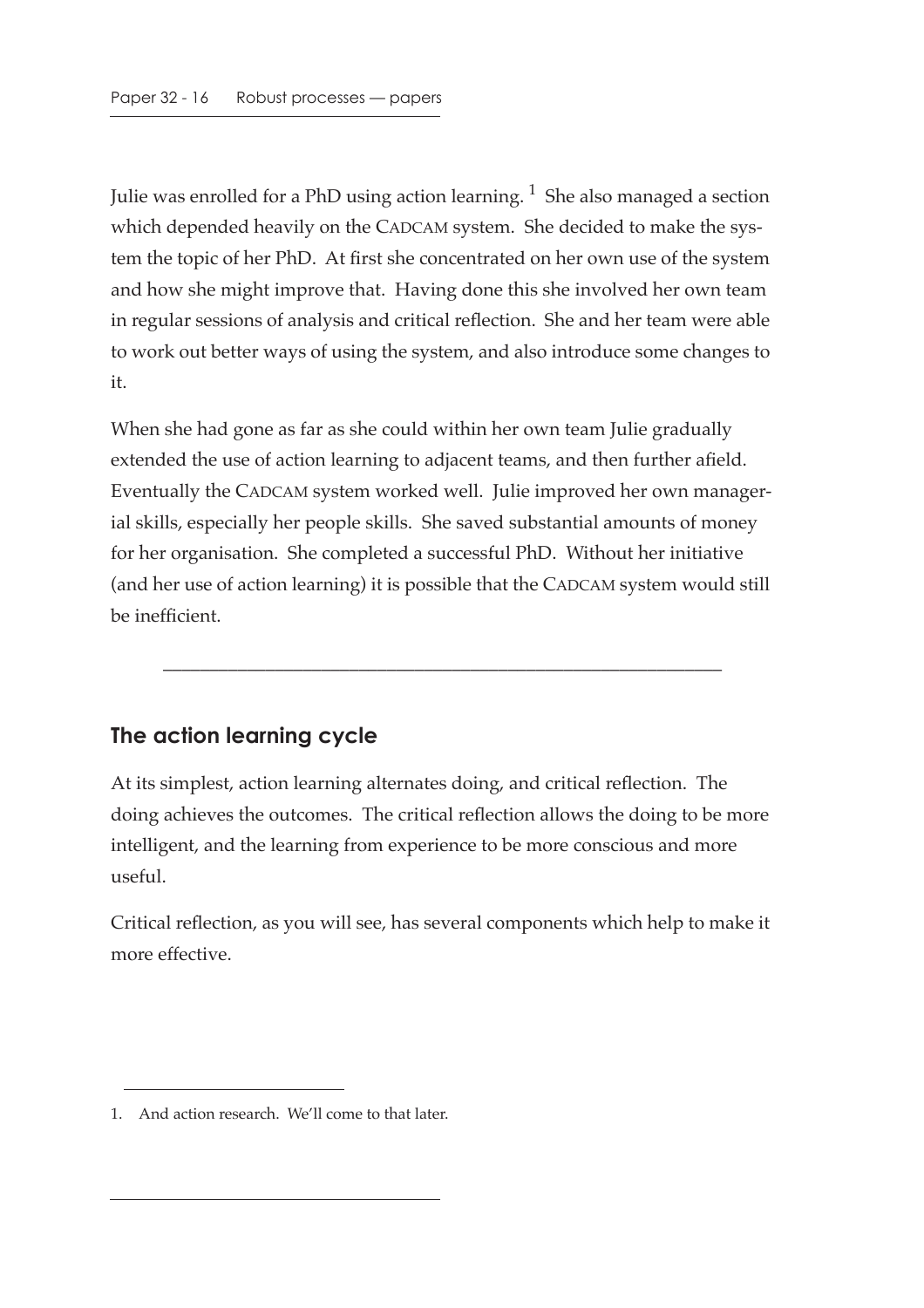## **The components of critical reflection**

Reflection is used to look back, and to look forward. It is used to examine what happened during the doing, and then to use this to work out what to do next. In between these two elements, you build theory — conscious understanding from the experience:

- What happened?
- What have I learned from that?
- $\blacksquare$  How will I make use of what I have learned?

There are many versions of this. The elements tend to be the same. The language is different. Outdoor education people use this too, with different questions:

- $\blacksquare$  What?  $\blacksquare$  that is, what happened?
- So what? that is, what does it mean, what is its significance?
- Now what?  $-\theta$  that is, what are the implications for action?

In the language of Peter Senge and his colleagues ("the wheel of learning" in the *Fifth discipline fieldbook*, p 60) the elements are named reflecting, connecting and deciding. 2

**Doing.** Carrying out some action. As we can start anywhere in the cycle, this is usually a set of actions planned during a previous "deciding" element

**Reflecting.** Noting what happened. Senge and his colleagues (Fifth Discipline Fieldbook, p 60) offer the following questions:

<sup>2.</sup> To maintain agreement with some early Department of Families documentation, this is the terminology used here. I would otherwise have used different terminology.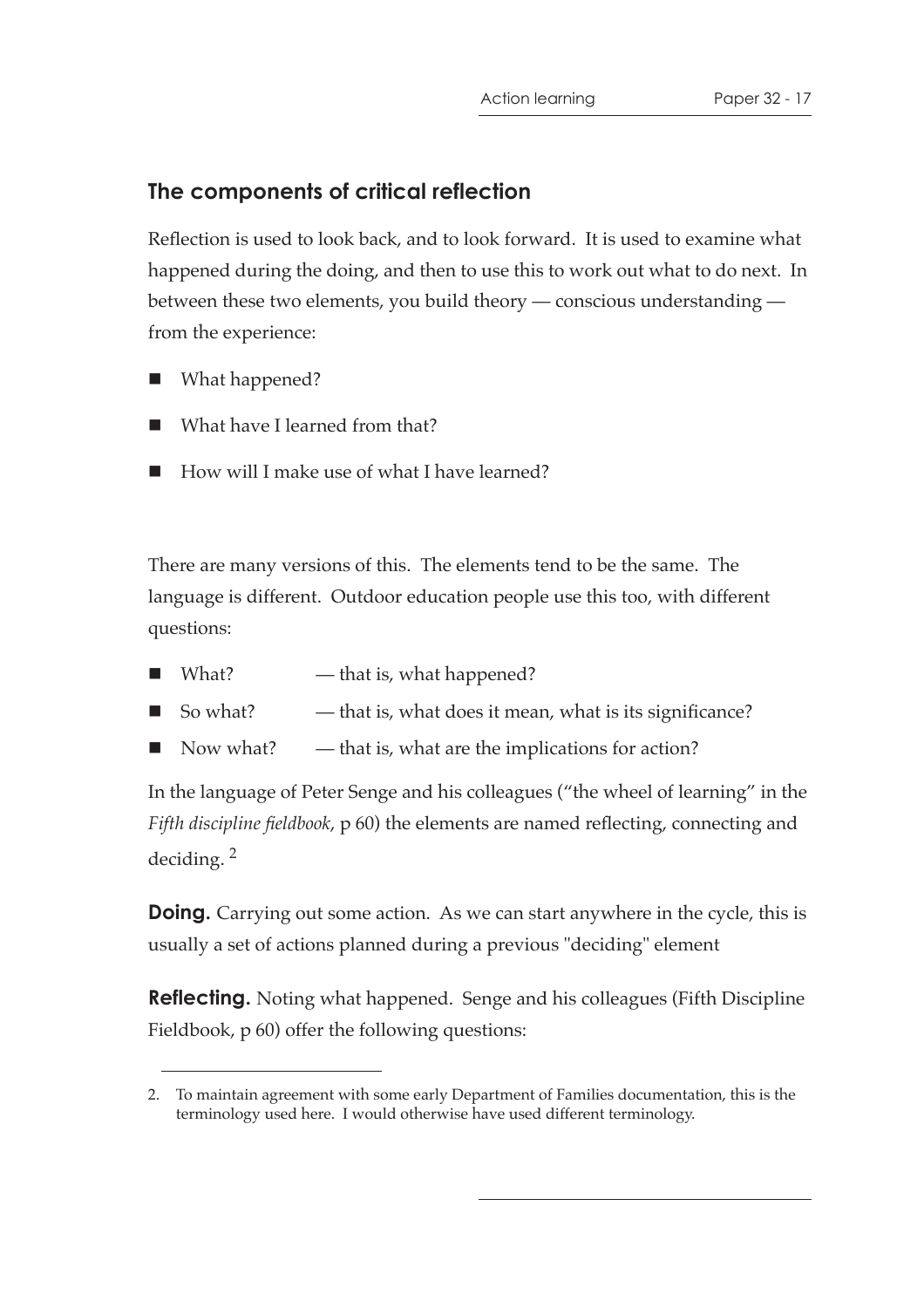- How well did it go?
- What were we feeling and thinking during the process?
- What underlying beliefs (what "theories in use"  $3$ ) seemed to affect the way we handled it?
- Do we see our goals differently now?

As the Fieldbook points out, many people treat reflection as "doing nothing". In fact, it is doing something very important for the person and for their organisation. Unless the actions and their results are recalled in sufficient detail, and critiqued, the value of the following stages is reduced.

**Connecting.** Other models call this "theorising" or "generalising". Having made sense of the experience, we seek to capture our understanding as a statement or a map or model. We look for patterns and similarities with other behaviour. The quality of this depends on the quality of the reflection which precedes it.

**Deciding.** Often called "planning", this is the stage which turns the previous understanding into intentional action.

 $\overline{\phantom{a}}$ 

This is the "individual" version of the learning cycle. We'll revisit this below when we consider team learning. Next, two tools useful for improving critical reflection.

<sup>3.</sup> The term is Argyris's. A later section refers to the form of theory Argyris suggests.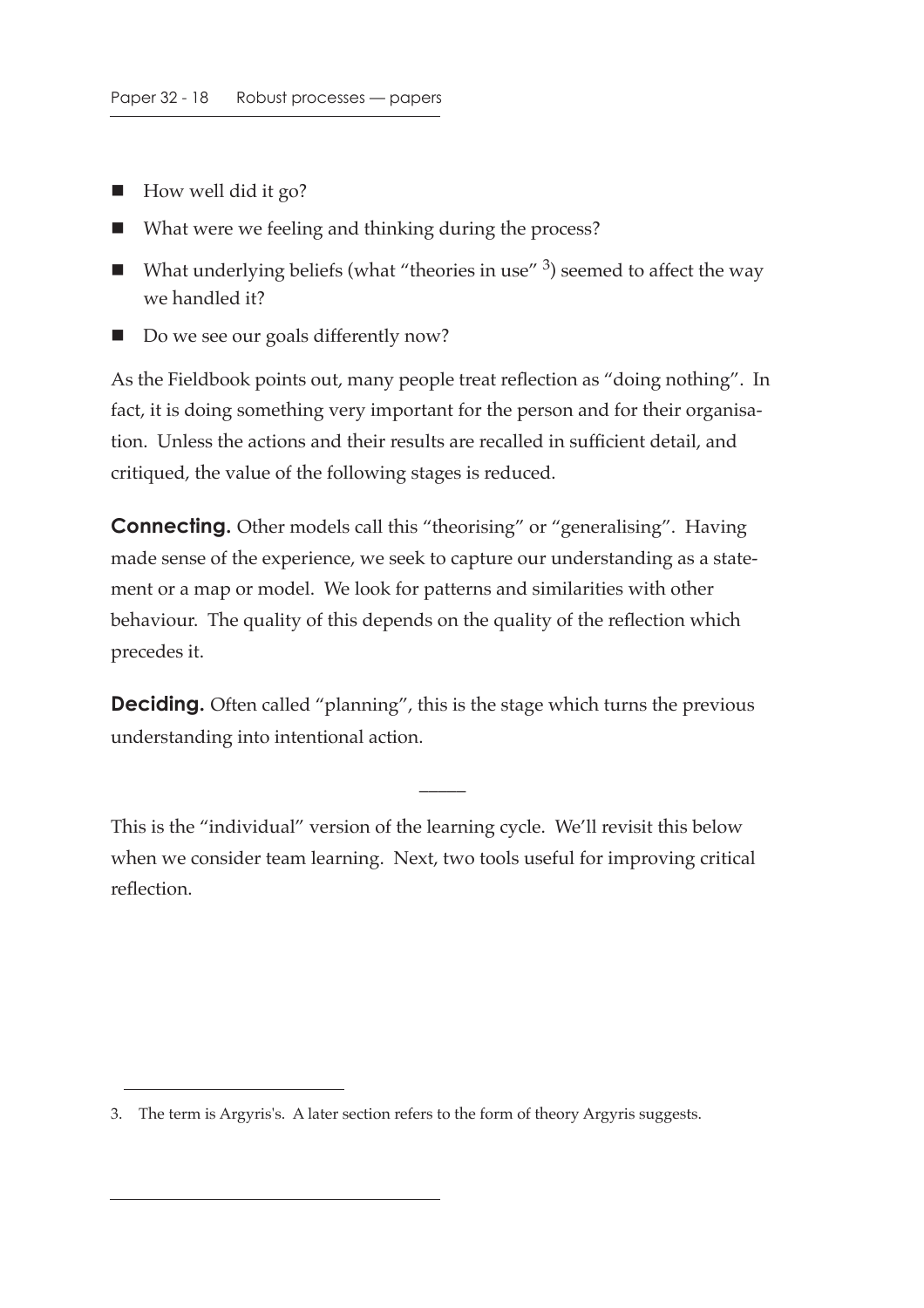## **Activity: The stages of the individual learning cycle**

Choose some recent activity which was relatively short in duration, but you found challenging. It may have been a difficult interaction with a colleague, for instance. Use the following questions to practise following the stages of the individual learning cycle. In this instance the **doing** has already taken place. We'll begin with the reflection.

\_\_\_\_\_\_\_\_\_\_\_\_\_\_\_\_\_\_\_\_\_\_\_\_\_\_\_\_\_\_\_\_\_\_\_\_\_\_\_\_\_\_\_\_\_\_\_\_\_\_\_\_\_\_\_\_\_\_\_\_

**? Reflecting**. Exactly what happened? What did you (and the other people present) do? Use the "Fifth Discipline Fieldbook" questions: How well did it go?

What were you feeling and thinking during the process?

What underlying beliefs (what "theories in use") seemed to affect the way you handled it?

Do you see your goals differently now?

**? Connecting**. Looking back over your recollections, what sense do you now make of the situation? What actions on your part seemed to produce what outcomes?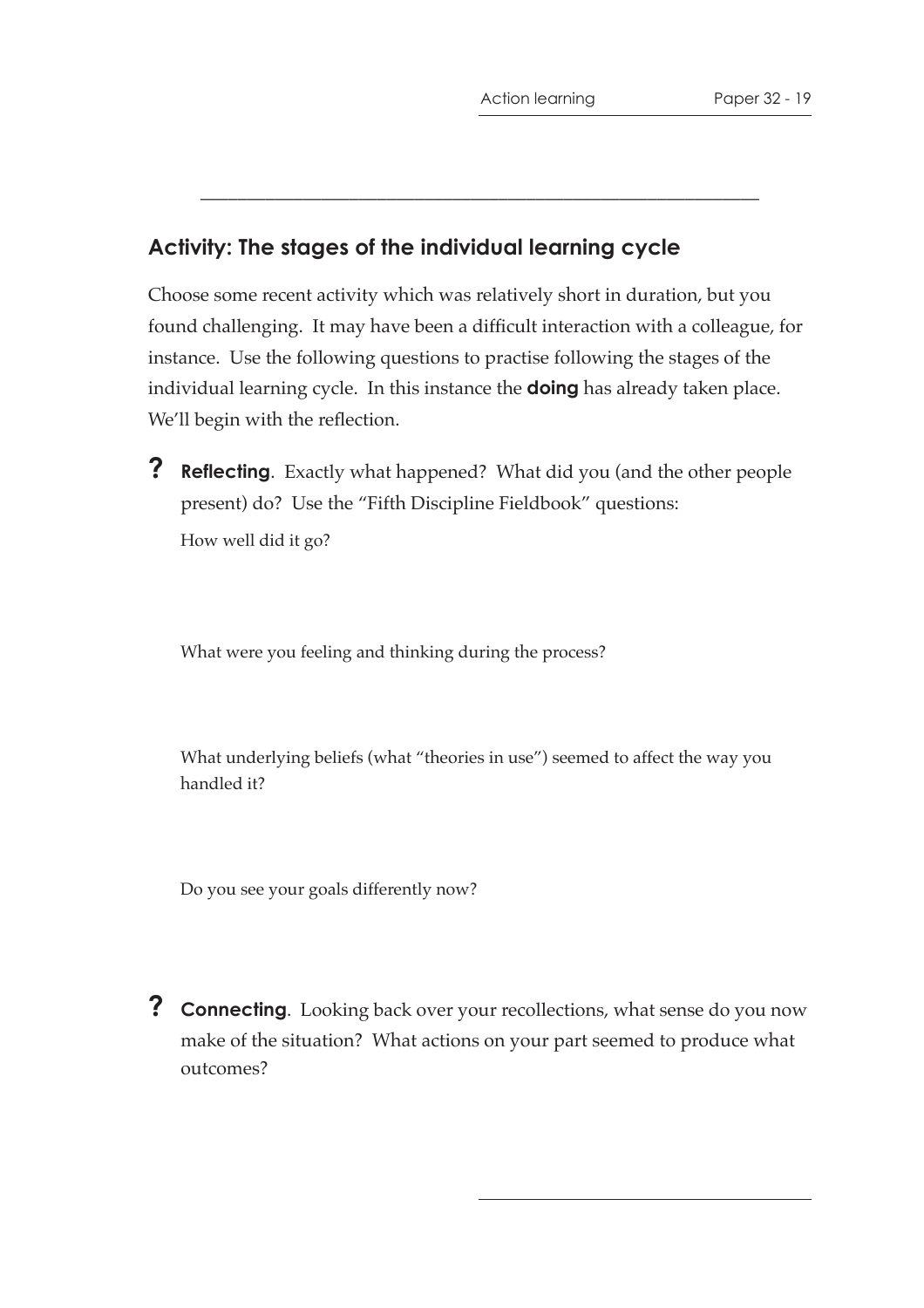ACTIONS OUTCOMES REASONS for OUTCOMES

**? Deciding**. Now look ahead to the next time you are faced with a similar situation. What will you try to achieve, and how will you try to achieve it?

WHAT WILL YOU TRY TO ACHIEVE? HOW WILL YOU TRY TO ACHIEVE IT?

## **Action learning is qualitative but rigorous**

As mentioned, the natural medium of learning is often language. Some of your colleagues may be sceptical of such approaches ...

("If you can't measure it, it doesn't exist.")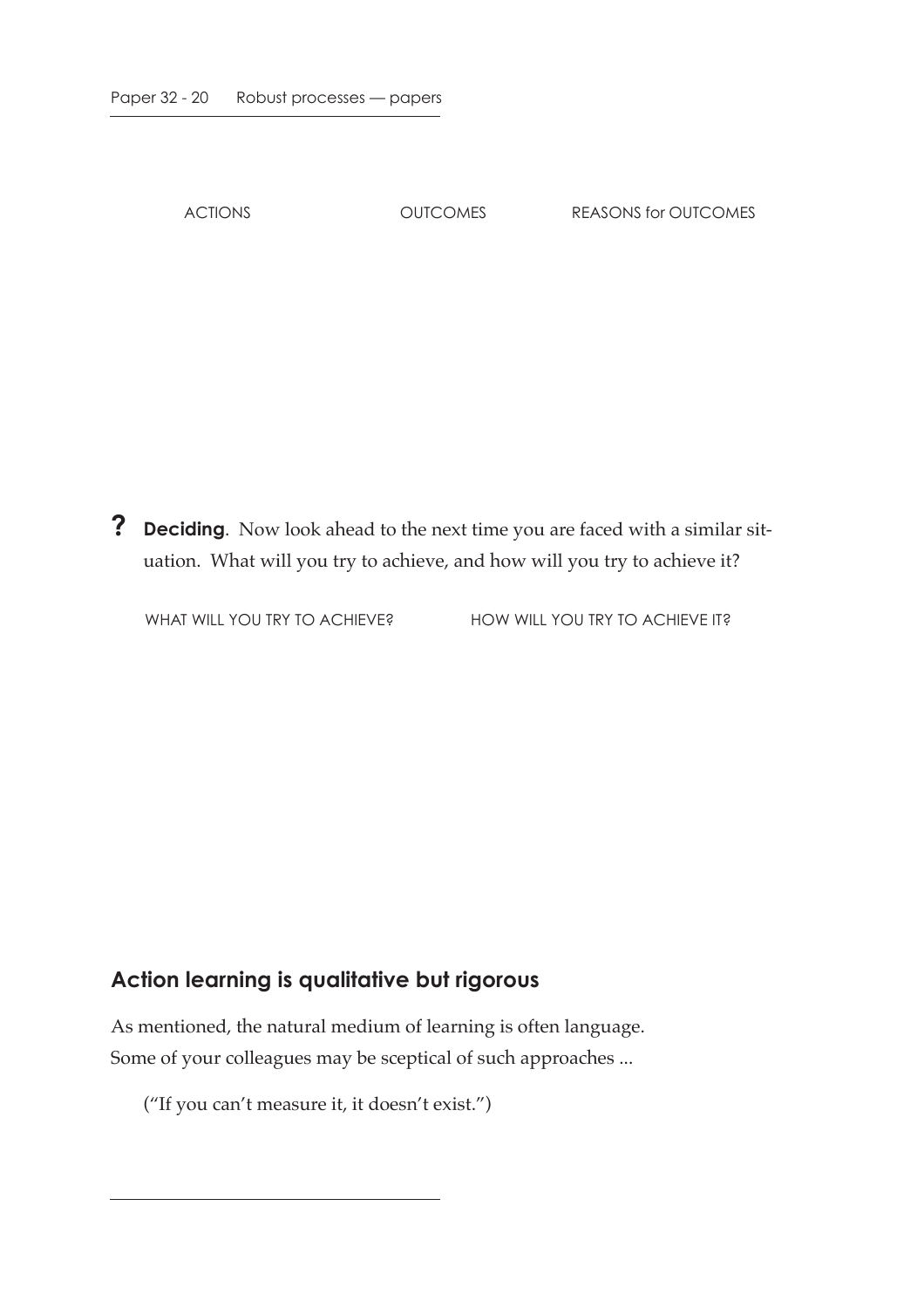Action learning, especially when combined with action research, can be both flexible and rigorous.Part of the rigour comes from the critical reflection already discussed. The cyclic process, alternating action with critical reflection, allows the flexibility to deal with real work in real time. At the same time, by following reflection with action, it allows that reflection to be tested in action.

The more critical, systematic and regular the reflection, the truer this is.

There are other sources of rigour. Two important sources are:

- $\blacksquare$  Making assumptions explicit so that they can more easily be tested
- Framing theories in a form that leads easily to action and test.

We'll now examine two tools which help to achieve this. (Later we'll examine other ways of increasing quality.)

\_\_\_\_\_\_\_\_\_\_\_\_\_\_\_\_\_\_\_\_\_\_\_\_\_\_\_\_\_\_\_\_\_\_\_\_\_\_\_\_\_\_\_\_\_\_\_\_\_\_\_\_\_\_\_\_\_\_\_\_

## **Tool: Theory of action**

It is uncommon for professionals to test their theories or to benefit from whatever degree of testing does occur; that is, professionals often function without considering what they have learned from previous situations. Chris Argyris and Don Schön, *Theory in practice* (Jossey-Bass, San Francisco, 1974, p 144).

The work of Argyris and Schön is evident through Senge's work on the fifth discipline. One of their many contributions is to suggest a form of theory which is well suited to action.

As described in *Theory in practice* (p 9) it takes the following form:

"In situation S, if you intend consequence C, do A, given assumptions  $a_1 ... a_n$ "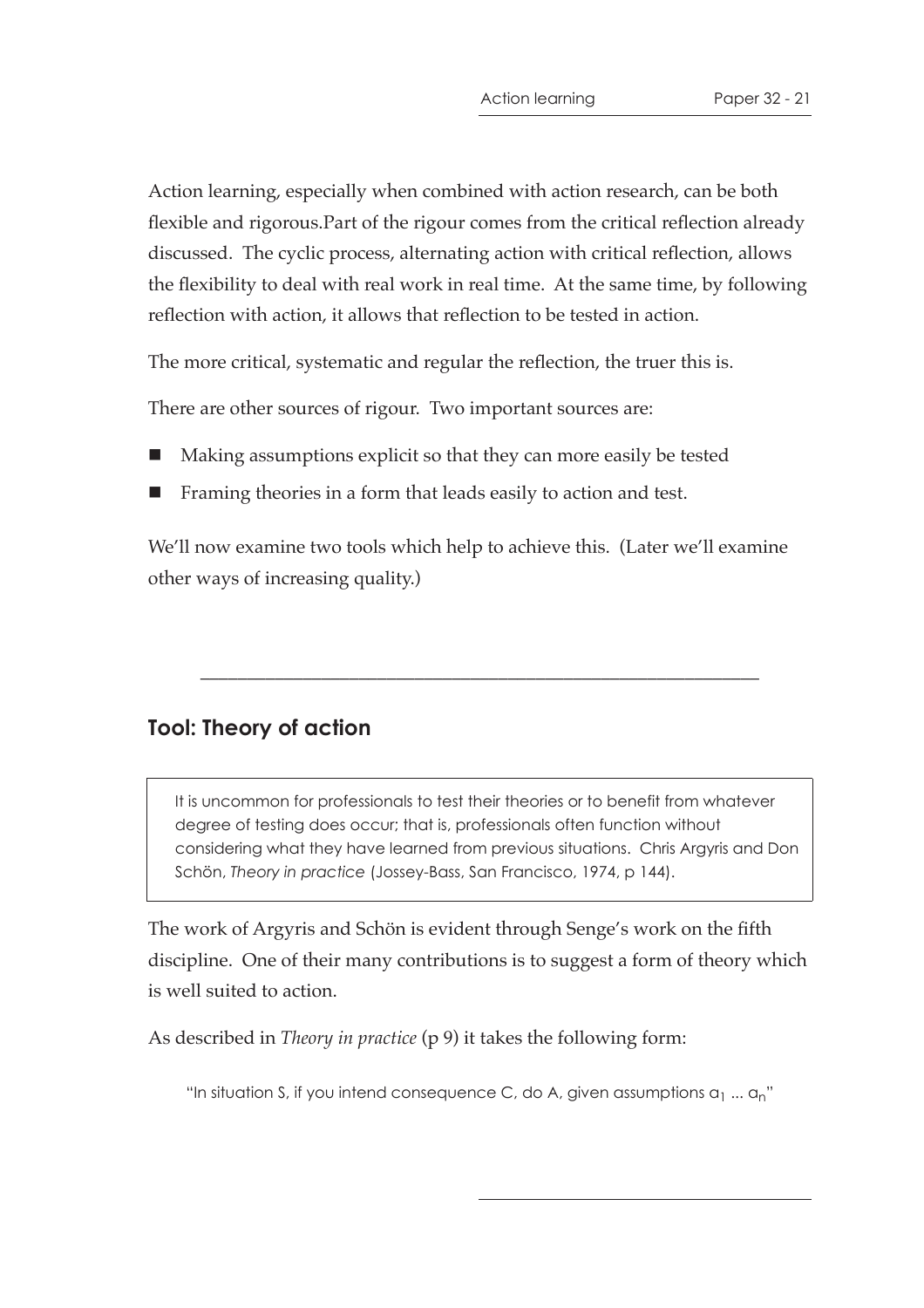This form of theory translates easily into action. In the connection stage of your reflection you can identify the patterns in what you did and observed. Then, when you are deciding what to do next, you can use questions (as follow) to devise a theory of action during the deciding stage.

\_\_\_\_\_\_\_\_\_\_\_\_\_\_\_\_\_\_\_\_\_\_\_\_\_\_\_\_\_\_\_\_\_\_\_\_\_\_\_\_\_\_\_\_\_\_\_\_\_\_\_\_\_\_\_\_\_\_\_\_

These follow.

#### **Tool: Reflective questions**

These questions are at their most valuable when they are used before taking action. Facilitators/coaches and their teams can use this tool ...

- $\blacksquare$  for developing better understanding of a situation, and
- as questions to improve reflection.
- 1a **Situation**. As far as you can tell, what seem to be the most important features of the situation you face?
- 1b Why? What leads you to think that those are the most important features of the situation?
- 2a **Consequence**. If you are right about the situation, what do you think would be the desirable outcomes to try to achieve (for you and others?
- 2b Why do you think those are desirable outcomes in that situation?
- 3a **Actions**. What actions do you think you can carry out to achieve those outcomes in that situation, assuming you are correct?
- 3b Why do you think those actions will give you those outcomes in that situation?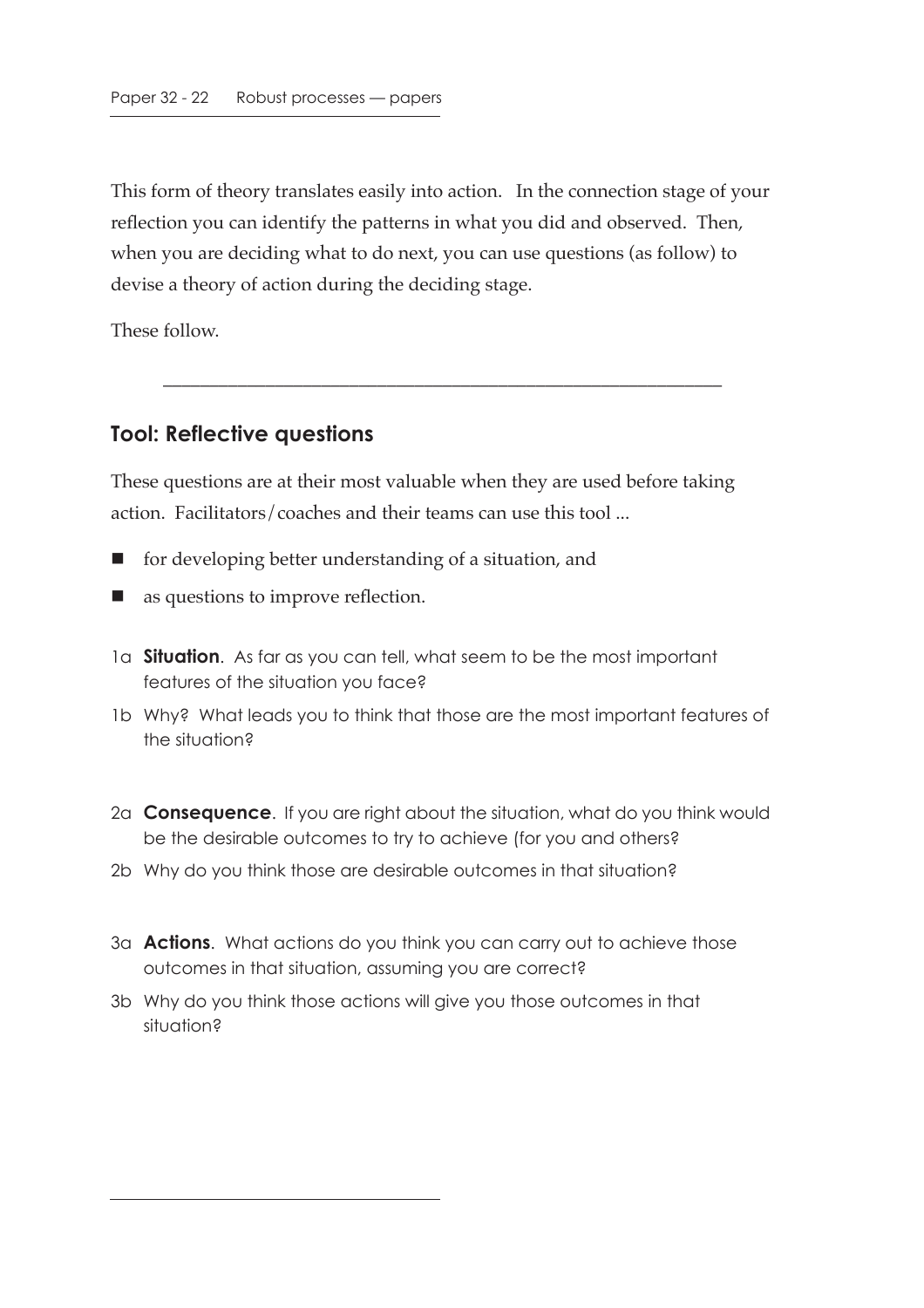The questions about situation, outcomes and actions provide the first three elements of Argyris and Schön's theory of action. The "why" questions help you surface the assumptions underlying your answers. This is the fourth element. Having made your assumptions explicit you are more likely to notice (during action and the following reflection) if those assumptions are incorrect.

- **?** Use the space below the questions above to revisit the challenging situation you analysed above.
- **?** If you were faced with the same situation again, what would your answers to the six questions be? (It will aid later reflection if you make a written note of this.)

\_\_\_\_\_\_\_\_\_\_\_\_\_\_\_\_\_\_\_\_\_\_\_\_\_\_\_\_\_\_\_\_\_\_\_\_\_\_\_\_\_\_\_\_\_\_\_\_\_\_\_\_\_\_\_\_\_\_\_\_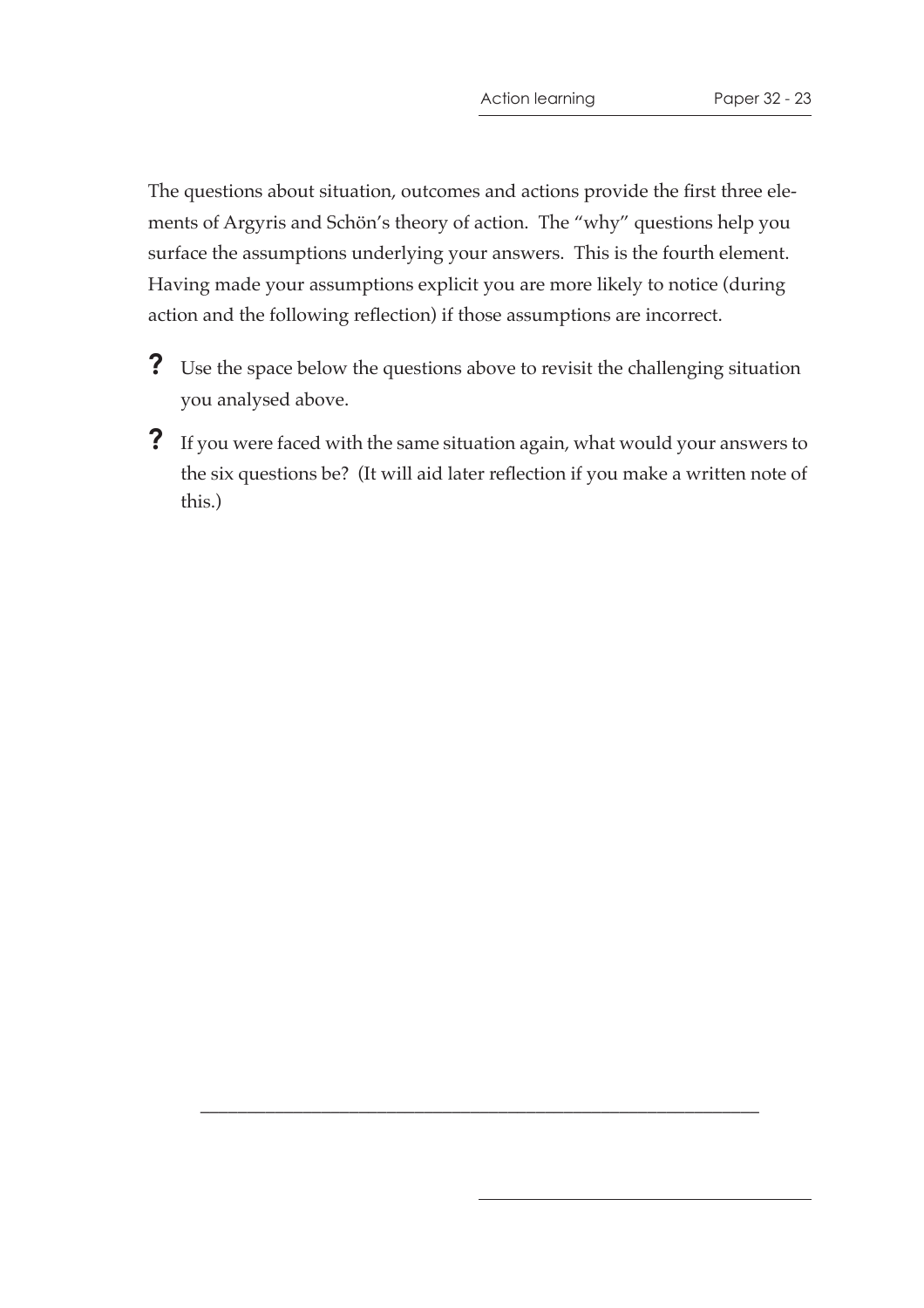### **Improving the quality of action learning**

Action learning is a natural process. Being rigorous, it seems, is not. Here are some ideas for improving the quality of action learning, and some space to add your own ideas. Notice how the action learning cycle builds quality into your understanding and your plans.

SOME IDEAS FOR IMPROVING QUALITY YOUR IDEAS FOR MAKING USE OF THESE

Use multiple cycles, so that in later cycles you can test the results of the earlier ones. In each cycle include all the elements.

Make sense of each experience, and apply your understanding first in planning then in action. Your evidence, interpretation and plans are then all tested in action

Don't just settle for the first interpretation which comes to mind. Check that it does make sense of the experience

Seek different views. Test your own views against them

Compare your current experience to previous experience

Use several methods to collect information. Each method can then act as a quality check for the others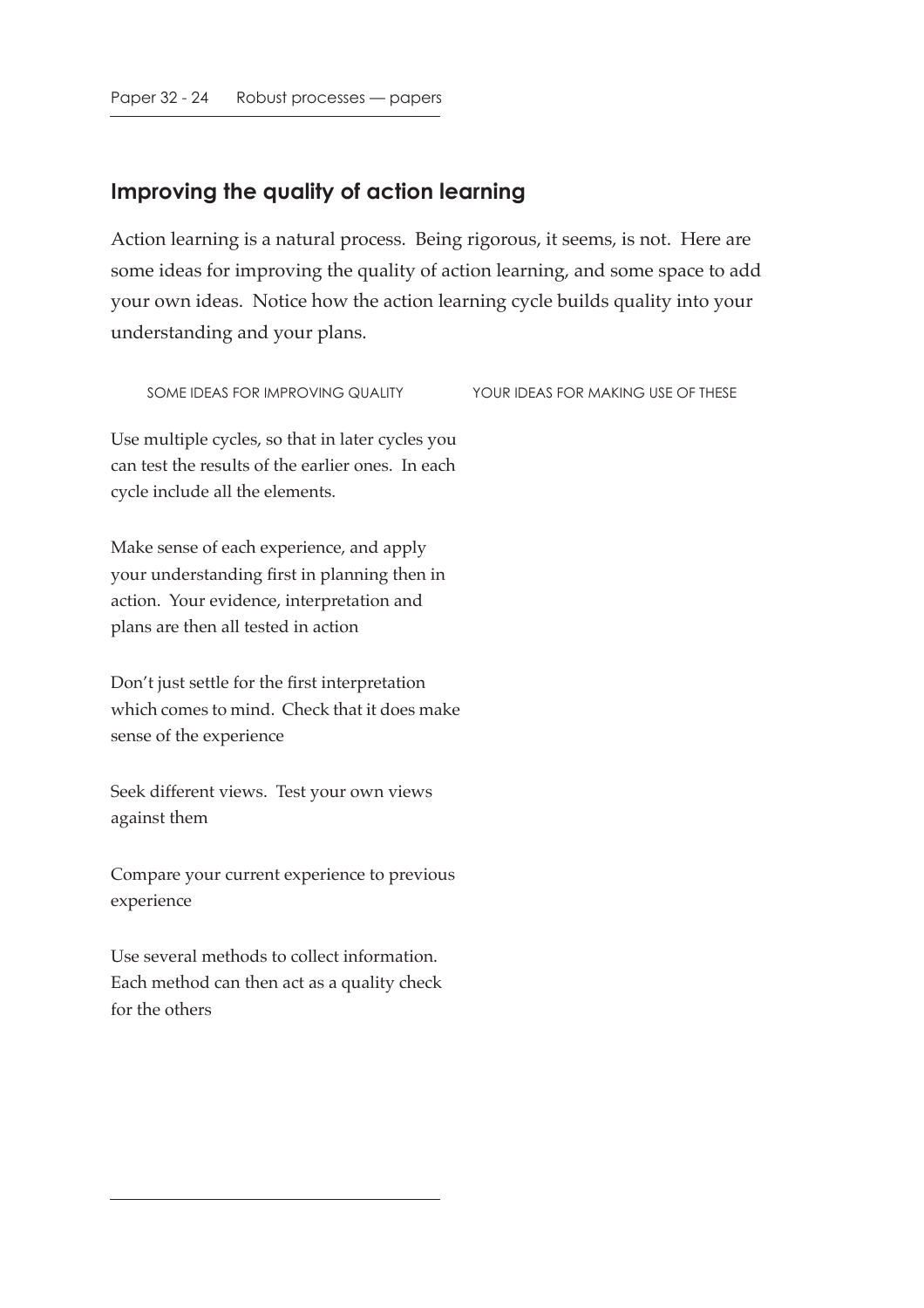Monitor how well your planned changes work in practice. Each change is a test of the assumptions and plans that led to it

Above all, look for evidence which challenges your ideas. Pay attention to evidence which disturbs you or raises your anger

Use the literature as a further source of disconfirming evidence

You may have some thoughts about other ways of improving quality. If so, write them below

YOUR SUGGESTIONS FOR QUALITY WAYS OF APPLYING THEM

When we come to consider the cycle as it applies to learning teams, notice how much the team environment strengthens many of these.

\_\_\_\_\_\_\_\_\_\_\_\_\_\_\_\_\_\_\_\_\_\_\_\_\_\_\_\_\_\_\_\_\_\_\_\_\_\_\_\_\_\_\_\_\_\_\_\_\_\_\_\_\_\_\_\_\_\_\_\_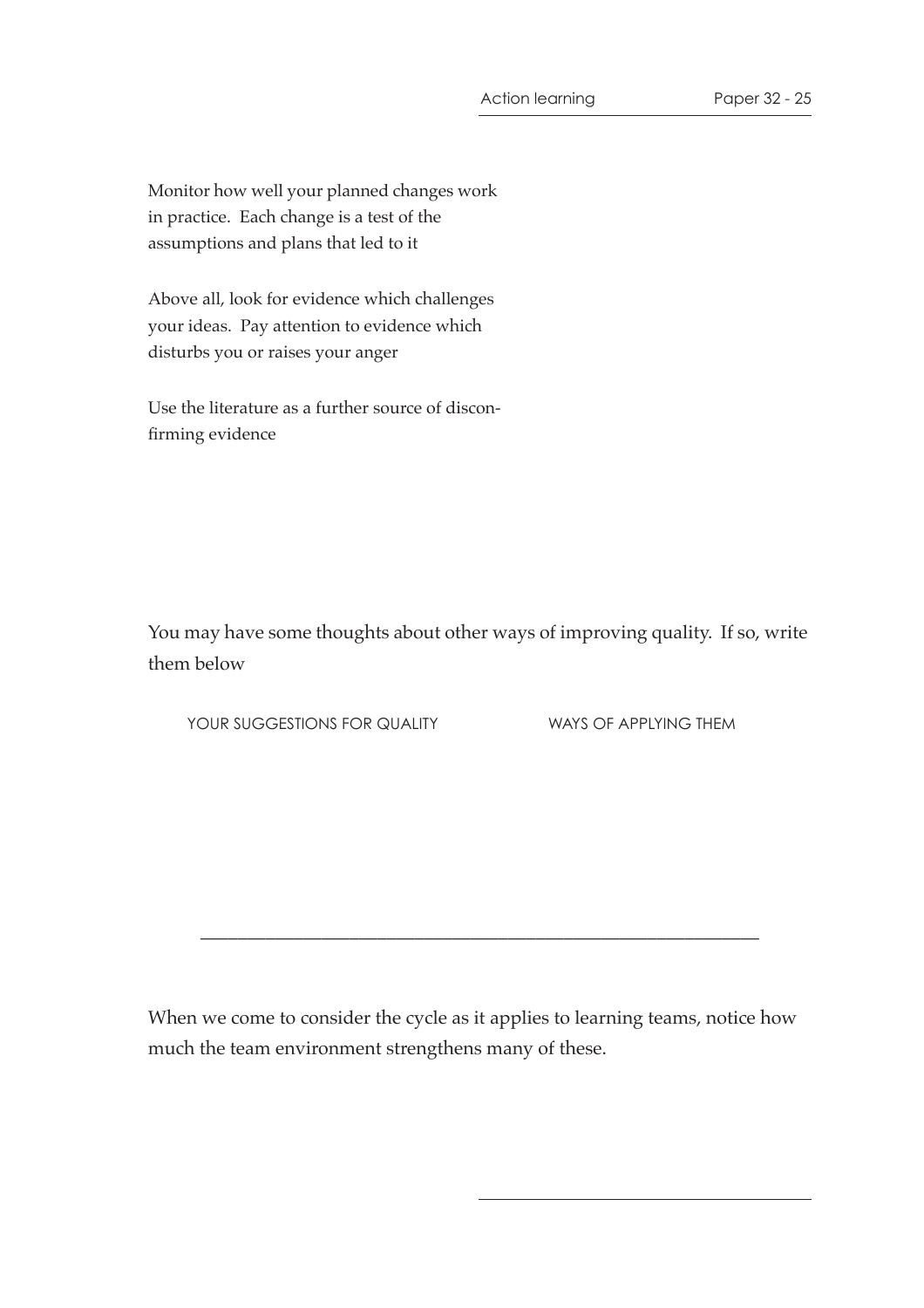## **Action learning is participative**

So far we've been talking as if action learning is an individual activity. Of course, the action learning cycle can be used for individual learning.

In reality, action learning almost always happens in company. For most of the rest of this segment we'll be talking about action learning as practised by a group of people.

There are two common forms of action learning:

- 1. As developed by Reg Revans it consisted of different people (usually CEOs) from different organisations. In this classical form each participant brought a different issue to the group, and often took away different learning. Facilitated in the early stages, the group often became self-facilitated.
- 2. Today, most action learning occurs within a single organisation. A group of people are assembled around a single project of some form. There is more overlap in their learning. They may be an ad hoc team assembled for the purpose or an intact work team dealing with some aspect of their normal work. In most applications each team (often known as a "learning set") has a facilitator (often known as a "set advisor").

The action learning teams being used as a strategy in The Future Direction Initiatives  $4$  bear some resemblance to each of these. In any event, the same cyclic and reflective process is used by each. The similarities outweigh the differences.

## **The team learning cycle**

For each element of the individual learning cycle there is a team equivalent. We can use Senge's terminology:

The cycle can begin at any point: for example, starting with public reflection ...

<sup>4.</sup> A program within Department of Families.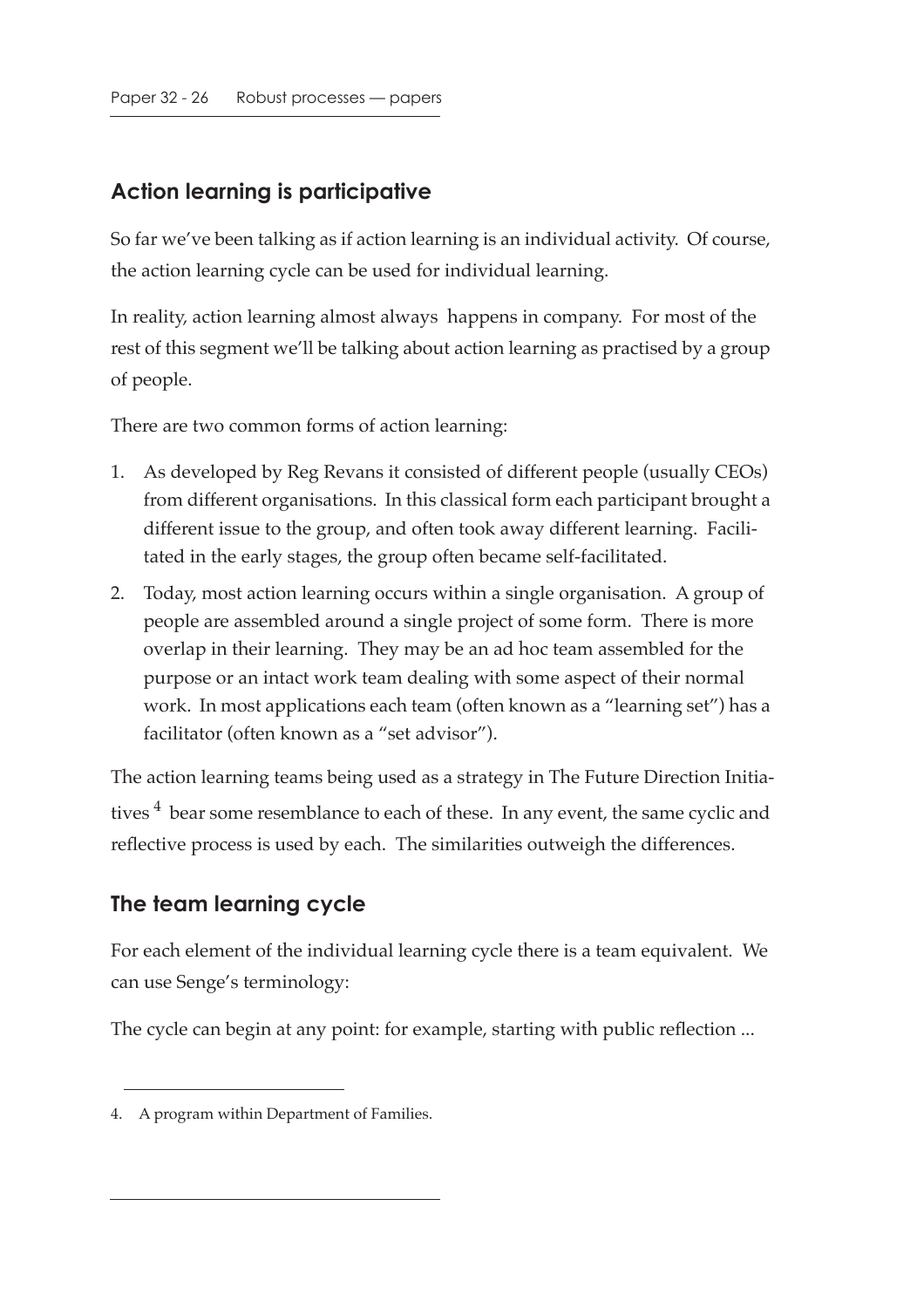**Reflection**. The action learning team reflects publicly on the past experiences relevant to their current task.

From this they develop **shared meaning**, a shared understanding of the meaning of the experience.

The shared meaning is then applied to develop **joint planning**.

This in turn forms the basis for further **coordinated action** and the beginning of another cycle.

As you will have found above, different people tend to favour different elements of this process. Action learning teams are more effective when they give attention to all four elements in turn, and draw on the talents and preferences of all their members.

# **The learning cycle in action learning teams**

What's your experience of groups?

We expect you spend a lot of your time in meetings of one type or another. How well do they work?

("Groups? Ugh!!")

Perhaps we should look at some ways of getting them to work better.

Think of some recent groups and meetings you have been involved with. When they were most effective, what helped? When they were least effective, what got in the way?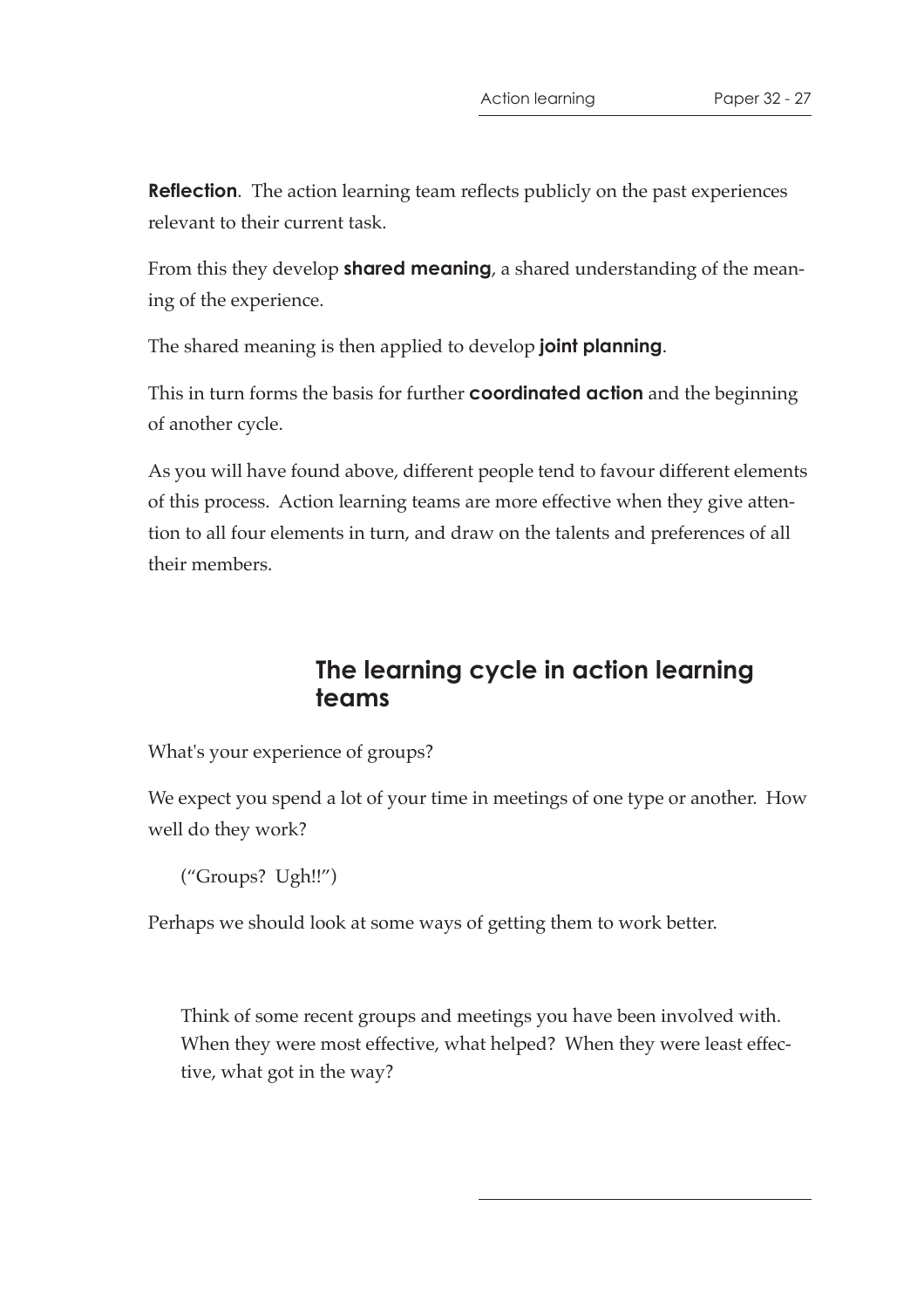**?** What were some things that helped?

**?** What were some things that got in the way

Remember these. In the next few pages we'll explore some ways of making work in action learning teams more effective and more enjoyable. You can use your own experience to evaluate our suggestions.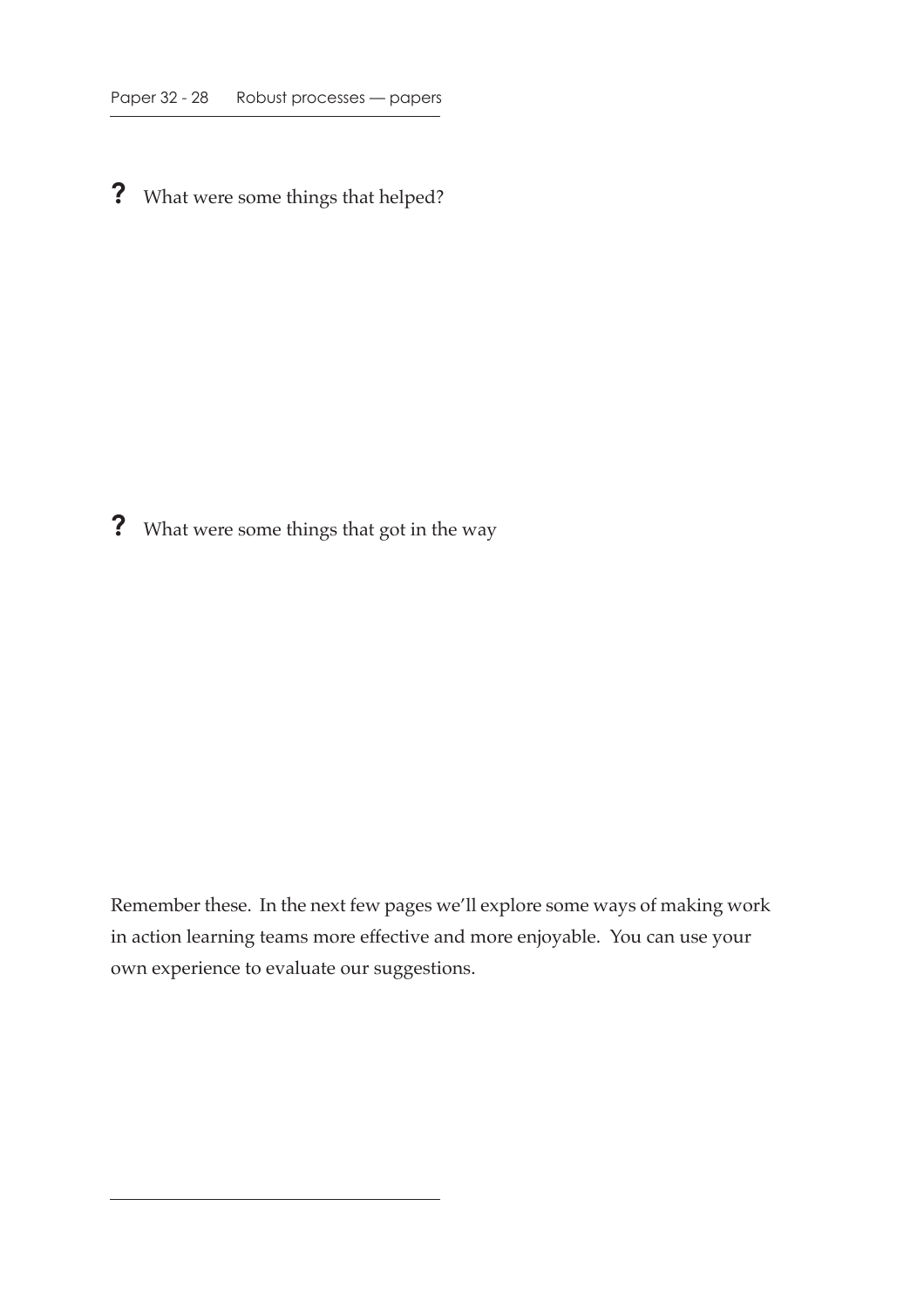## **Working effectively in action learning teams**

... the distinctions drawn by academics between research, action, learning and communication are highly artificial, if not knowingly misconceived. Reg Revans, *ABC of action learning* (Lemos and Crane, London, 1998, p 14).

Reg Revans is acknowledged as the creator of action learning. (Of course, he drew also on other ideas that were current at the time, just as we have in this guide.) In the quote immediately above he is saying that research, action, learning and communication fit together. They are part of the same package. Each of them makes a contribution to the outcomes of an action learning team.

**Research**. Action learning teams make evidence-based decisions. The collect relevant information, analyse it, and use it to make informed decisions. They test their assumptions in action.

**Action**. Action learning is real work in real time. Action learning teams work on tasks and issues which are important for them and for the organisation and the community. A key purpose of such teams is to implement their decisions for the benefit of their organisations and communities and the people within them.

**Learning**. Learning derives from experience and is then expressed in action. The learning is achieved by individuals, by action learning teams. At best, it is then also recorded and communicated so that others may also benefit from it.

**Communication**. Communication is one of the important vehicles through which learning occurs. The style and extent of communication assist learning, and can profoundly influence the enjoyment action learning teams achieve from their work together.

When well-run action learning programs have been evaluated it has been clear that they are a cost-effective way for organisations to solve real issues and develop the important "soft skills" of their managers. Members of action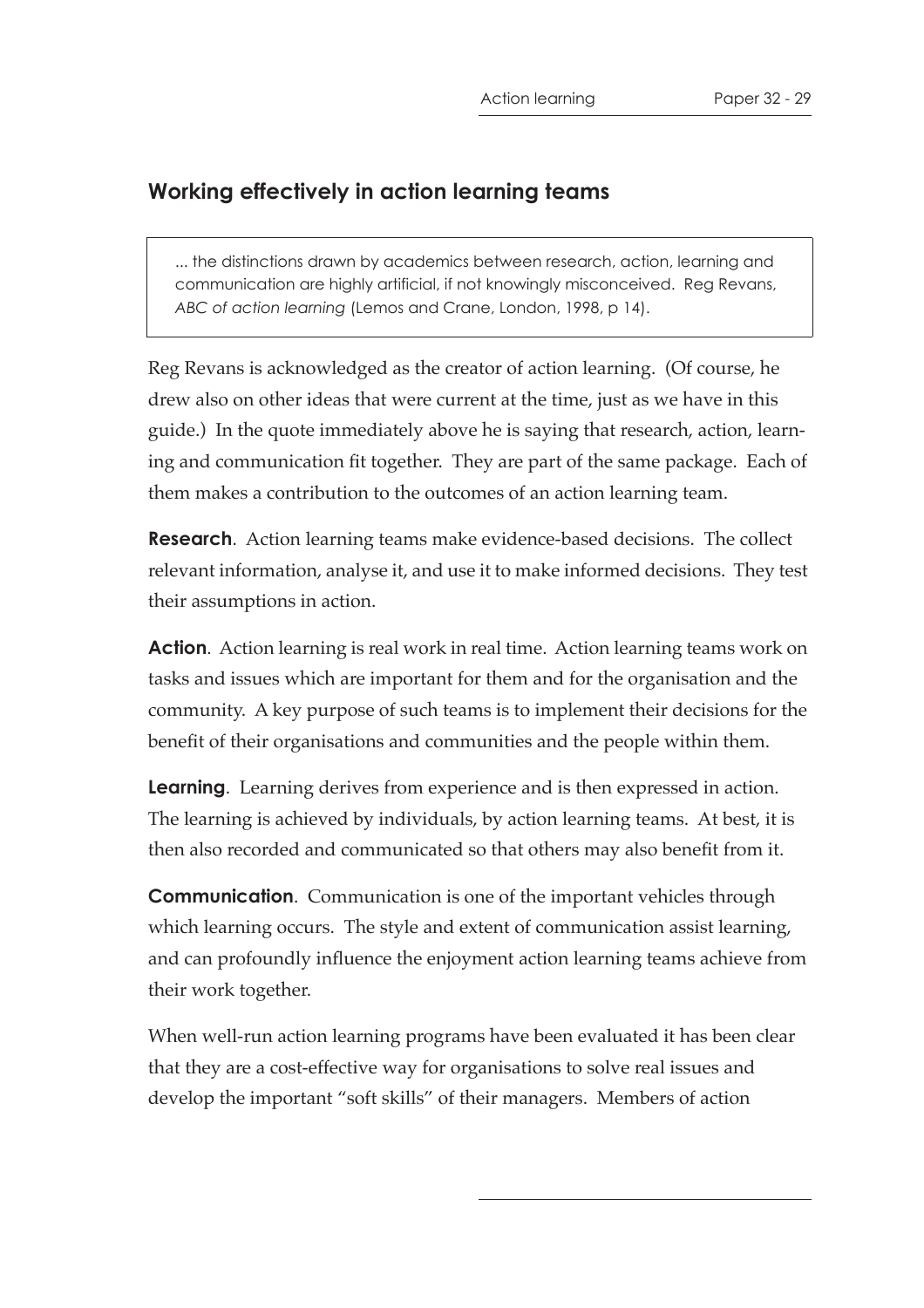learning teams almost without exception report that their learning has been effective and enjoyable.

By the way, this isn't only true of action learning teams. Any group of people can make use of the same principles and processes to improve both their learning and their contribution to the organisation or community. In developing their soft skills, their people and communication and problem solving skills, people are addressing one of the three important skill lacks in Australian management identified by the Karpin report "Enterprising Nation" (AGPS, Canberra, 1995.)

The significant gaps [in management skills in Australia] are in the areas of entrepreneurship, global orientation, soft skills, strategic skills and management development. [...] Australian managers need to improve their teamwork skills, including cooperating with a more diverse workforce and being more prepared to take responsibility for team outcomes." *Enterprising Nation*, pp xv-xvi.

# **The research in action learning 5**

Each element of the learning cycle provides opportunities to improve understanding and to plan more informed action.

Reflecting is a time to notice what worked and what didn't, and in particular to notice the assumptions which weren't supported in practice. Reflection is often where the disconfirming evidence is noticed

<sup>5.</sup> In compiling this guide we have drawn on the substantial action research literature in addition to the literature on action learning.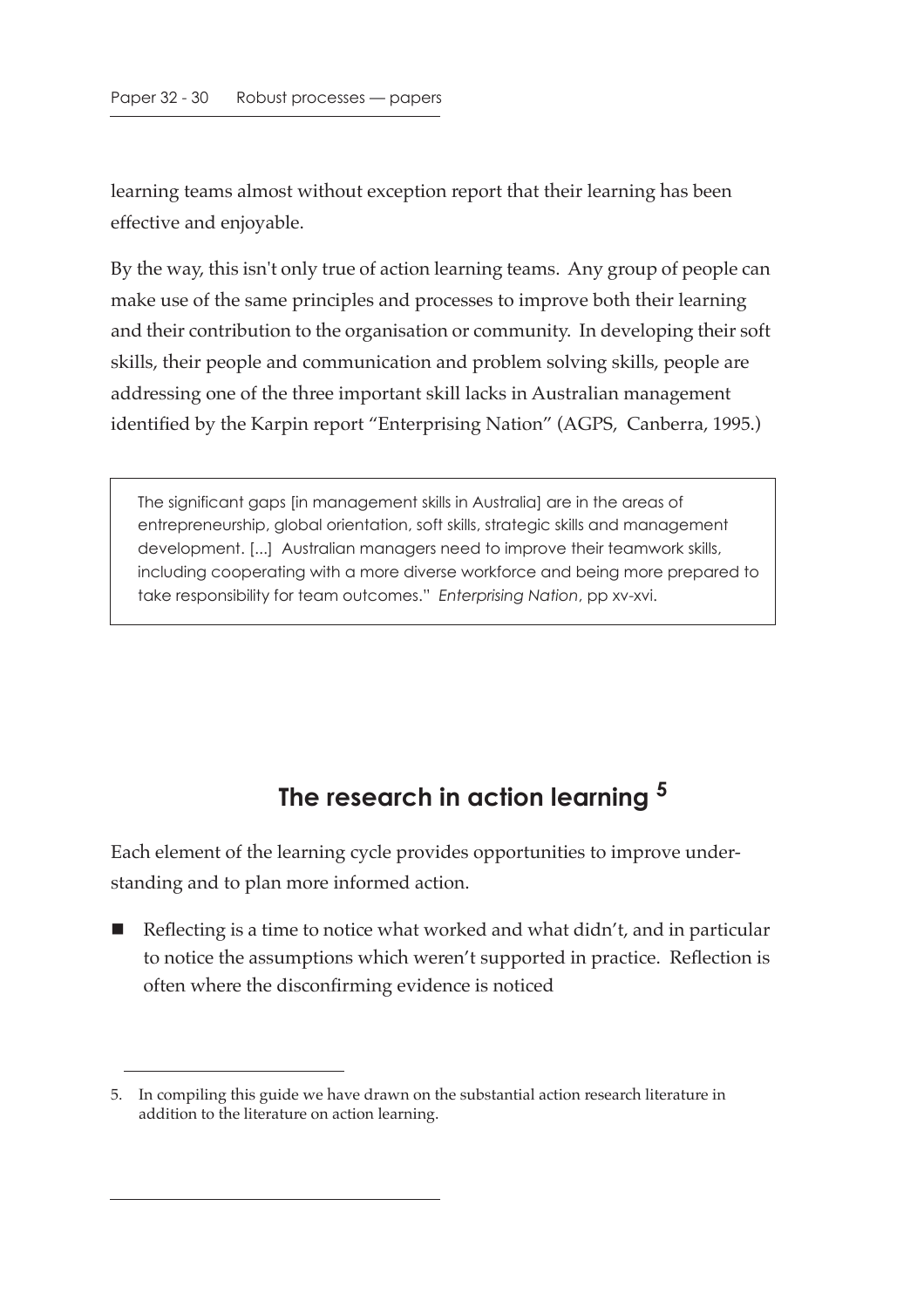It is also often a time for collecting other evidence from other people and other sources. More diverse information can yield richer information to work with

■ Connecting (developing theories and models) is when tacit understanding is made explicit, and captured in a form which allows it to be retained, and to be communicated to others

It is also the time when other theories can be drawn on, to make sense of the experience. Sometimes it isn't necessary to reinvent the wheel

■ Deciding is not only a time for making plans about who will do what. It is here that ongoing monitoring is also built into the plans. See the tool "Event track" for one way of building the monitoring into the plans

And sometimes there are other plans and packages against which the current plans can be benchmarked

■ Acting is where the assumptions, models and plans are tested in practice

#### *Note that research may mean drawing on resources outside the team.*

If the team lacks some skills it makes sense to recruit those skills into the team for the action. An action learning team doesn't have to be self contained. It can import information and assistance whenever that is a useful thing to do.

("Fine. But how do you avoid paralysis by analysis?")

How, indeed. Among other things, by being clear about the nature of the decisions to be made

\_\_\_\_\_\_\_\_\_\_\_\_\_\_\_\_\_\_\_\_\_\_\_\_\_\_\_\_\_\_\_\_\_\_\_\_\_\_\_\_\_\_\_\_\_\_\_\_\_\_\_\_\_\_\_\_\_\_\_\_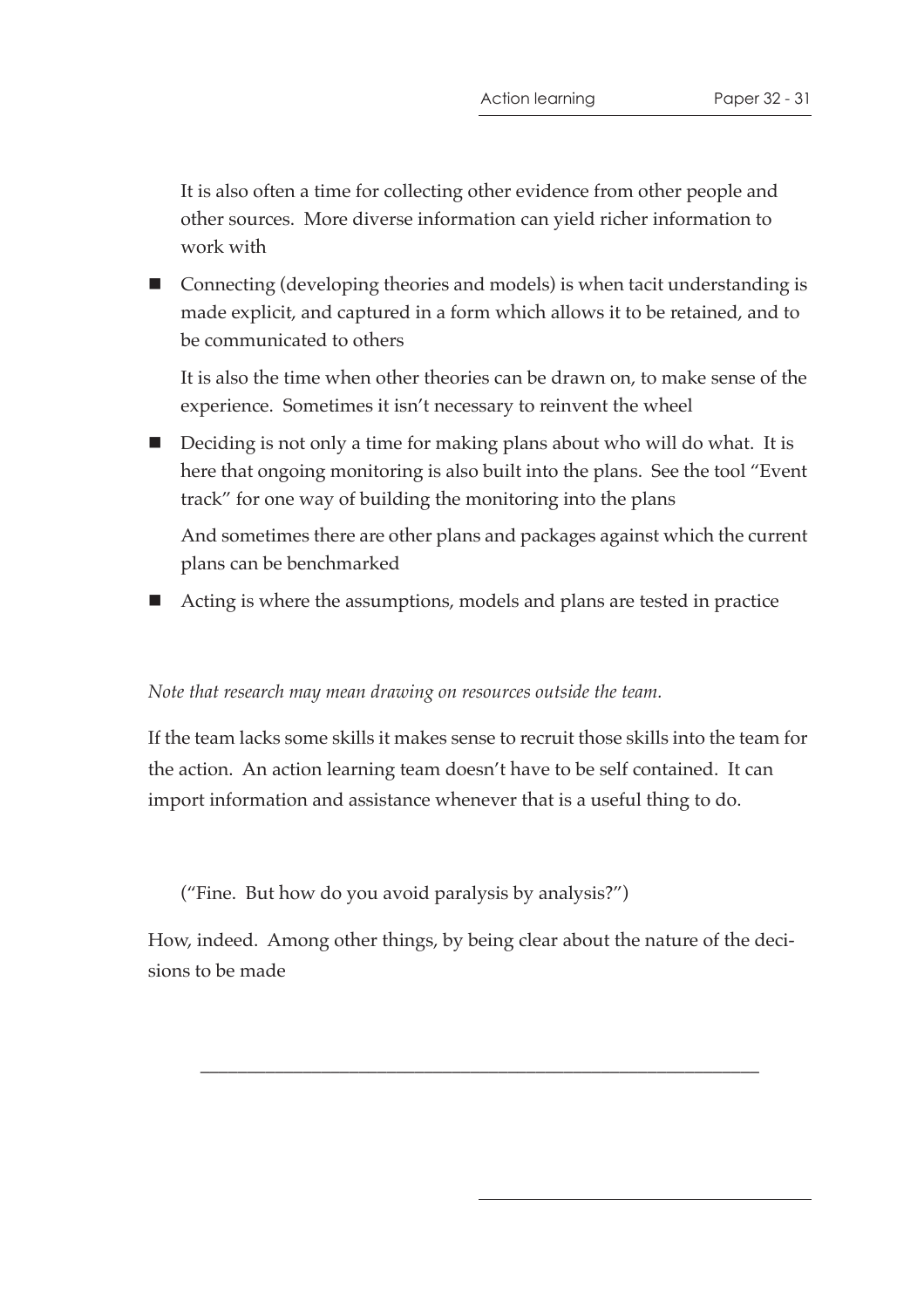### **Tool: Decision types**

When it comes to deciding, it helps to know what sort of decision it is. What is the key issue about the decision?

**?** See if you can think of an example of each ...

TYPE OF DECISION TYPE OF DECISION

Is it **time**? Sometimes time is of the essence. It is better to make a poor decision by the deadline than a good decision afterwards

Is it **quality**? There are some decisions which are so far reaching in their consequences that it is important the decisions are as good as they can be

Is it **commitment**? Sometimes committed people will make a poor decision work, and uncommitted people will make a good decision fail.

Of course, many decisions have two or three of these elements. By asking yourself how important each one is, you can assess how much effort to put into timeliness, careful analysis, and building commitment through involvement

\_\_\_\_\_\_\_\_\_\_\_\_\_\_\_\_\_\_\_\_\_\_\_\_\_\_\_\_\_\_\_\_\_\_\_\_\_\_\_\_\_\_\_\_\_\_\_\_\_\_\_\_\_\_\_\_\_\_\_\_

\_\_\_\_\_\_\_\_\_\_\_\_\_\_\_\_\_\_\_\_\_\_\_\_\_\_\_\_\_\_\_\_\_\_\_\_\_\_\_\_\_\_\_\_\_\_\_\_\_\_\_\_\_\_\_\_\_\_\_\_

Deal with disagreement by being responsive to the evidence ...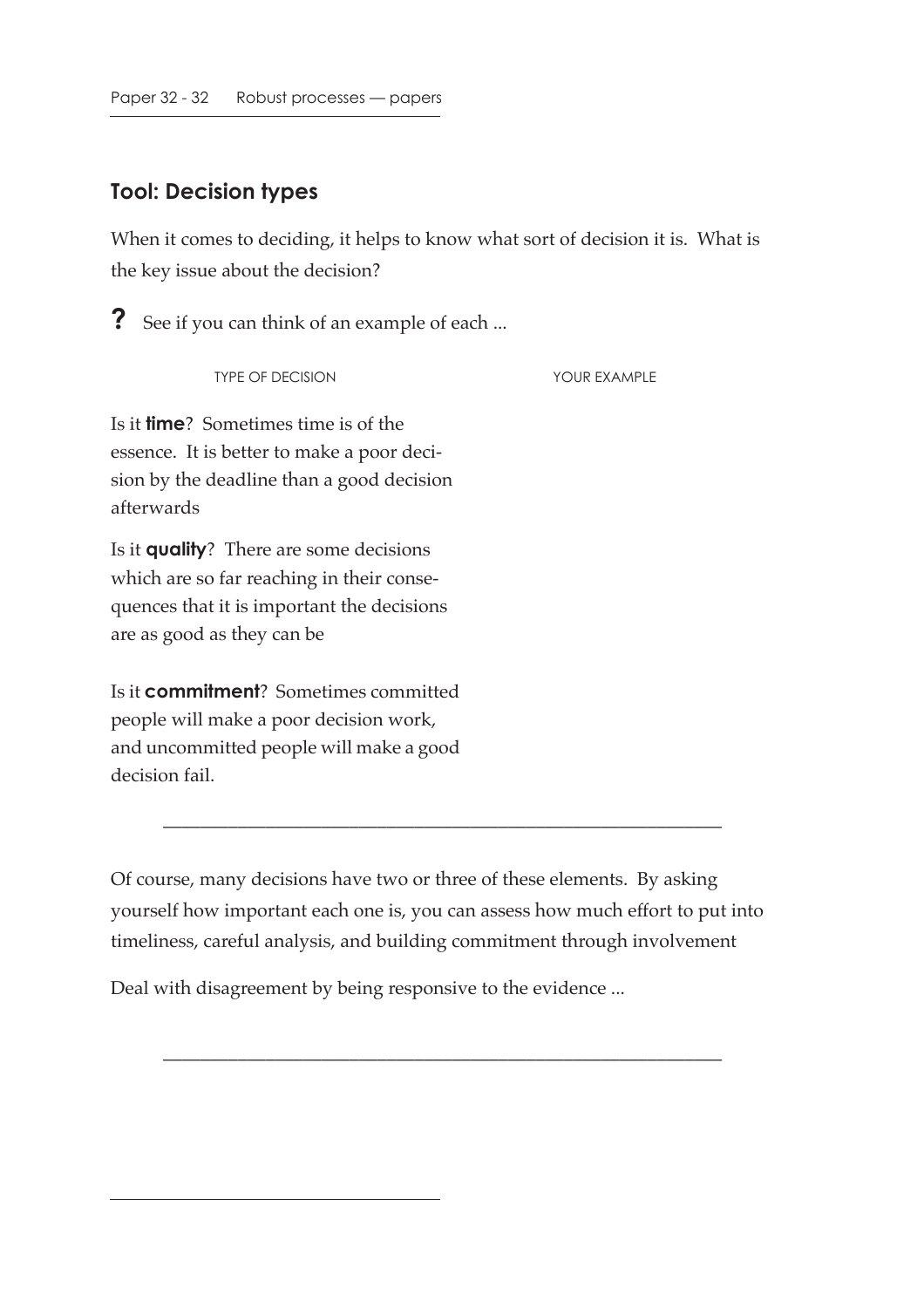## **Tool: Emergent explanations**

This tool is useful for moving from reflection to connection — to build theory from experience. Instead of trying to find an existing theory or model to explain the information compiled during reflection, the action learning team can put preconceptions aside and allow themselves to be guided by the evidence.

Working with multiple sources of information or opinions or experience, the steps are as follows

- Look for areas of overlap between the different data sources
- If there is agreement (same topic and same opinion) search out exceptions to the agreement
- If there is disagreement (same topic, different opinions) seek out explanations for the disagreement

\_\_\_\_\_\_\_\_\_\_\_\_\_\_\_\_\_\_\_\_\_\_\_\_\_\_\_\_\_\_\_\_\_\_\_\_\_\_\_\_\_\_\_\_\_\_\_\_\_\_\_\_\_\_\_\_\_\_\_\_

# **The action in action learning**

What constitutes action? [...] The essence of a project/task is that it must be something that participants can get their teeth into, will find a challenge, want to or are able to resolve, that is important to their organisation, ...Krystyna Weinstein, *Action learning: a practical guide*, second edition (Gower, Brookfield Vt, 1999, p 88).

Without action, it all remains an empty exercise. The action is what brings about the improvements or the innovations which the action learning team is trying to achieve.

Kurt Lewin, regarded as the father of action research (in many ways a close cousin of action learning) is reported to have said that there is nothing so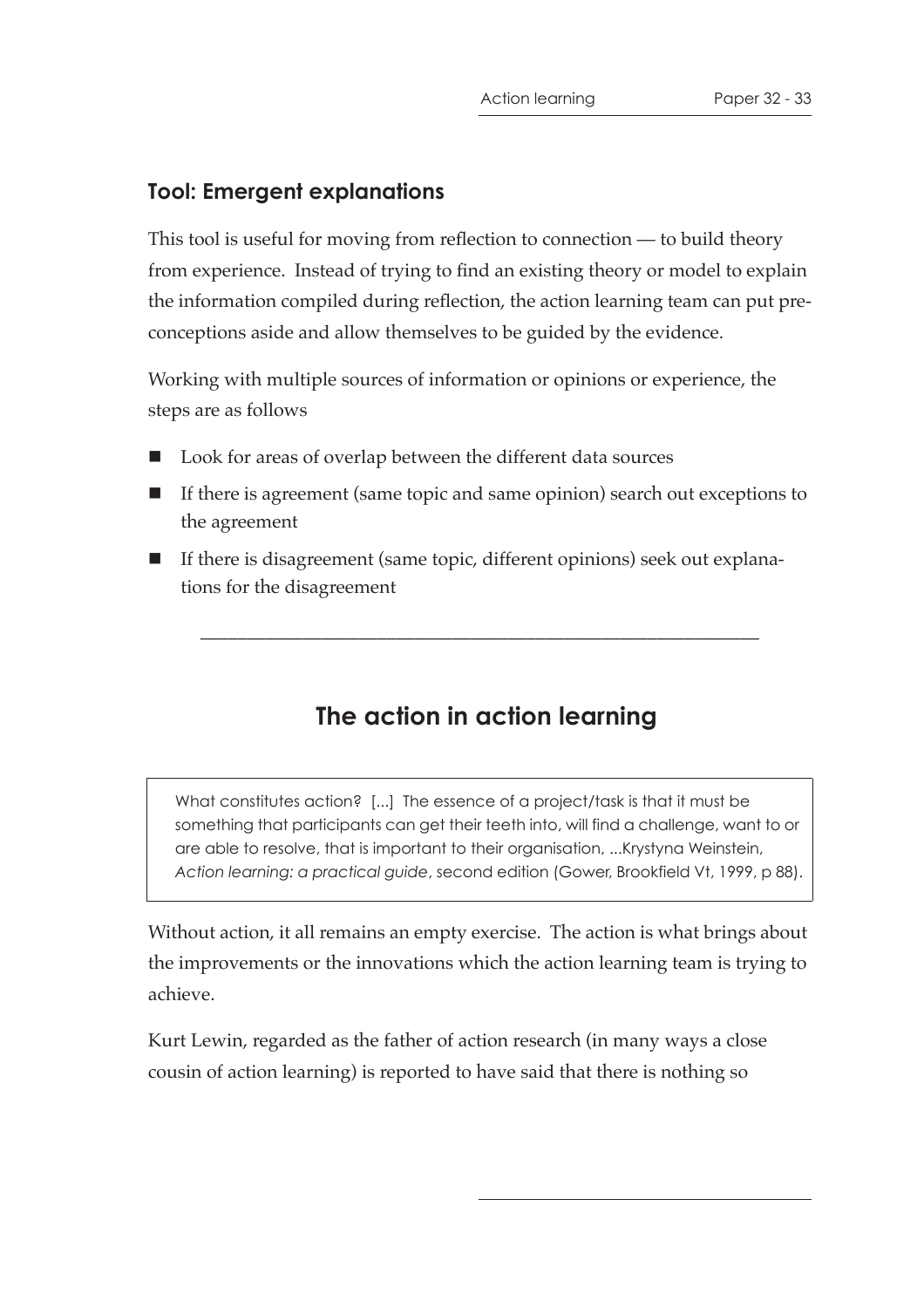practical as a good theory. He was saying that mindful action informed by relevant theory is more likely to be effective.

It might also be said that there is nothing so theoretically useful as some good action. It is in acting on our plans and the related assumptions that we find out how good those plans and assumptions are. It is often in trying to change something about an organisation or community that we develop a deeper understanding of how it really works.

Some actions are extended in times. Others are brief ...

### **Cycles within cycles**

The action learning cycles are nested. In any particular action learning program there will be opportunities to apply the cycle across the whole program, with the "action" being the completion. Along the way there will be actions which occupy only minutes or seconds, each with its own reflection, connection and decision. There will be intermediate cycles.

Consider an example. An action learning team takes on the task of setting up better mechanisms for community involvement in decisions.

The overall program is likely to begin with a phase of reflection and study and research. From this, some guiding models and processes will be chosen as a template to guide the overall process. A detailed plan will be developed and then implemented.

In all but very small tasks there will be intermediate stages. These too are likely to follow the same process of reflection, sense making, planning and action.

At any stage during the action learning task, facilitator and team members will monitor their own process. Over the course of minutes or less any one of them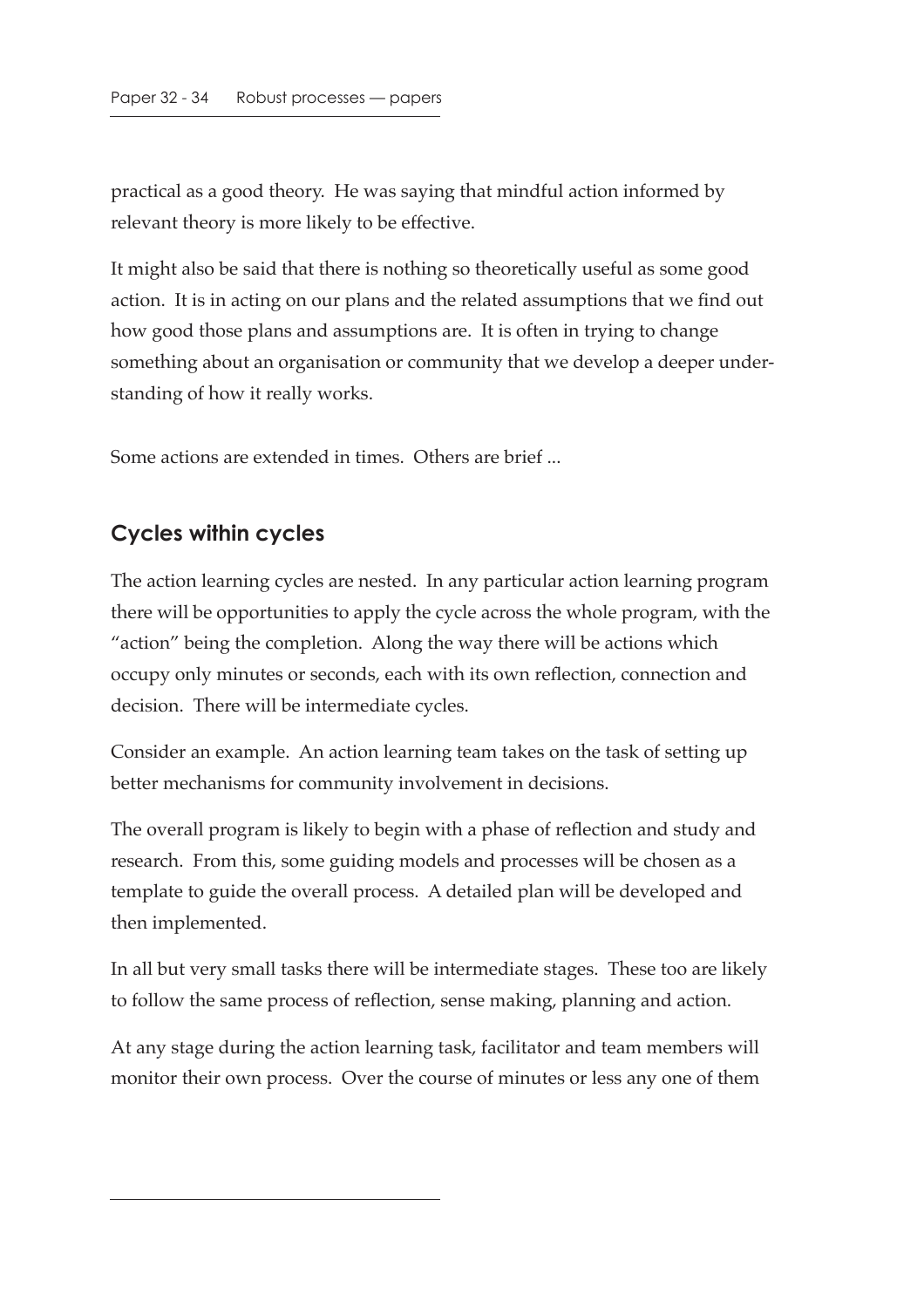may make an observation, draw interpretations from it, decide what to do about it, and intervene to improve the process.

At all times, actions large and small are guided by plans informed by theories and models, and lead in turn to reflection, analysis and the revision of the models.

# **The learning in action learning**

[W]e know more than we can tell. [...] We know a person's face, and can recognise it among a thousand, indeed among a million. Yet we usually cannot tell how we recognise a face we know. Michael Polanyi, *The tacit dimension* (Peter Smith, Glocester, Mass., 1983, p4.)

## **Forms of learning and knowing**

We mentioned earlier that Reg Revans describes two varieties of learning. One, **P**, comes from programmed knowledge. The other, **Q**, arises from questioning inquiry. John Heron (*Cooperative inquiry*, Sage, London, 1996, p 33 and elsewhere) identifies four varieties:

- **Propositional knowledge "knowing that" knowledge of facts, theories,** ideas, and the like. This is the form of knowledge which much formal education seeks to develop. For Heron, it also interacts with the three other forms
- **Practical knowledge "knowing how" knowing how to do something, to** "exercise a skill". There is often a tacit component. Riding a bicycle is an example

The two forms of knowledge above are equivalent to Revans' P and Q knowledge. The following two are in some respects more natural, and also harder to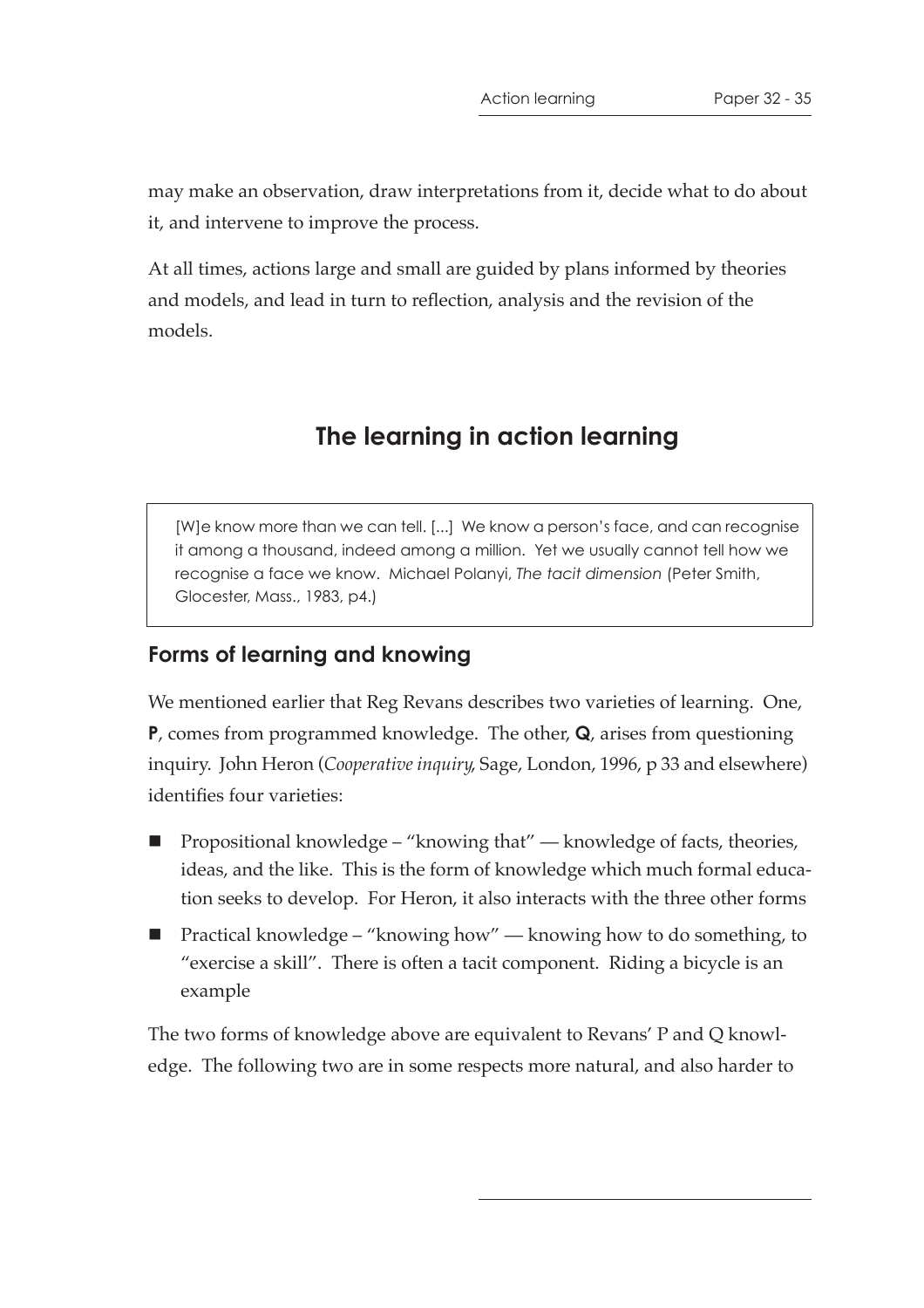describe to others. Heron's view is that they are the foundation on which propositional and practical knowledge are built.

- **Presentational knowledge knowing that is "built in" knowing expressed** in non-propositional forms, as patterns, images, sounds, movements, metaphors and the like. Much intuitive knowledge is of this form
- Experiential knowledge this is the knowing that accompanies direct experience and interaction. It includes feelings as well as thought. It is often tacit. Examples include knowing what it is like to be in the company of a certain person, or the "feel" or "atmosphere" of a place.

Heron relates these four forms of knowing to a four-element cycle of research. Experiential knowing accompanies action. It is interpreted intuitively as by presentational knowledge. We can convert it into facts and theories in the form of propositional knowing. We then apply it as practical knowing. The point to be made here is that there is both tacit and explicit knowledge. We can learn more if we both draw on our tacit knowing and deal with it in critical reflection.

Many of the processes we describe in this guide are intended to integrate the theoretical and practical, the tacit and explicit, the inherent and the acquired. It is in the alternation between action and critical reflection, especially in the company of critical and supportive colleagues, that this is often achieved.

In the company of others, communication is important. The style of interaction influences the climate, and the effectiveness, of action learning teams ...

## **Constructive interaction**

A society is a link of relationships between people and institutions, so that we can live together. But it only works if we have a culture — which implies that we share meaning: ie., significance, purpose, and value. Otherwise it falls apart.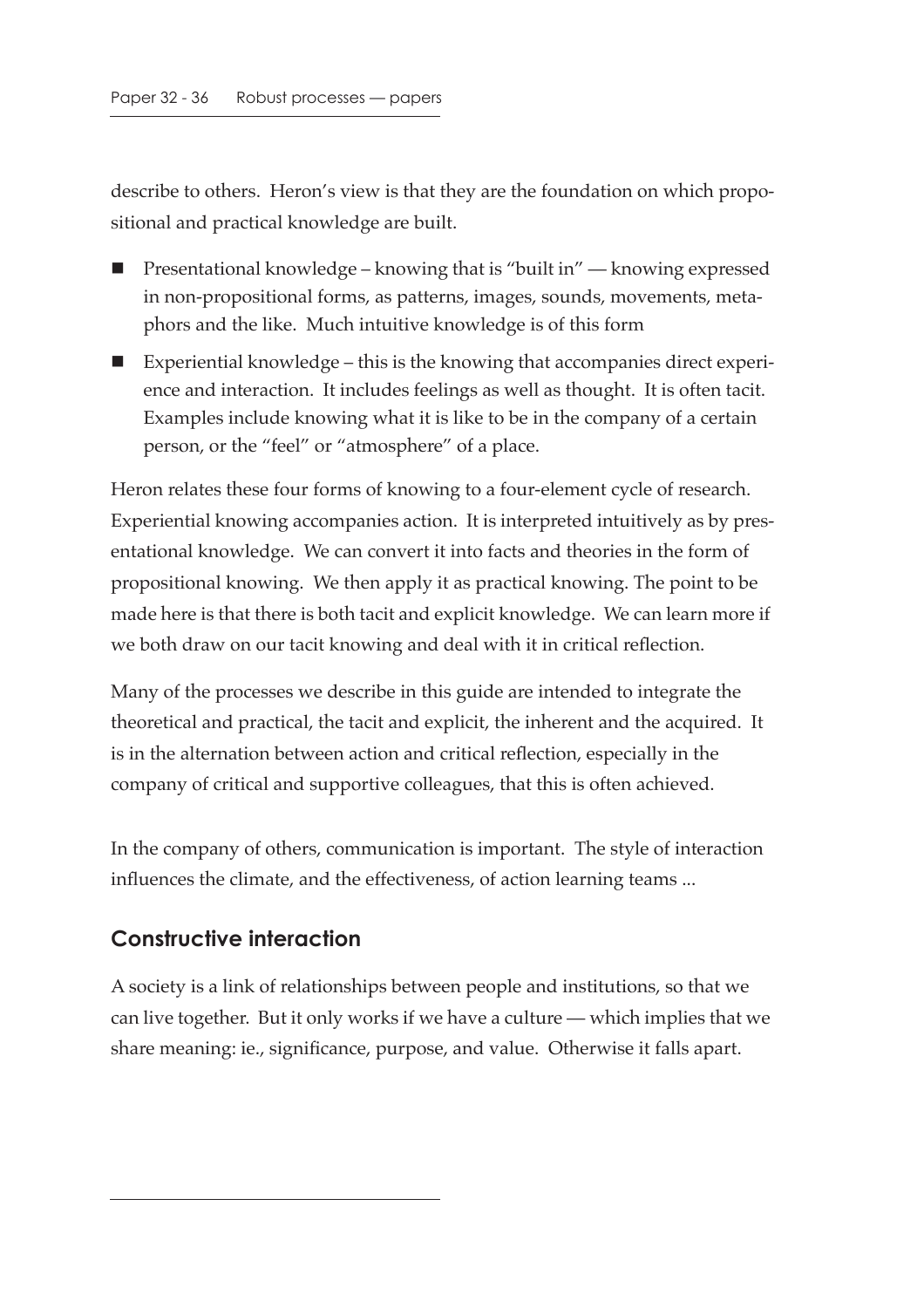Our society is incoherent, and doesn't do that very well; it hasn't for a long time, if it ever did. The different assumptions that people have are tacitly affecting the whole meaning of what we are doing. David Bohm, physicist, and creator of dialogue, in *On dialogue* (Routledge, London, 1996, pp 19-20).

In the quote above, David Bohm is talking about societal culture. We can also talk about the culture of an organisation, or an action learning team, or a relationship. The culture will do much to determine how people are willing to interact. How they interact will in turn help to maintain the culture.

\_\_\_\_\_\_\_\_\_\_\_\_\_\_\_\_\_\_\_\_\_\_\_\_\_\_\_\_\_\_\_\_\_\_\_\_\_\_\_\_\_\_\_\_\_\_\_\_\_\_\_\_\_\_\_\_\_\_\_\_

# **Activity: three styles of interaction**

Imagine that someone makes a statement. You have a different opinion. Which of these responses would you be most likely to say to yourself:

- "That's wrong!"
- "I don't agree. But it's not worth saying so."
- *"I* believe differently. How can I explain how this person and I came to such different conclusions, and find out what the reality is?"

Behind each of these is a particular mindset, a mental model, which energises the thought. These are what you might say to yourself. You can use a similar categorisation for what you and others say out loud in response to some assertion.

An **adversarial** statement may be an open expression of disagreement. "No, the facts are ...". Or it may be disguised as half-agreement. "Yes, but ..." The underlying mindset might be characterised as win/lose. "There is going to be a winner and a loser to this discussion. If I'm not the winner, I'll be the loser."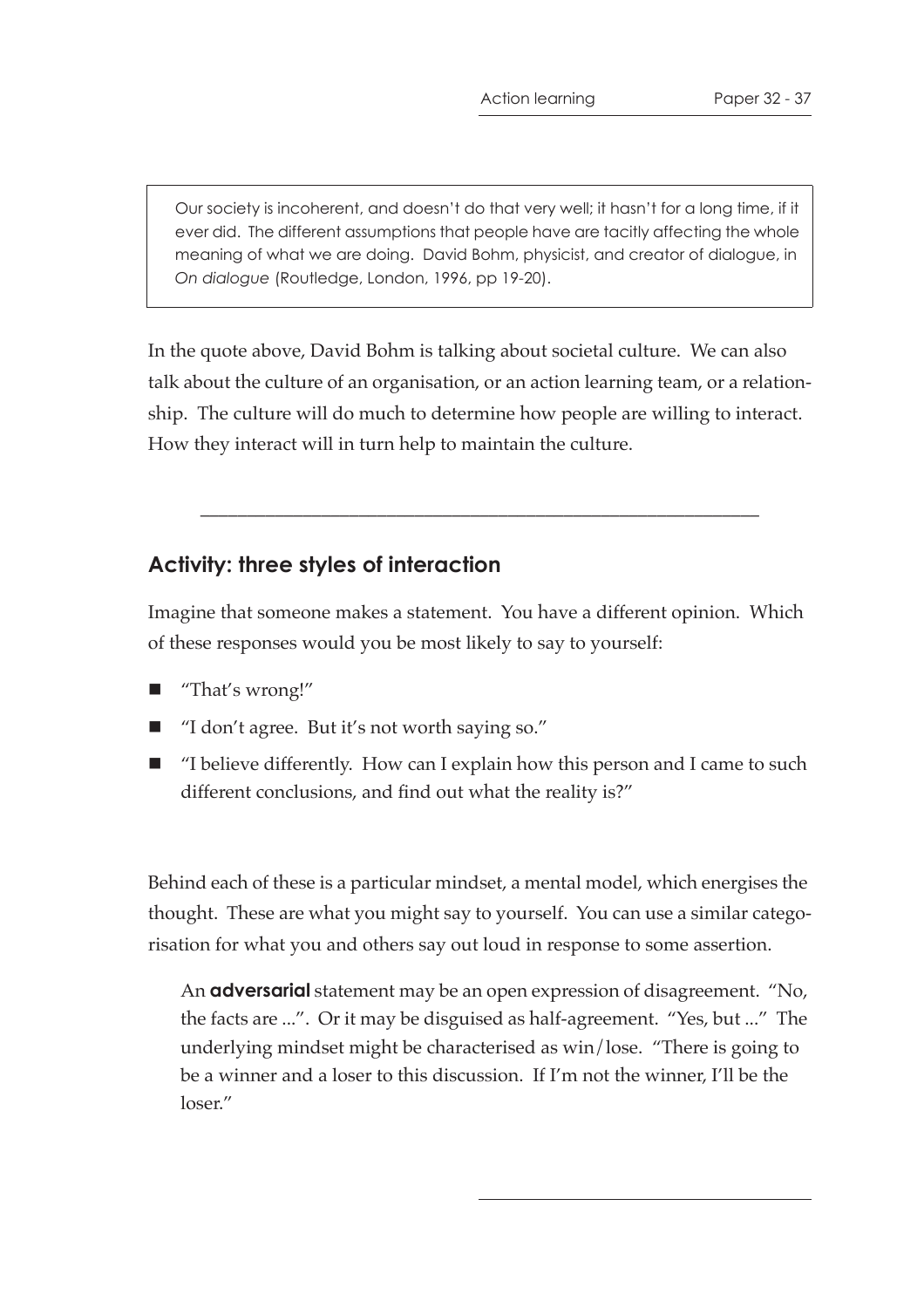A **consensual** statement may focus on something you can agree with. "I agree that ..." Or it may just agree uncritically. "Yes, absolutely." Or it may consist merely of saying nothing and pretending agreement. The underlying mindset may be that conflict is bad and to be avoided. The stance is superficially win/win. There may be an underlying assumption that "if I don't agree it will turn into win/lose".

A **dialectical** statement is likely to be a little more complex. For example: "The evidence I'm familiar with suggests ... It seems you have different evidence. Can you say a bit more?" And of course the tone of voice and body language are important. The underlying mindset is a belief that it's a complex world which different people perceive differently. There is often more than one right answer, and sometimes there aren't any right answers. Diversity is valuable. If we really engage with each other it can be a mutual education.

**?** Take a moment to consider. Which of these will lead to the most productive outcomes for an action learning team? What can you do to bring it about?

The more practical aspects of these important topics are addressed in the next segment.

\_\_\_\_\_\_\_\_\_\_\_\_\_\_\_\_\_\_\_\_\_\_\_\_\_\_\_\_\_\_\_\_\_\_\_\_\_\_\_\_\_\_\_\_\_\_\_\_\_\_\_\_\_\_\_\_\_\_\_\_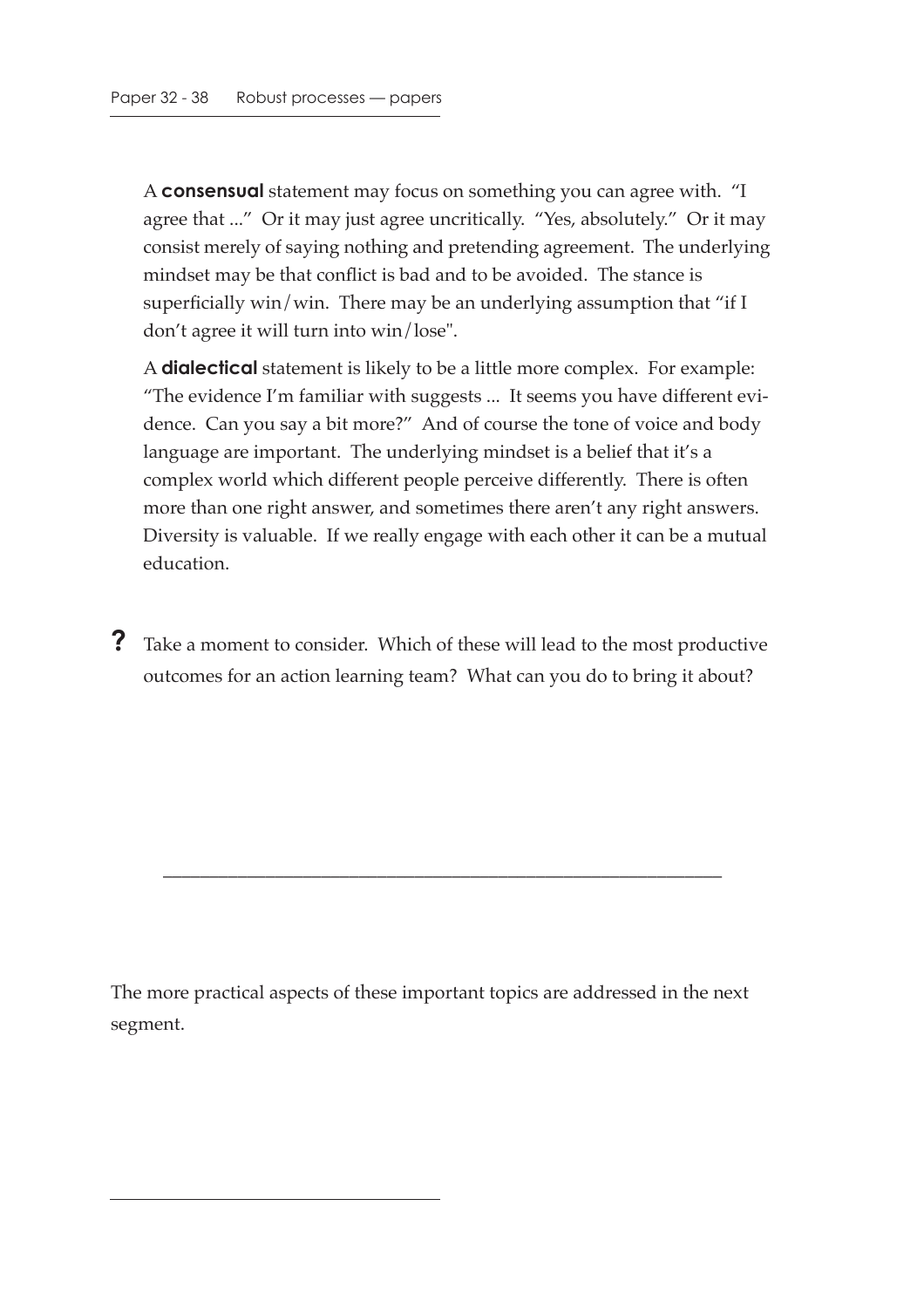# **Segment 3: action learning in practice**

# **What is segment 3 about? — action learning teams in action**

So far we've examined the principles of action learning — its general nature, its purpose, the sorts of outcomes it can achieve. We've looked at the importance of cyclic, iterative processes where action alternates with critical reflection. We've examined some of the sources by which the quality of the information considered, the conclusions reached, and the outcomes can be improved. We've explored in some detail the style of interaction which supports an action learning team and its goals.

In the following pages we examine how this might be done in practice within an action learning team.

As you work through this we encourage you to keep in mind the virtue of ...

- being self-sufficient when you can
- knowing when you can be self-sufficient, and when to ask for help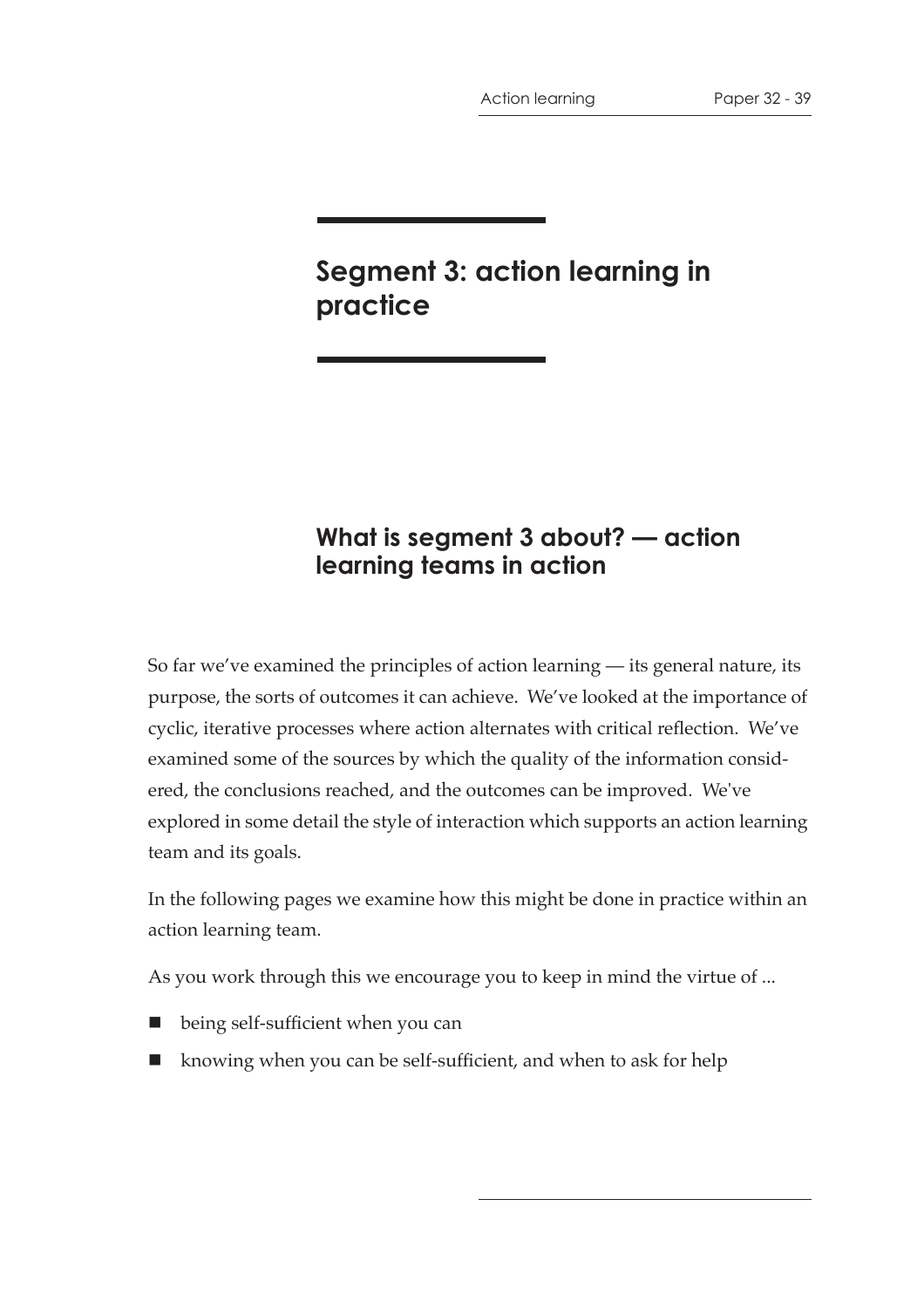being prepared to learning from your experience; it would be a pity if you treated this Guide as something to be rote learned, rather than as something to help you learn from experience.

### **Personal reflection: A walk through the action learning cycle 6**

\_\_\_\_\_\_\_\_\_\_\_\_\_\_\_\_\_\_\_\_\_\_\_\_\_\_\_\_\_\_\_\_\_\_\_\_\_\_\_\_\_\_\_\_\_\_\_\_\_\_\_\_\_\_\_\_\_\_\_\_

There is a deep learning cycle. Team members develop new skills and capabilities which alter what they can do and understand. As new capabilities develop, so too do new awarenesses and sensibilities. Over time, as people start to see they experience the world differently, new beliefs and assumptions begin to form, which enables further development of skills and capabilities. This deep learning cycle constitutes the essence of the learning organization – the development not just of new capacities, but of fundamental shifts of mind, individually and collectively. The five basic learning disciplines are the means by which this deep cycle of learning is activated. Sustained commitment to the disciplines keeps this cycle going. Peter Senge *The fifth discipline fieldbook* p. 18

Action learning is a natural, instinctive human survival process. We take *action* – or something happens – and we extract *learning* from it. Failing to do this leads us into all sorts of dilemmas.

Moving from less primal to more sophisticated applications of this habitual learning pattern, action learning is a continuous learning process that can generate deeper and deeper levels of learning, self-inquiry and analysis the further you go into it. Putting this more simply, action learning enables you:

<sup>6.</sup> This activity was developed by Bill Cropper. It relates the action learning (or action research) cycle to the five disciplines of Senge, to link this segment to other segments in the manual from which these two segments are an extract.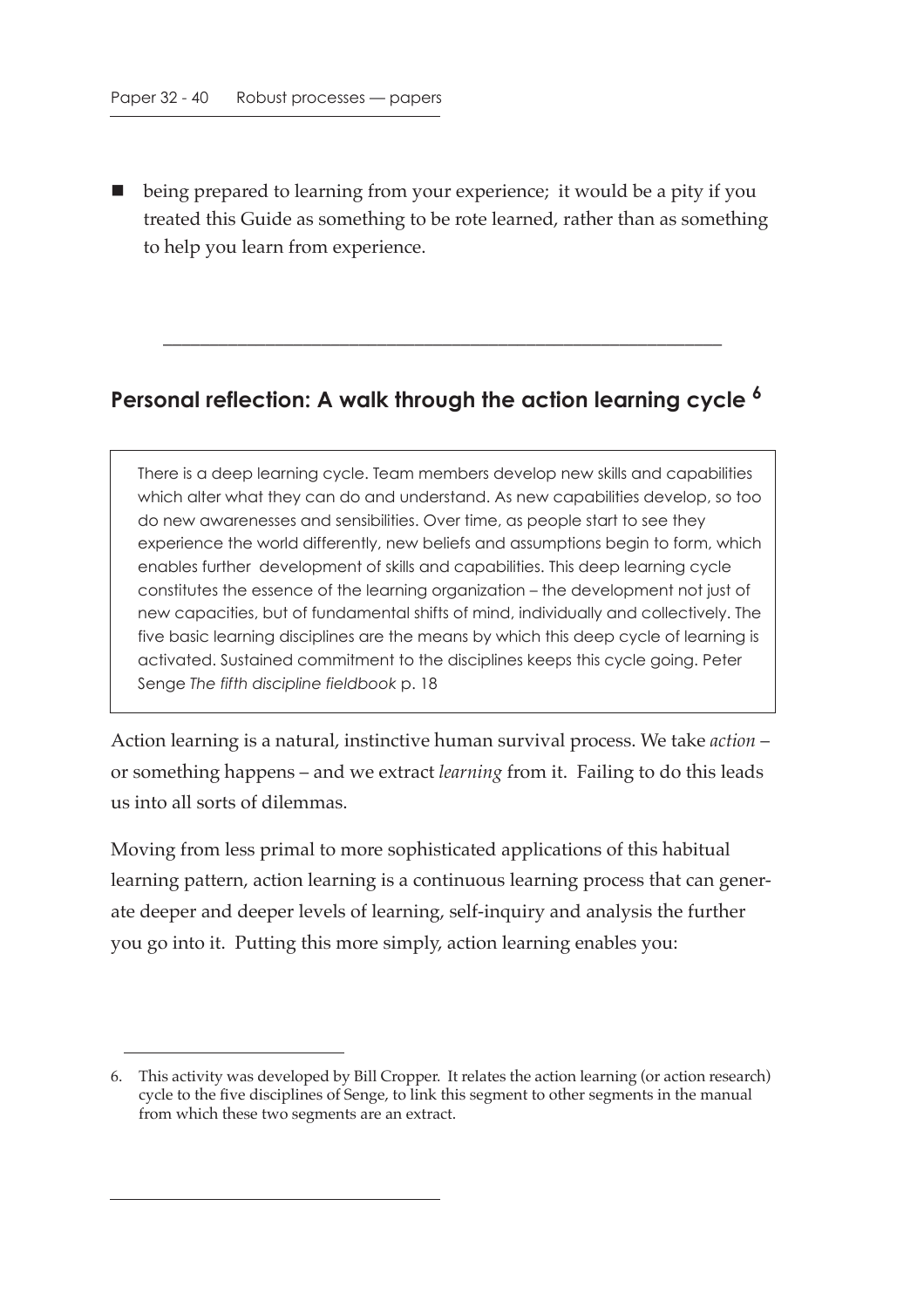To take action (introduce a change, implement an improvement, test out a theory) ... and ... learn from it (further research, more in-depth understanding, generate knowledge) ... more or less at the same time.

**Learning through action is fundamental.** Having said that, action learning is more than just *"learning by doing". This is where the action learning cycle comes into play. In between action and the learning we take from it, comes critical reflection.* 

Critical reflection is central. It is this part of the learning process that provides the space for us to formulate to ourselves what "lessons" we've actually learned from what we tried out or observed. During critical reflection, you examine what happened previously — review, rethink, re-plan, re-evaluate and draw conclusions. Then you can decide what to do next — plan, propose or put forward new options or possibilities. Learning in this way continually extends the cycle of learning.

So after action comes critical reflection (What worked? What didn't? What have we learned? What might we do differently next time?) ... and... reflection is followed by further action (What do we try next? What conclusions from last time will change our plans for what we do next time?)

Multiple learning cycles are a must. This starts to suggest more of a cycle rather than a linear sequence. And most times, action learning is pictured as cyclical or as a spiral — because you don't go through this cycle just once.

One cycle swirls into the next, building successively on the previous cycle of learning experience to create an ongoing spiral of learning and knowledge creation. It is this alternating between action and critical reflection that creates new learnings, fresh perspectives and insights.

So similar steps repeat themselves in similar sequence in repeated cycles of learning ... reflect  $\rightarrow$  plan  $\rightarrow$  act  $\rightarrow$  observe  $\rightarrow$  reflect  $\rightarrow$  plan and so on.....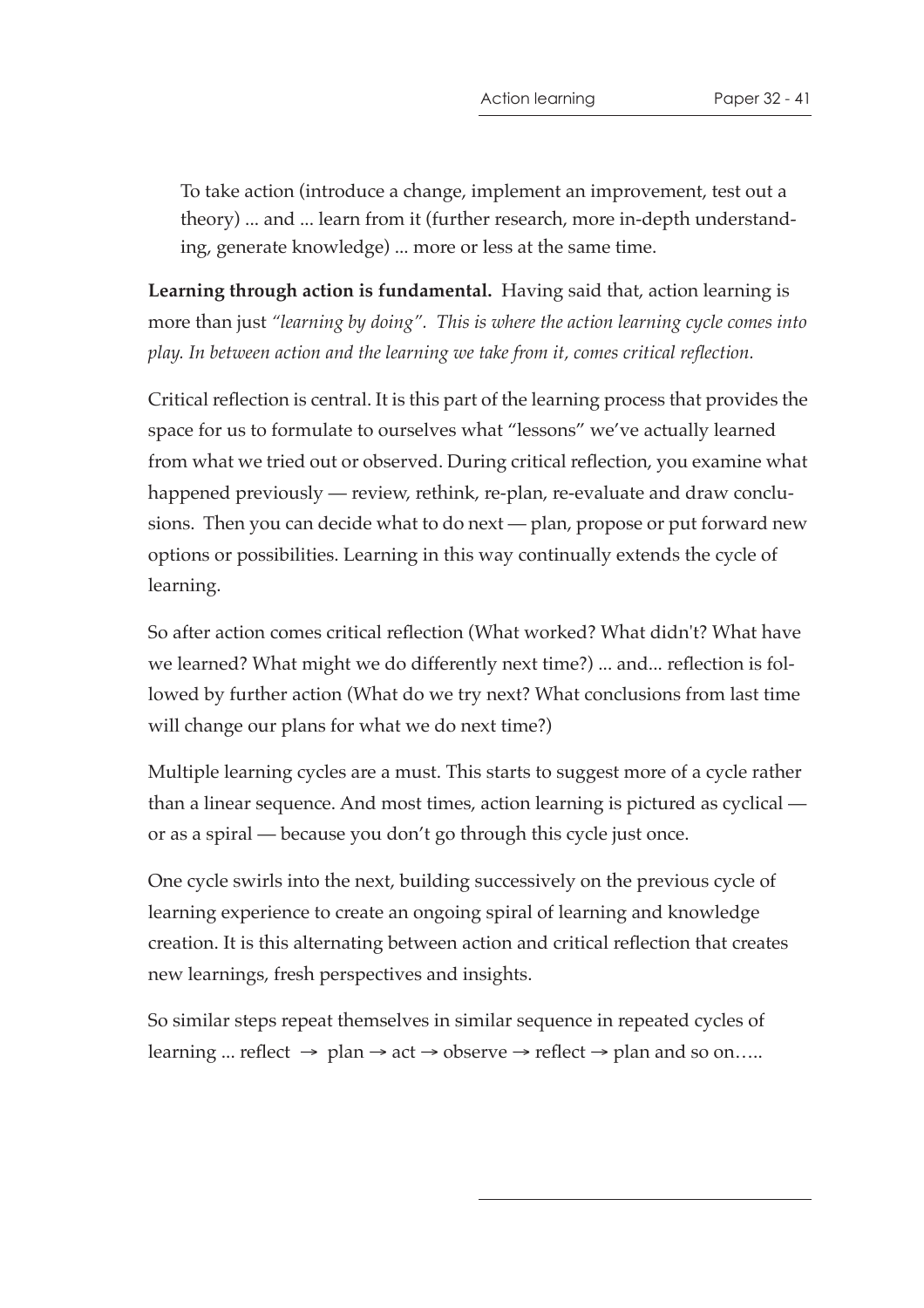Participative inquiry is integral. Earlier cycles help sharpen up approaches, question old concepts and refresh our questioning (called inquiry frameworks) — which in turn leads us to challenge existing mental models, conventional wisdom and knowledge, and propose new concepts, which get incorporated into our thinking as we plan the next action steps to try in later cycles. We call this process of collective inquiry and re-thinking building shared meaning. Since action learning also tries to bring about real-time change or improvement, getting those who may be affected by changes actively involved and participating in it is also an axiom of success.

So to start the next cycle of learning, more Inquiry is needed (What assumptions have we made? Do we need new mental models/concepts?) ... And inquiry leads to more reflection – creating new concepts and building shared meaning (What do we understand from this? What sense can we make out of it?…)

So between reflection and action-planning comes inquiry and shared meaning. So the cycle gets deeper ... reflect  $\rightarrow$  inquire  $\rightarrow$  share meaning  $\rightarrow$  plan  $\rightarrow$  act  $\rightarrow$ observe  $\rightarrow$  reflect  $\rightarrow$  inquire  $\rightarrow$  share meaning  $\rightarrow$  plan  $\rightarrow$  act  $\rightarrow$  ... and so on ...

Experimenting is essential. Action learning also strives to create 'safe' conditions conducive to real inquiry and dialogue, in which people are able to experiment and take risks they may otherwise not contemplate.

New propositions are developed and tried out, new concepts tested out — and then, we reflect, inquire and re-conceptualise what we've observed.

\_\_\_\_\_\_\_\_\_\_\_\_\_\_\_\_\_\_\_\_\_\_\_\_\_\_\_\_\_\_\_\_\_\_\_\_\_\_\_\_\_\_\_\_\_\_\_\_\_\_\_\_\_\_\_\_\_\_\_\_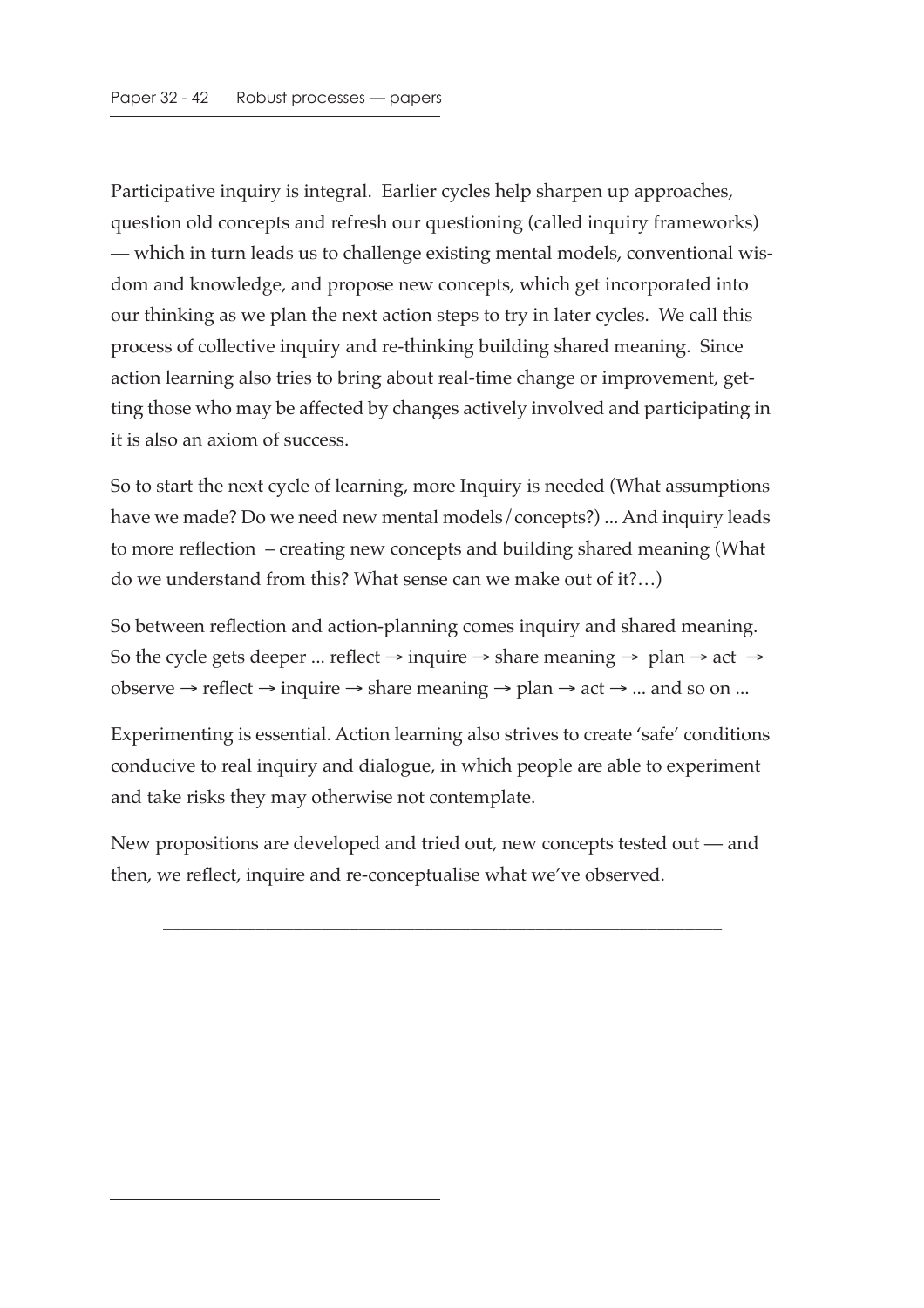# **Components of an action learning team**

As we examine action learning as it might be practised within an action learning team, we'll be considering a number of components:

The **project** — the task which is chosen as the vehicle for the learning

The **action learning team** (called the "learning set" in much of the action learning literature) is a group of learners who engage together to perform the task and learn from it

The **facilitator** (called the "set advisor" in much of the action learning literature) is someone who helps the team get off to a good start and learn from their experience

The **sponsor** — a senior and influential manager (usually one who understands the project) who secures resources for the project team and if necessary intervenes on their behalf with other senior managers

The **mentor** — a person, usually an experienced manager, who understands how project based learning is relevant to the organisation and can provide advice to the project team

The **support infrastructure** — the other mechanisms set in place to support the project team.

These are explained in more detail in what follows. Not all learning teams have all these components. The way they are implemented varies from learning team to learning team.

However, it is the experience of action learning facilitators that these components serve purposes which are valuable. If you are missing one of them, you will find it useful to think about how you can still achieve the purpose served.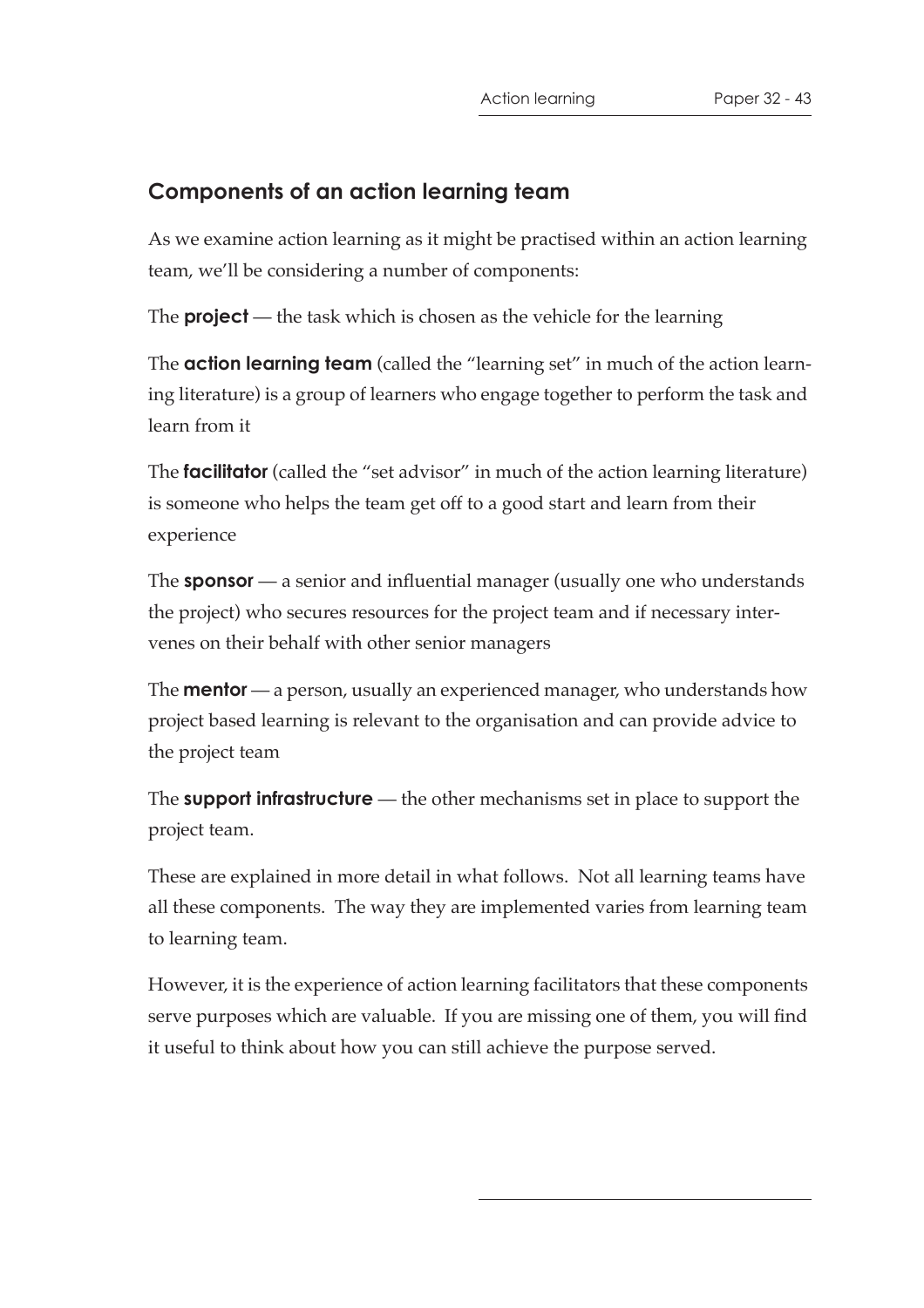# **Activity: select a project for a case study**

The purpose of this activity is for participants at a workshop to have some realistic case study to use as a vehicle for their learning. In other words, you can use this case study to imagine how you would apply the material in this guide. The actual action learning teams will be made up of different participants, with different projects.

\_\_\_\_\_\_\_\_\_\_\_\_\_\_\_\_\_\_\_\_\_\_\_\_\_\_\_\_\_\_\_\_\_\_\_\_\_\_\_\_\_\_\_\_\_\_\_\_\_\_\_\_\_\_\_\_\_\_\_\_

Think of some change or innovation that

- you believe would be beneficial for the organisation
- would be likely to have the support of your immediate superior
- you would like to work on
- you think it would help you develop skills of benefit to the organisation and useful for your own career prospects.

For this purpose you may use one of the situations connected with your Learning Initiatives, Regional Learning Improvement project, Lighthouse project or other designated project. 7

- **?** Write a brief description of the case study project
- **?** Explain why you think it would be worthwhile for the organisation

<sup>7.</sup> These are Department of Families projects.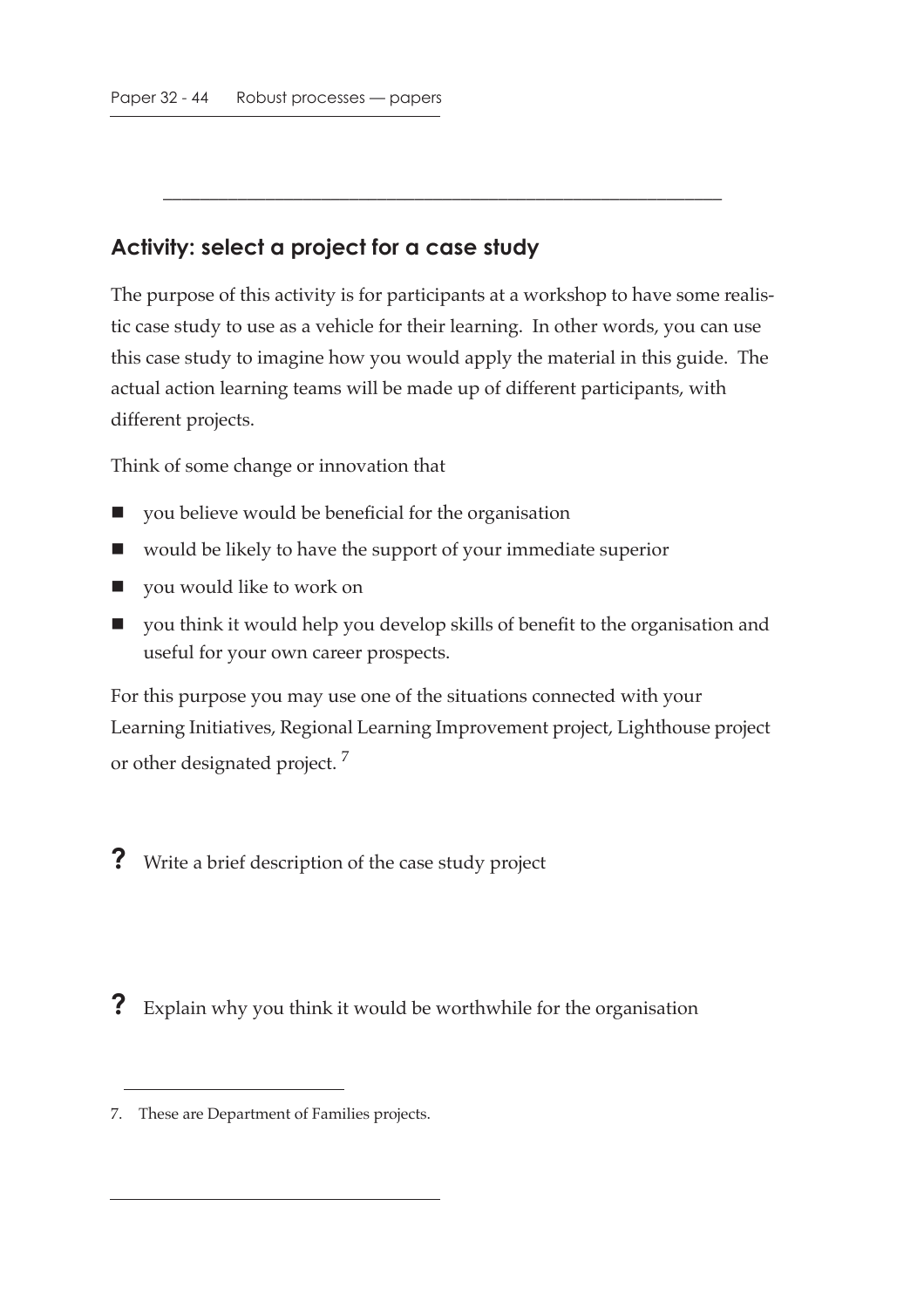**?** Explain why it would be useful for you

If you are part of a learning team (for example at a workshop), now compare notes to the other members of your team. Choose a case study project which would be beneficial to your organisation(s) and to each of you.

**?** Write here the project that your team selected ...

In the remainder of this segment we encourage you to use this as a case study. As we address some aspect of setting up an action learning team, imagine yourself applying that aspect to your case study.

\_\_\_\_\_\_\_\_\_\_\_\_\_\_\_\_\_\_\_\_\_\_\_\_\_\_\_\_\_\_\_\_\_\_\_\_\_\_\_\_\_\_\_\_\_\_\_\_\_\_\_\_\_\_\_\_\_\_\_\_

#### **1. Getting started**

You will recall that the purpose of action learning is to achieve these outcomes:

- $\blacksquare$  to complete worthwhile tasks and projects for the organisation(s)
- to develop useful skills and understanding on the part of the participants
- $\blacksquare$  to contribute to learning in the team and in the organisation(s).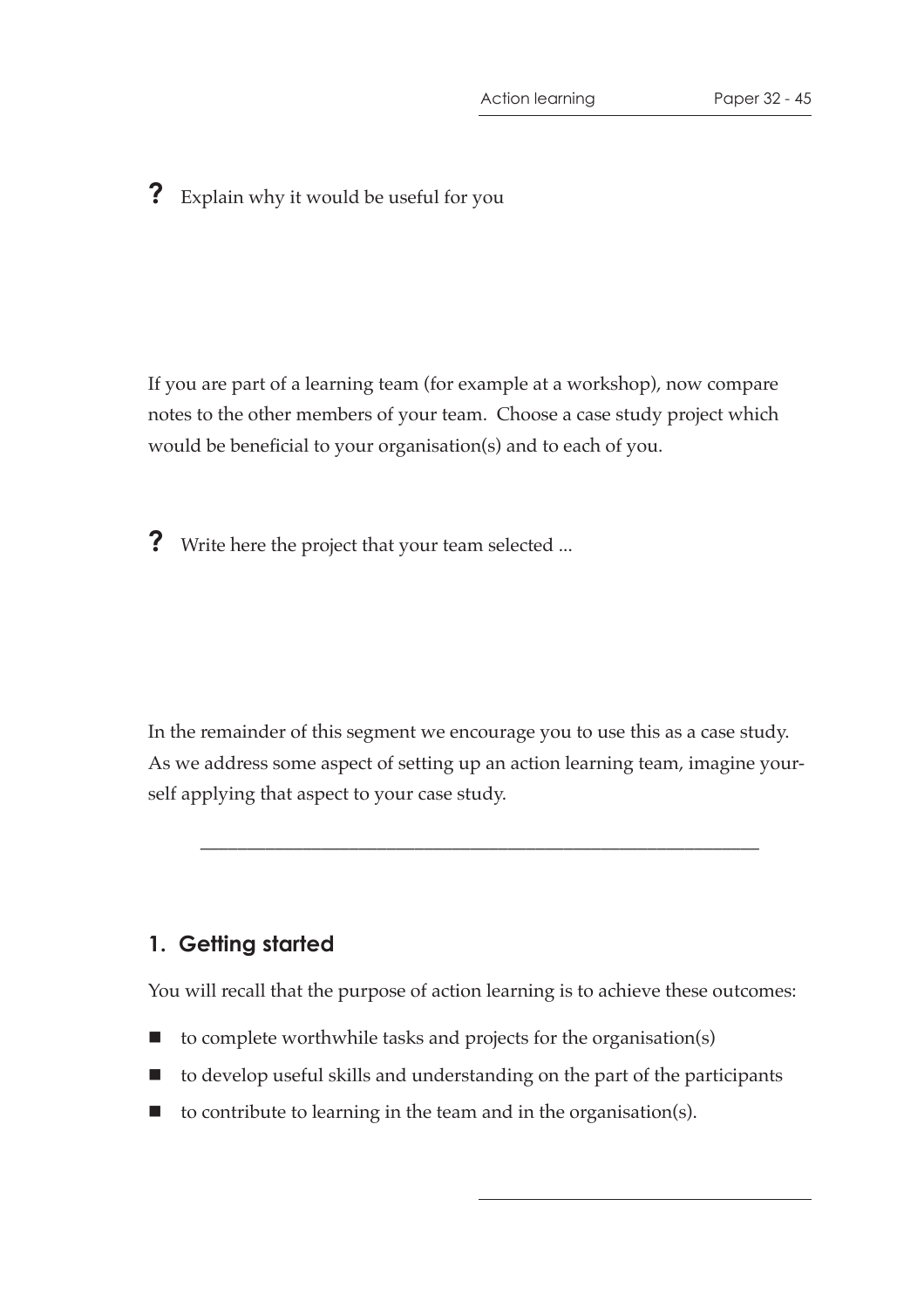#### **Worthwhile for the organisation**

What strategic direction is the organisation pursuing? What skills will it need? A worthwhile project for the organisation(s) will be one which

- is consistent with the strategic direction of the organisation(s)
- is also a worthwhile project in its own right
- will develop skills which are likely to meet present and particularly future organisational needs
- will equip you with skills useful for the future

You can use the space on the right (above) for your own notes.

#### **Worthwhile for individuals and team**

You are likely to develop both content and process skills. For instance, if you are helping to develop a networking database, the content skills may include an understanding of networks and of databases. Whatever the project, you are also likely to develop communication, teamwork and problem solving skills.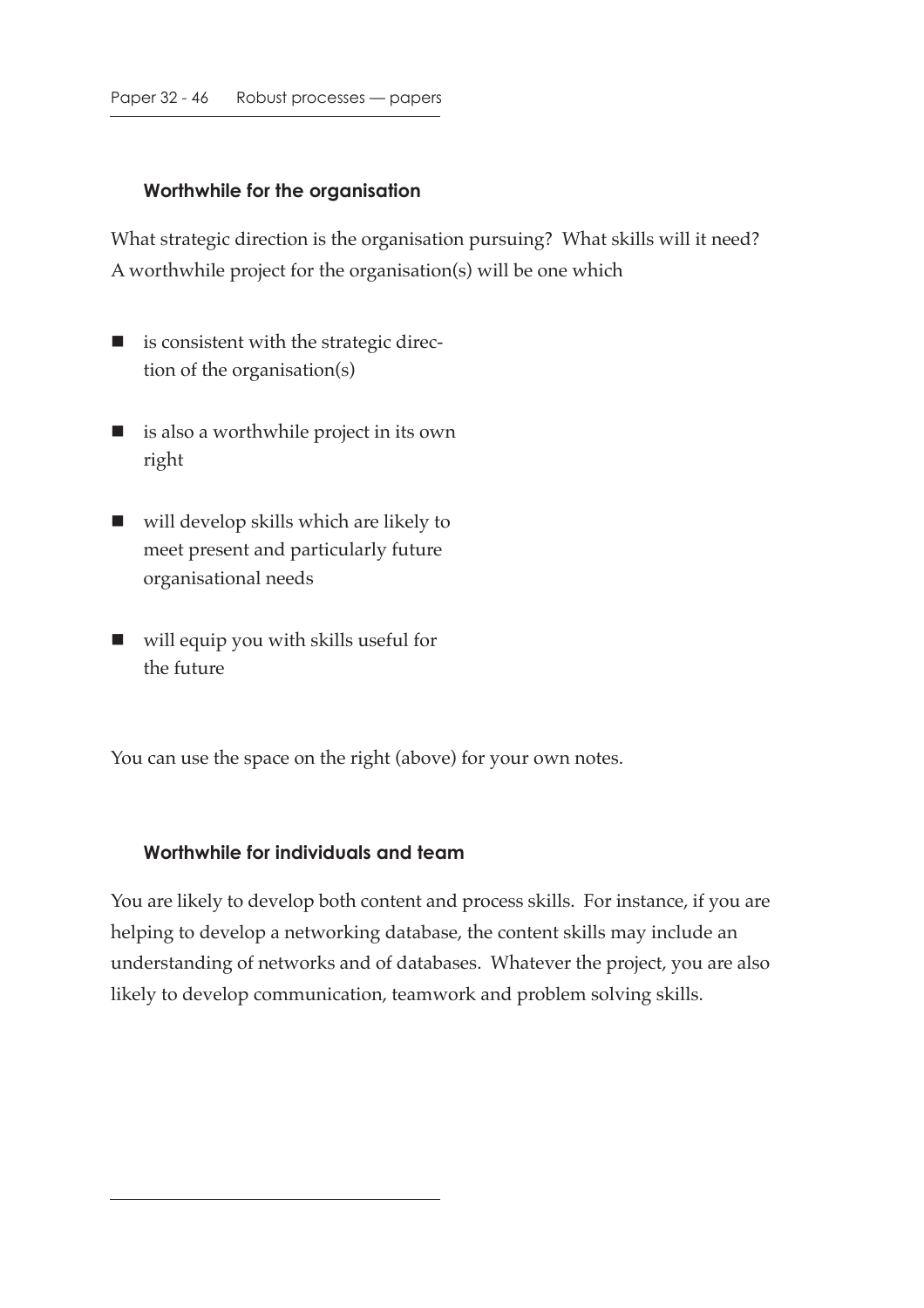Action learning Paper 32 - 47

**?** What are the skills that are most relevant to your career aspirations? Does the chosen project give you an opportunity to develop them? Write down your response here….

### **2. Top management support**

For action learning to be successful, there must be top-level support for the program as well as for those participating in the action learning groups. Top managers ... demonstrate their support buy allowing and encouraging participation during work hours as well as providing appropriate space and facilities. Mike Marquardt, *Action learning in action* (Davies-Black, Palo Alto, Ca., 1999). p 216.

There are ways in which top management can demonstrate their support for action learning. Important among them are:

| $\Box$ Attend the start of workshops for beginning action learning teams and |
|------------------------------------------------------------------------------|
| express support                                                              |

Make it clear how action learning teams address organisational objectives

Participate in action learning teams

|                    | Use action learning teams as their own way of engaging with complex and |
|--------------------|-------------------------------------------------------------------------|
| important problems |                                                                         |

Give credit in selection and promotion for the personal and professional development action learning provides

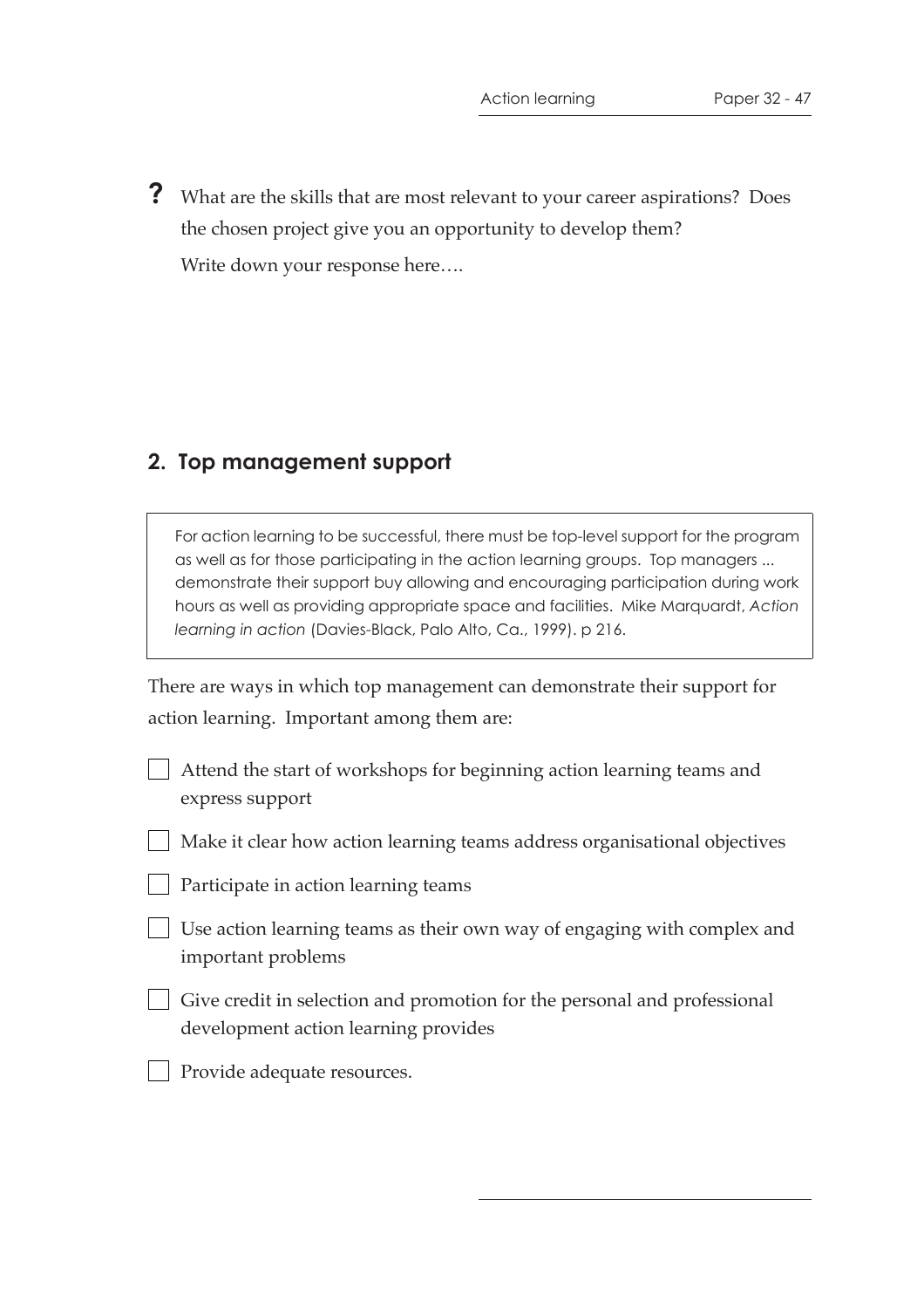There is a temptation when resources are scarce to skimp on the last of these. The result may be to persuade participants that management provides lip service but no real support. Recent evaluations of two action learning programs in the tertiary education sector raise an important issue related to this point.

In both programs the benefits to the organisation clearly outweighed the costs. (This has been so in almost every evaluation of action learning we know about.) Participants in both programs also reported that they were pleased they had taken part because of the personal and professional development they achieved. In both programs their major complaint was that they were inadequately resourced — they had to fit in the action learning on top of their normal work.

- **?** Question for senior managers. Using the bullet points above as a checklist, how much support to you demonstrate, tangibly, for action learning programs?
- **?** Question for learning team participants. Using the bullet points above as a checklist, how much support does management tangibly provide? What can you do (in upward communication) to point out the costs of any lack of support?

Here is space for your comments: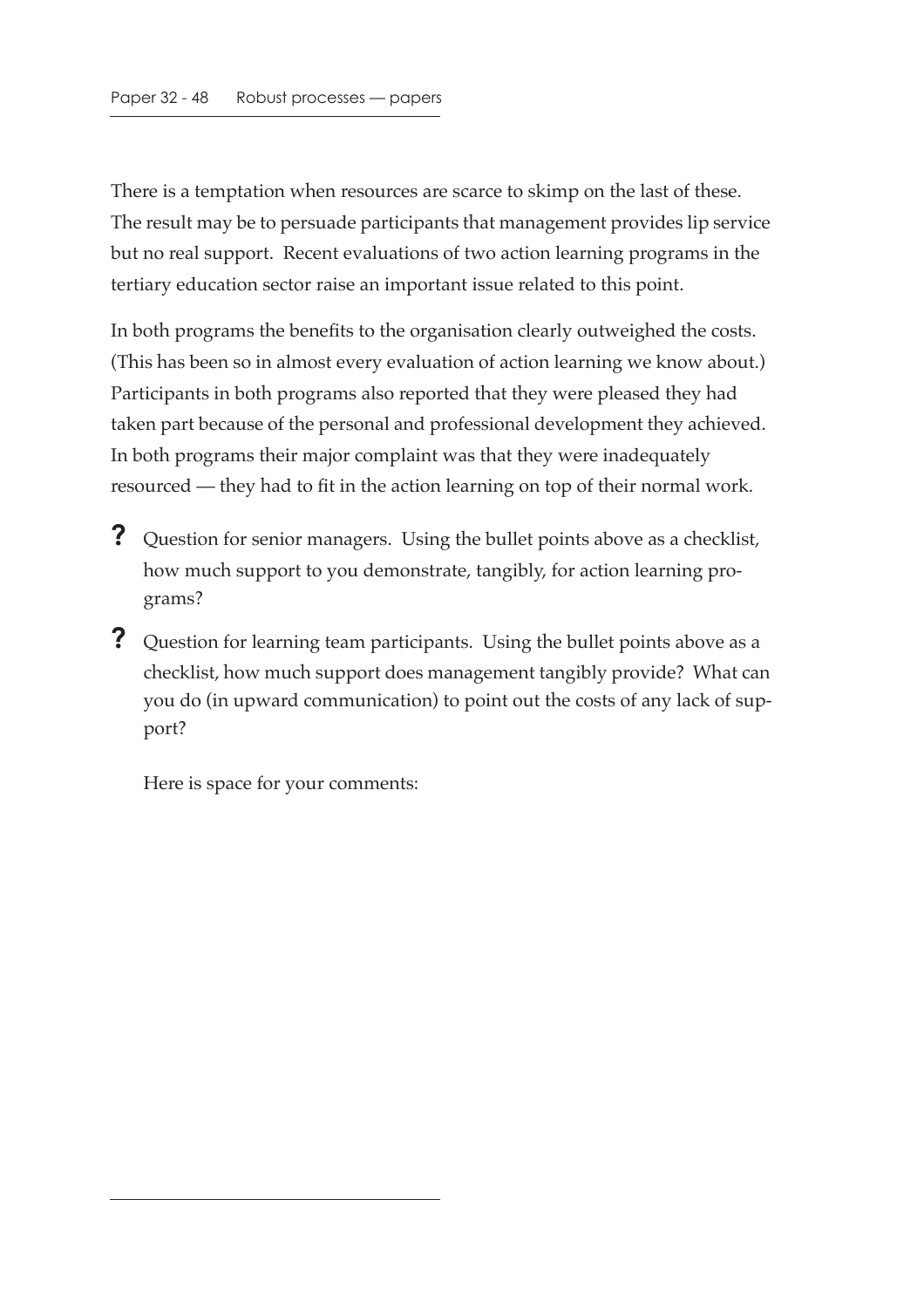### **3. Participants**

#### **A. Who is (or will be) on the team**

The size usually recommended is 6 to 8 people. If there is agreement on how the team members will work together, smaller or larger numbers may sometimes be appropriate.

If you are in the process of setting up the team, it will be an advantage to recruit people who

- will contribute to the team and its project
- will benefit enough individually to remain involved
- are likely to attend meetings consistently
- have the support of their organisation.

### **B. Who else will you involve**

In all but very small project there are other stakeholders. In any event, it is often more effective to have a smaller action learning team and to access or co-opt other people as required.

See the tool "Stakeholder analysis" in the segment on "Enabling change". <sup>8</sup> Briefly, the purpose of stakeholder analysis is to:

- identify who can affect or be affected by the proposed change, and
- decide how they can best be approached to involve them appropriately in the change.

<sup>8.</sup> Not included here.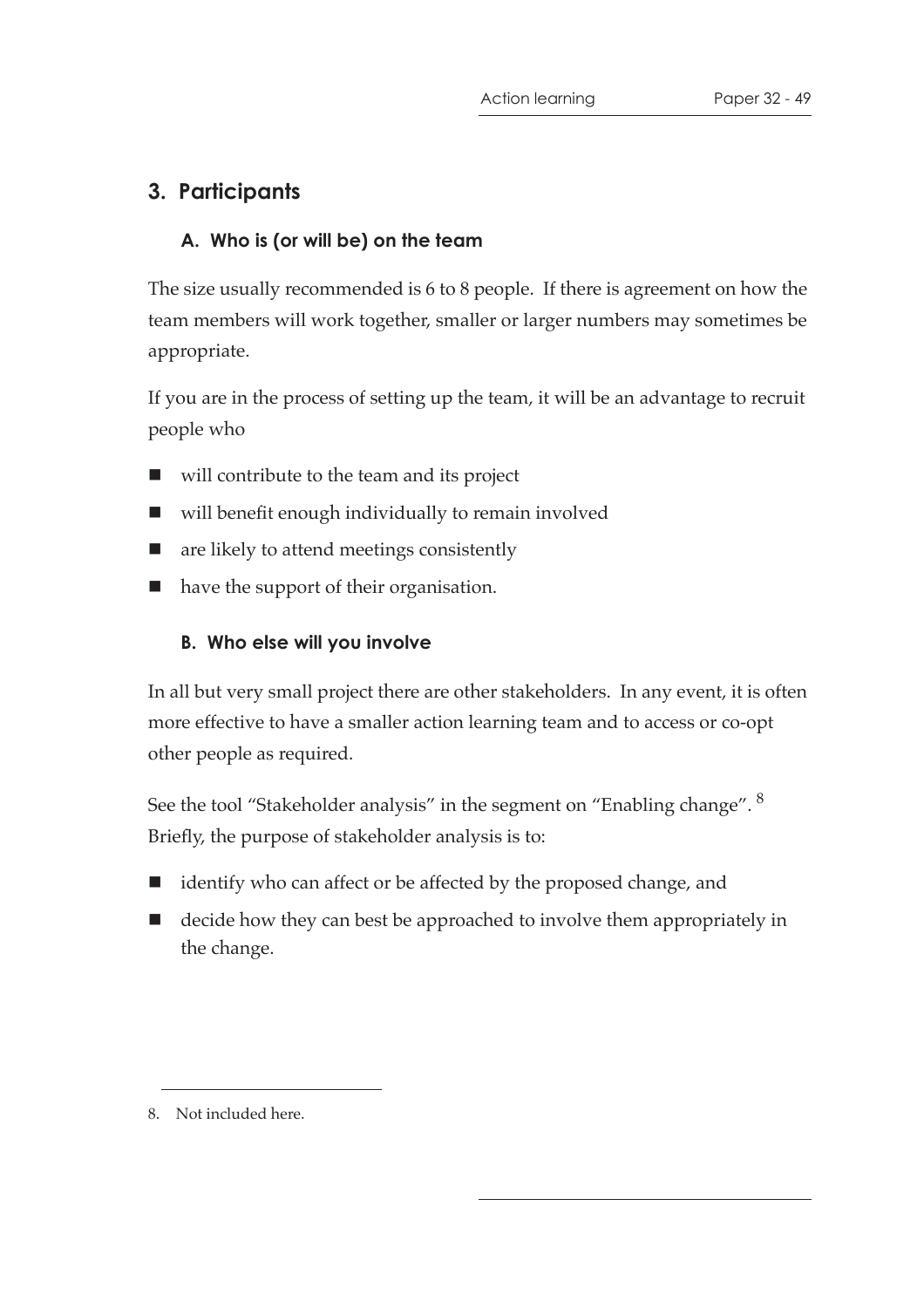### **Activity: Identify stakeholders**

Consider your chosen case study. Who are the stakeholders, and what level of involvement will be appropriate for each of them. (This will be more effective if you work in your team and do the analysis on butcher paper.)

\_\_\_\_\_\_\_\_\_\_\_\_\_\_\_\_\_\_\_\_\_\_\_\_\_\_\_\_\_\_\_\_\_\_\_\_\_\_\_\_\_\_\_\_\_\_\_\_\_\_\_\_\_\_\_\_\_\_\_\_

WHO WILL YOU INVOLVE? HOW WILL YOU INVOLVE THEM

#### **Tool: Responsibility matrix**

A responsibility matrix (or responsibility chart) is a simple way of recording who has be to involved, in what way, in the various classes of decisions which are expected to emerge.

\_\_\_\_\_\_\_\_\_\_\_\_\_\_\_\_\_\_\_\_\_\_\_\_\_\_\_\_\_\_\_\_\_\_\_\_\_\_\_\_\_\_\_\_\_\_\_\_\_\_\_\_\_\_\_\_\_\_\_\_

\_\_\_\_\_\_\_\_\_\_\_\_\_\_\_\_\_\_\_\_\_\_\_\_\_\_\_\_\_\_\_\_\_\_\_\_\_\_\_\_\_\_\_\_\_\_\_\_\_\_\_\_\_\_\_\_\_\_\_\_

The conventional layout is to list names or positions across the top of a matrix, decisions down the left, and symbols or letters in each cell to indicate the extent and nature of involvement for each type of decision.

Examples of the symbols which might be used are as follows.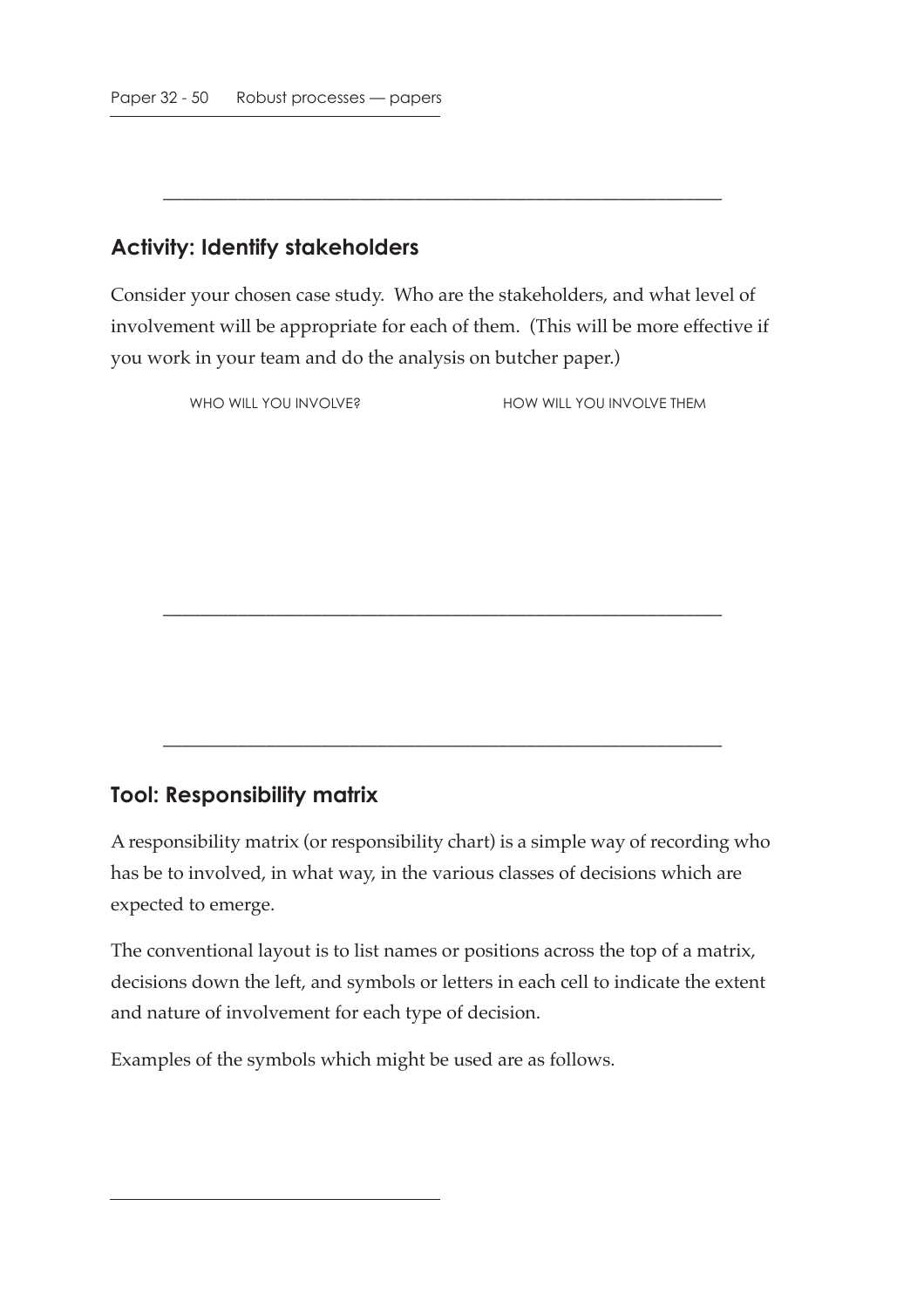- **V** has power of veto; notify immediately
- **D** must be directly involved in decision making
- **C** consult but don't need to involve directly
- **I** inform after the decision is taken

Some users also add

- **R** Responsible: carries out the actions
- **A** Accountable, held accountable for what happens

(It saps morale if you hold people responsible or accountable for matters beyond their control. If you use these, be sure that those held responsible and accountable are in fact able to achieve the outcomes.)

The resulting chart might look like this:

| <b>DECISION</b>     | NAME: | Abby | <b>Bern</b> | Claris | Dunc | Elly |
|---------------------|-------|------|-------------|--------|------|------|
| Start team up       |       | V    | ٠           | R      |      |      |
| Develop action plan |       | V    | R           | D      | D    | ۰    |
| Implement           |       | V    | R           | D      | D    | ۰    |
| <b>Monitor</b>      |       | ۰    | R           |        | C    | ۰    |
|                     |       |      |             |        |      |      |

\_\_\_\_\_\_\_\_\_\_\_\_\_\_\_\_\_\_\_\_\_\_\_\_\_\_\_\_\_\_\_\_\_\_\_\_\_\_\_\_\_\_\_\_\_\_\_\_\_\_\_\_\_\_\_\_\_\_\_\_

\_\_\_\_\_\_\_\_\_\_\_\_\_\_\_\_\_\_\_\_\_\_\_\_\_\_\_\_\_\_\_\_\_\_\_\_\_\_\_\_\_\_\_\_\_\_\_\_\_\_\_\_\_\_\_\_\_\_\_\_

### **Activity: Responsibility matrix**

Draw up a blank matrix on a sheet of butcher paper. With your action learning team prepare a responsibility matrix for your chosen case study.

\_\_\_\_\_\_\_\_\_\_\_\_\_\_\_\_\_\_\_\_\_\_\_\_\_\_\_\_\_\_\_\_\_\_\_\_\_\_\_\_\_\_\_\_\_\_\_\_\_\_\_\_\_\_\_\_\_\_\_\_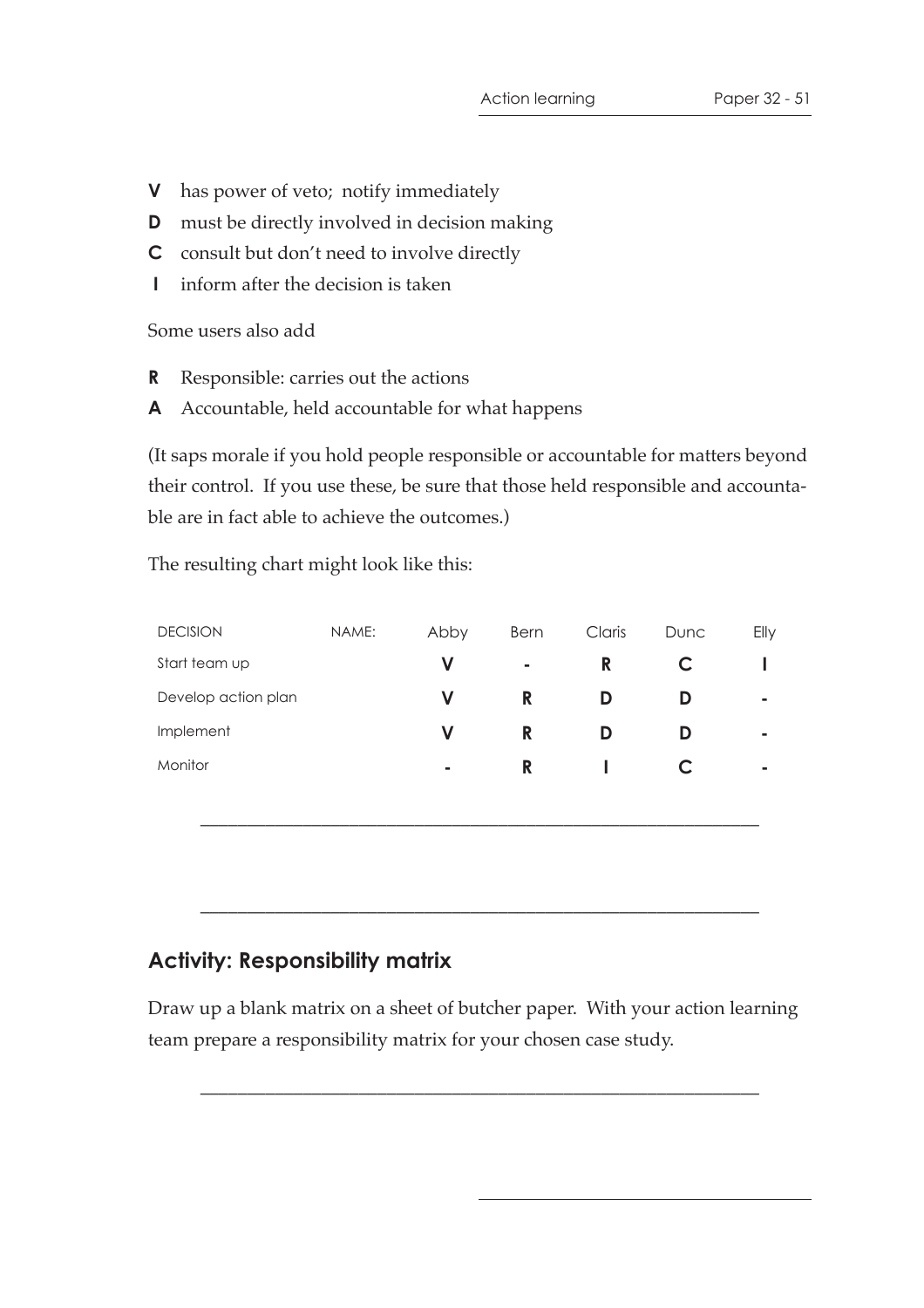#### **Sponsors and mentors**

It is an advantage for an action learning team to include people who have influence in relevant organisations, and political skills. Without these, it may be difficult to gain the necessary support from the organisations. However, if the team lacks these skills, it may be able to recruit support from people who can provide them.

#### **A. Sponsors**

Sponsors are people who can intervene on the team's behalf at senior levels in the organisation. They are senior managers who meet the following criteria:

- Sufficiently senior and influential to be able to intervene in the organisation(s) on behalf of the learning team?
- Sufficiently interested in the project to be prepared to give some time and energy to it, for instance because it is part of her or his responsibiliy?
	- Able to model the leadership style which the action learning program is intended to develop?
- **?** With your case study in mind, identify some of the senior managers who fit these criteria.

Here is some space to write down the people you have identified: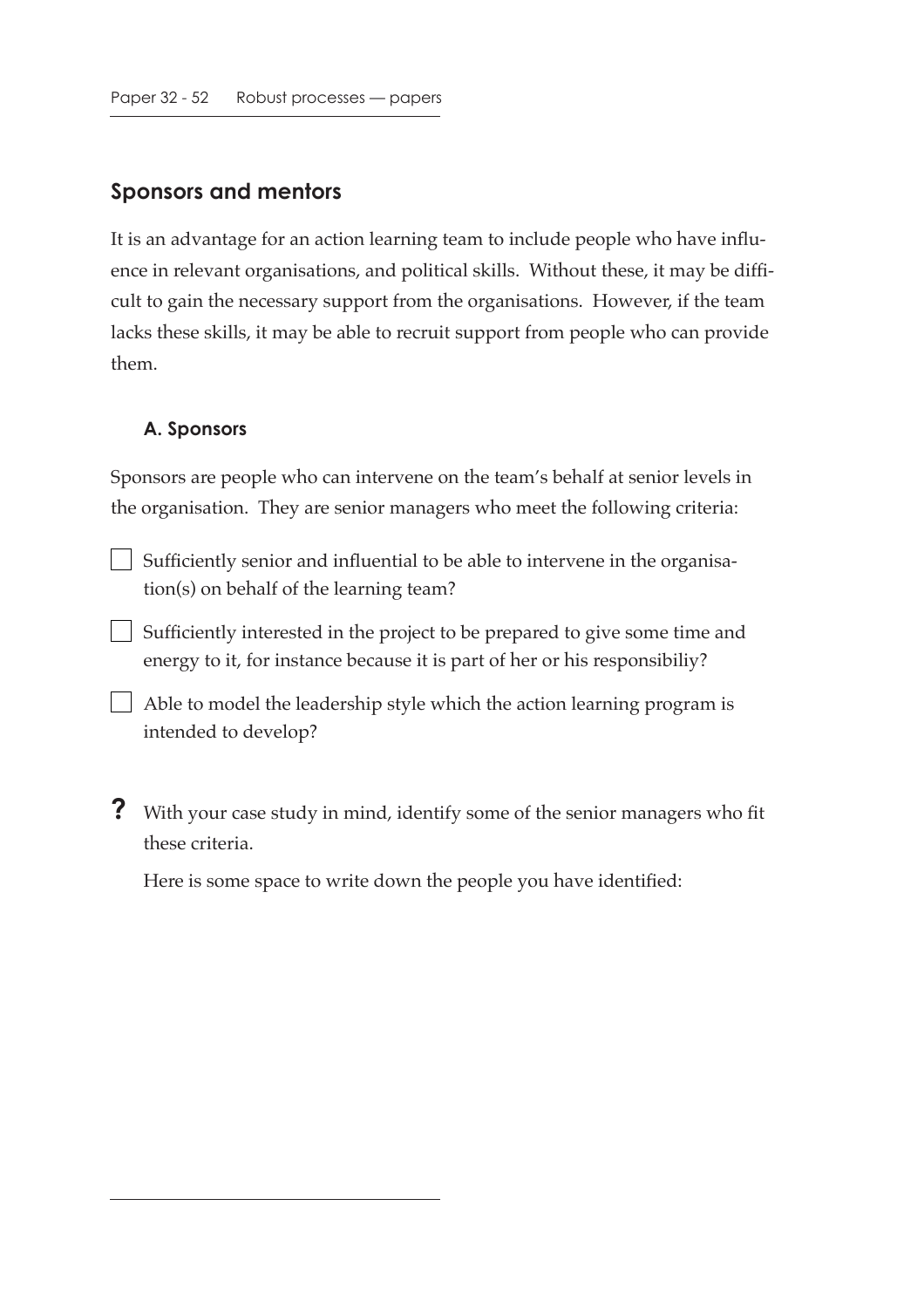#### **B. Mentors (a variety of "critical friend")**

Identifying and enlisting a mentor may be useful for your team. They can help you find your way through the political thickets in organisations and communities. They are senior managers who meet the following criteria:

 $\Box$  Experienced in the managerial ranks of a relevant organisation or the like and respected for her or his political "nous"?

 $\Box$  Interested enough in the project or the action learning program to be willing to make some time available to the team?

- A suitable role model for the members of the action learning team?
- **?** With your case study in mind, identify some of the senior managers who fit these criteria.

Here is some space to write down the people you have identified:

# **4. Choosing a project**

... the project should be a problem and not a puzzle. A puzzle can be defined as a perplexing question to which an answer or solution already exists but has not been found. A problem, on the other hand, has no existing solution. Different people will come up with different ideas and suggestions as to how to solve it. Mike Marquardt, *Action learning in action* (Davies-Black, Palo Alto, 1999, p 25).

Your actual project (not your case study project for this workbook) may have been selected in September as part of the Future Directions Initiatives. It is nevertheless valuable to consider how well it meets the criteria below.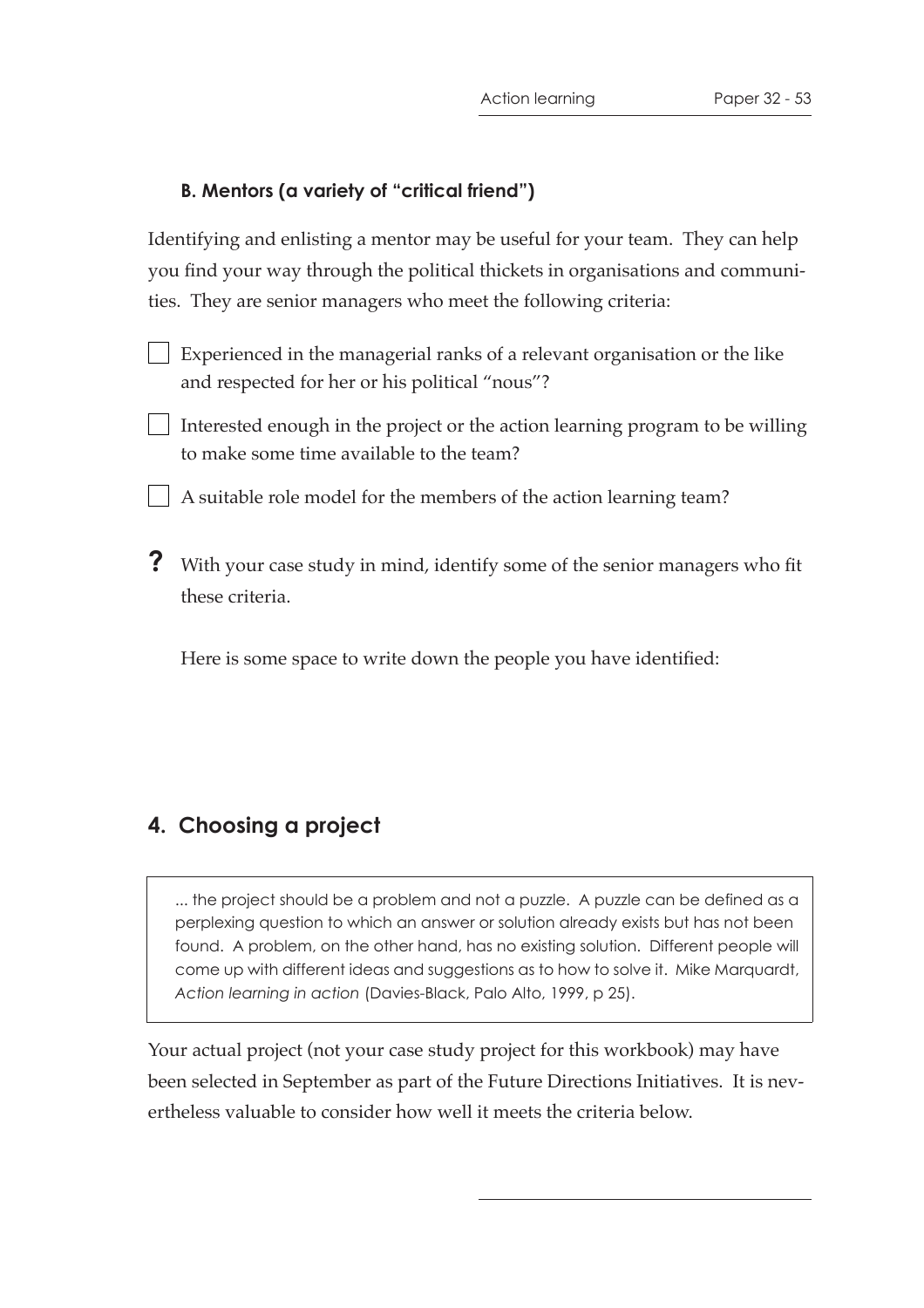Recall that the purpose of action learning is to resolve real problems and at the same time develop relevant skills and understanding. This is most likely to occur when

- it is a complex and worthwhile problem
- quality and commitment are more important than quick solutions (see the "Decision types" tool)
- it is likely to yield worthwhile outcomes for individuals and their organisations.

Here's a checklist you can use to determine the probable suitability of a project

 $\Box$  Is it a problem rather than a puzzle? That is, is it complex and systemic? (See Mike Marquardt's definition above)

 $\Box$  Is it worthwhile enough for the associated organisations to support and resource it? Is it worth the effort required to resolve it?

 $\Box$  Is it likely to provide worthwhile learning (from both the content of the problem and the process of problem solving) for the participants and their organisations?

 $\Box$  Can the members of the action learning team be given enough responsibility to solve the problem?

Do the members of the action learning team have the necessary skills and information, or access to them?

- **?** Consider your chosen case study. How many of the conditions above does it satisfy? Tick those boxes beside the satisfied conditions. (If there are any conditions not satisfied it is probably not a suitable vehicle for action learning. You may be better served by a different approach.)
- **?** If there is even one condition it doesn't satisfy, how can it be modified so that it does?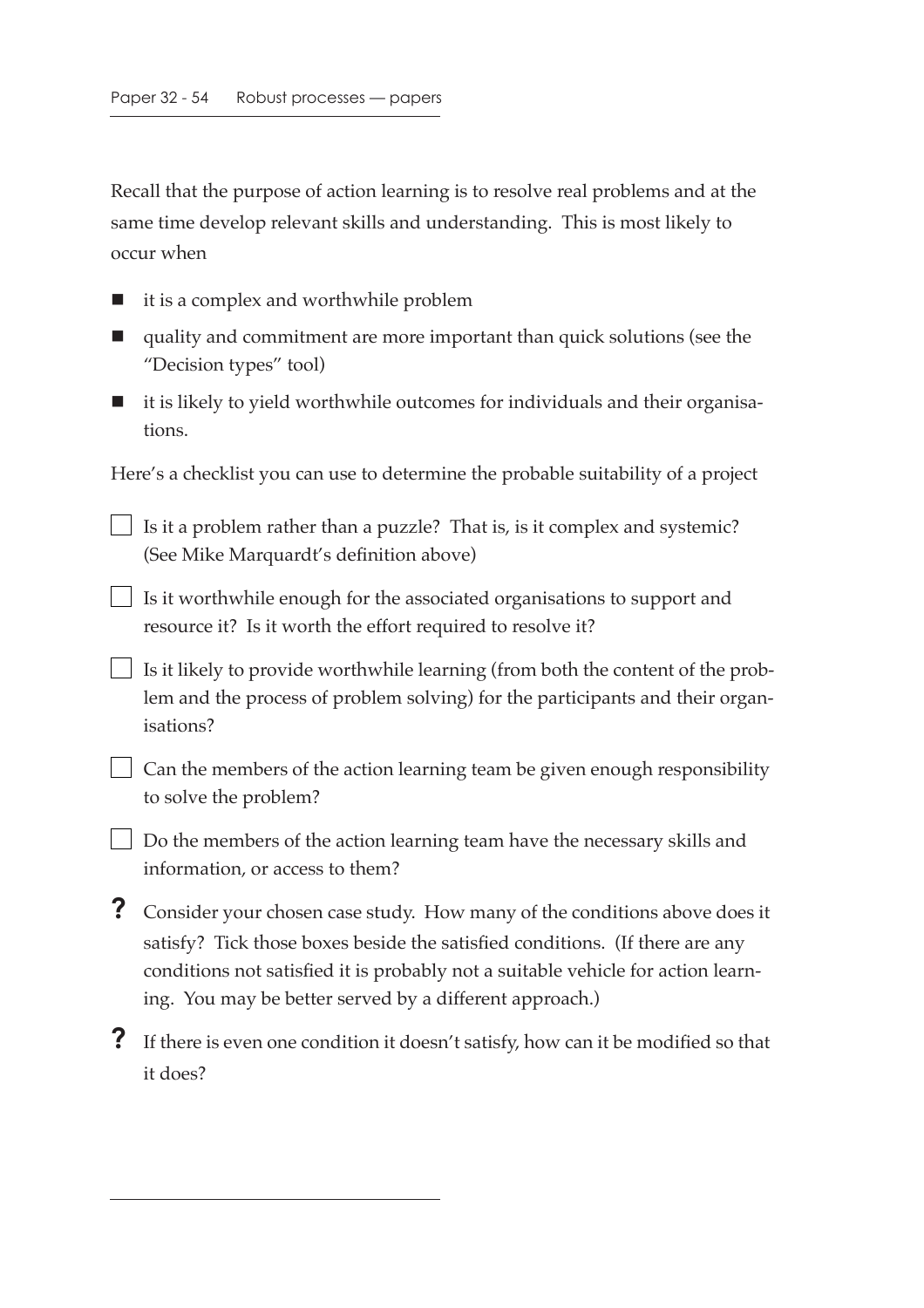Write down your answer here:

### **5. Negotiating roles**

For an action learning team to be successful, members must be given information about the issue, situation, or problem that has prompted the formation of the team. [...] To achieve the team's purpose, the team members must be empowered to take action. Bill Rothwell, *The action learning guide book* (Jossey-Bass Pfeiffer, San Francisco, 1999), pp 14-15.

In this important phase the participants and the organisation come to a clear agreement about the scope of the program, the outcomes desired by all, and the resources and time to be made available for the project. It is best if these agreements can also be renegotiated later as knowledge of the program and project increases.

There are at least two sets of negotiations required:

- between the action learning team members and their organisations or superiors
- within the team, between the members of the team.

Both can be thought of as two way requirement: what is the person or team required to give? — and what will they be given?

#### **A. Between team and organisations**

What do the organisation(s) require from the team? For example:

required outcomes from the project?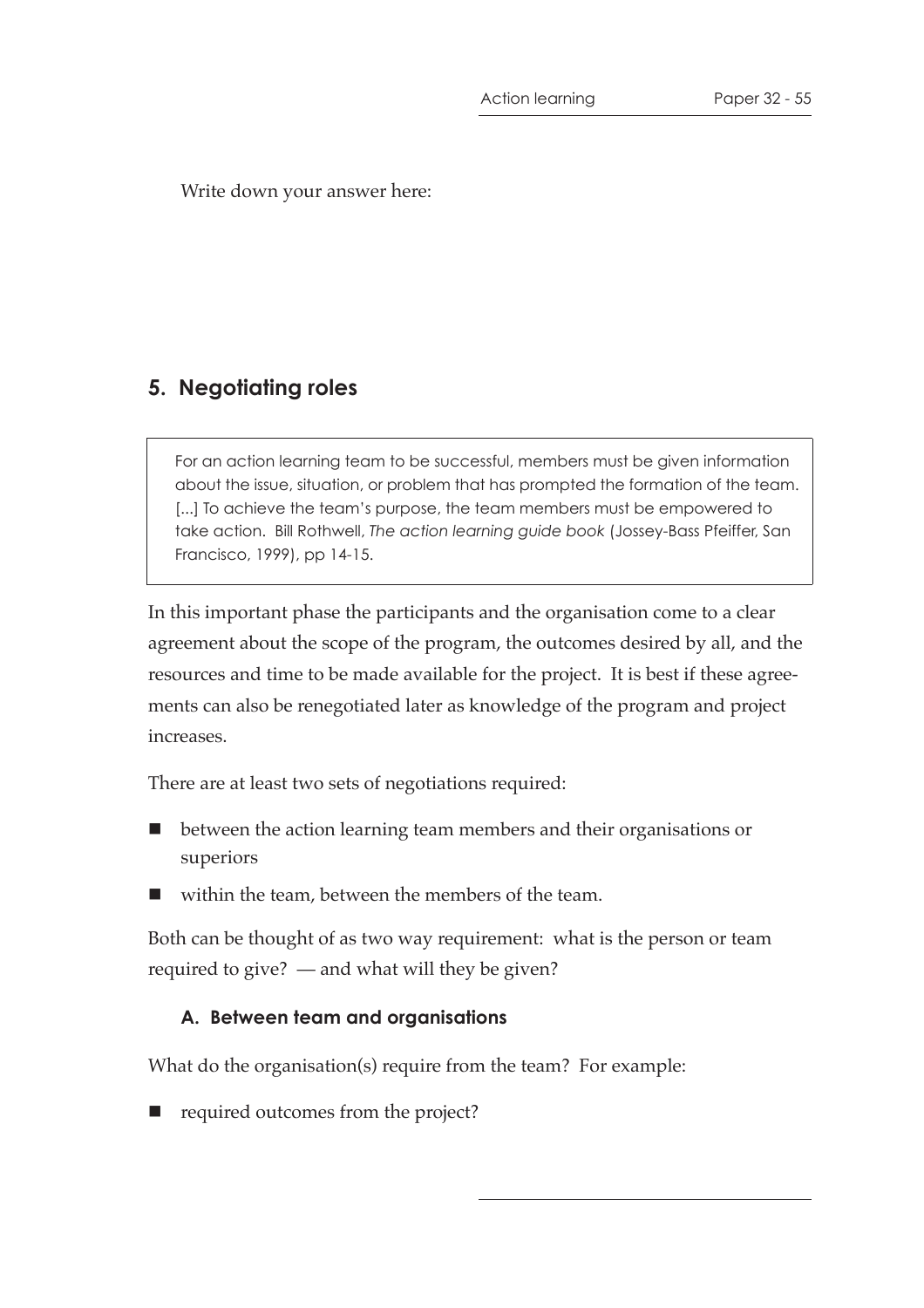- **n** any constraints on what the team can do?
- etc. (add your own)

What does the team require from the organisation(s)? For example

- adequate resources
- sufficient time to work on the project with the team
- $\blacksquare$  etc.

See the tool "Freedom within limits" below.

#### **B. Within the team**

What does each person offer the team by way of relevant skills, experience, etc.? For example:

- specific technical expertise?
- access to important people and resources?
- $\blacksquare$  etc.

What does each person require from the team if (s)he is to be effective in helping to achieve the team goals? For example

- moral support?
- understanding of her or his own expertise/situation/ and so on?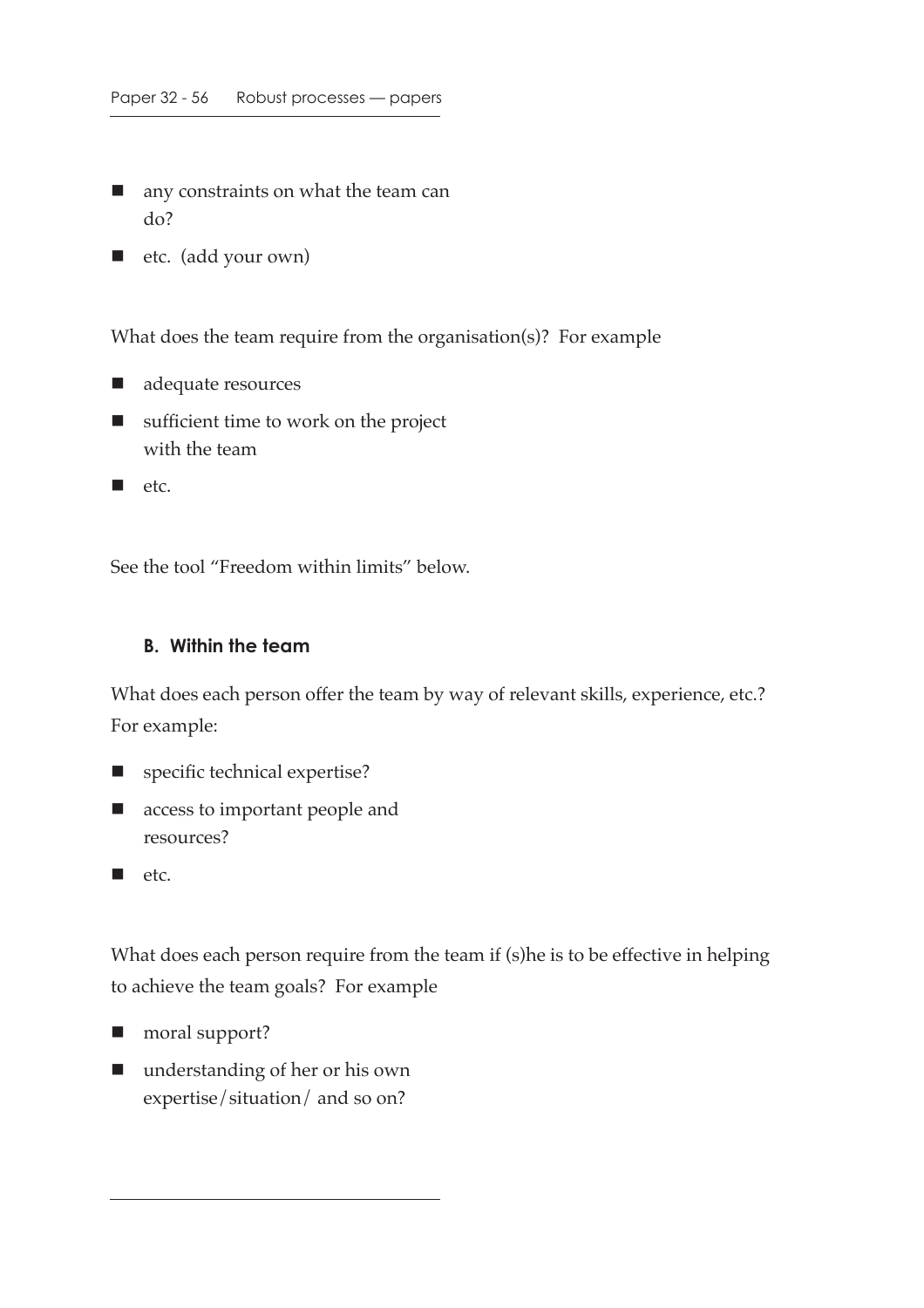$\blacksquare$  etc.

#### **C. With sponsor and mentor**

Negotiate the availability of sponsor and mentor to the team, and the type of issues you expect they may be able to help you with.

(There is space beside each of the criteria, above, for you to note down your comments)

\_\_\_\_\_\_\_\_\_\_\_\_\_\_\_\_\_\_\_\_\_\_\_\_\_\_\_\_\_\_\_\_\_\_\_\_\_\_\_\_\_\_\_\_\_\_\_\_\_\_\_\_\_\_\_\_\_\_\_\_

# **Tool: Freedom within limits 9**

Some managers seem to believe that you must either devolve responsibility entirely, or retain it for yourself. As in many such issues, there is a middle way.

If all of the following six conditions are met (typically in the relationship between team members and their superior officers) the stage is set for a team which achieves good outcomes for itself and the organisation, enjoys doing so, and learns much.

Note that for best results **all six conditions must be met**:

Freedom ...

within limits ...

(Do you give people freedom? Yes, and no. If you are clear about what must be achieved you can allow freedom within those limits)

<sup>9.</sup> Based on the research of Stanley Coopersmith, *The antecedents of self esteem* (Freeman, San Francisco, 1967).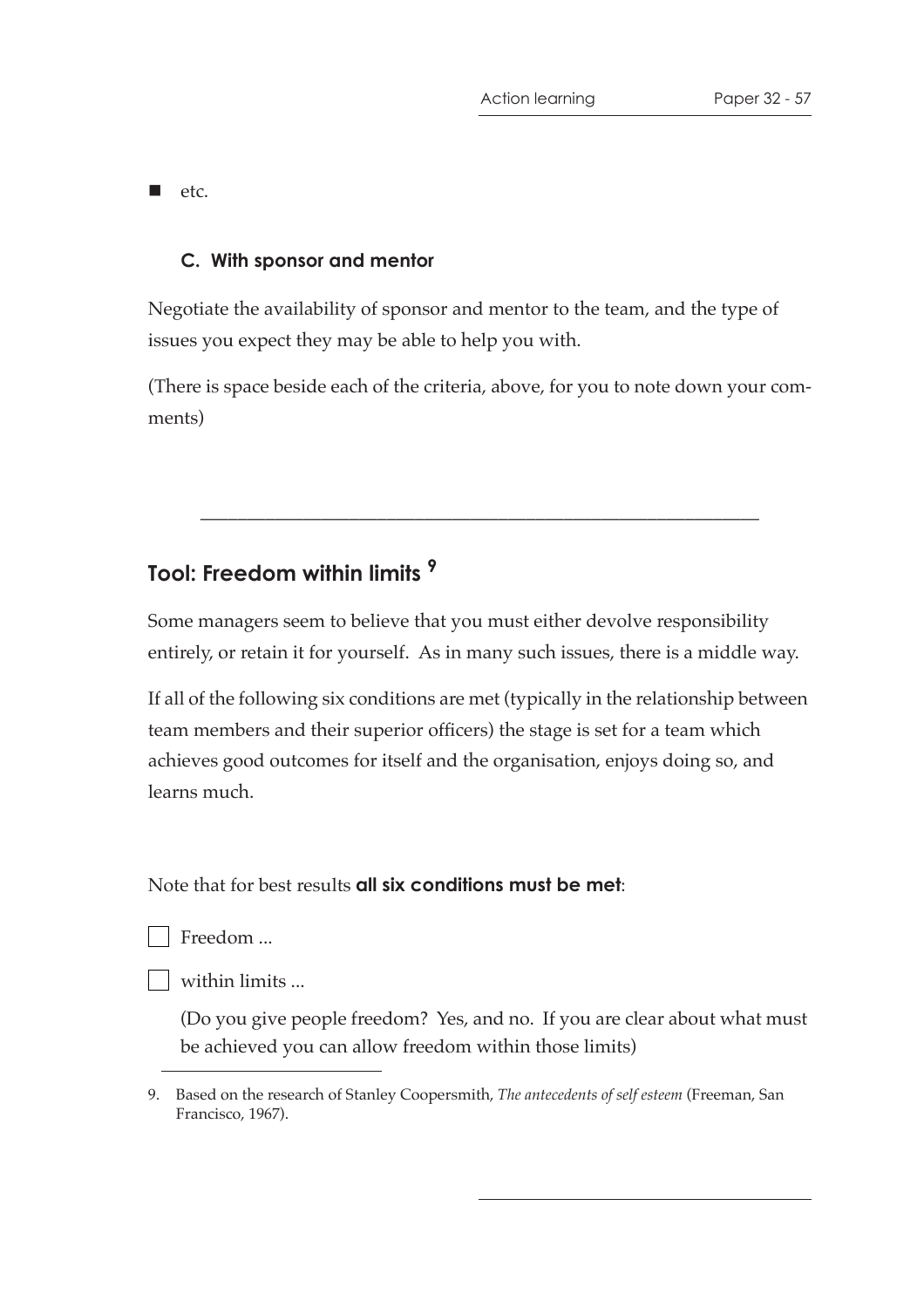that are clear ...

and negotiable.Are the limits clear, or flexible?

(Again, both. You don't have to choose between the two as alternatives. The limits can be clear but jointly negotiable and renegotiable)

High aspirations and ...

unconditional support.

(Do you challenge people and set high goals? Or do you support and nurture them, especially when they are in difficulty? Again, both can be achieved)

\_\_\_\_\_\_\_\_\_\_\_\_\_\_\_\_\_\_\_\_\_\_\_\_\_\_\_\_\_\_\_\_\_\_\_\_\_\_\_\_\_\_\_\_\_\_\_\_\_\_\_\_\_\_\_\_\_\_\_\_

\_\_\_\_\_\_\_\_\_\_\_\_\_\_\_\_\_\_\_\_\_\_\_\_\_\_\_\_\_\_\_\_\_\_\_\_\_\_\_\_\_\_\_\_\_\_\_\_\_\_\_\_\_\_\_\_\_\_\_\_

#### **Activity: Freedom within limits**

Check the relationship of your learning team with your superiors.

Are all the conditions met? If any are not, decide what you may have to renegotiate if your learning team is to be successful and enjoyable.

CRITERIA ISSUES TO RENEGOTIATE Freedom within limits that are clear and negotiable High aspirations Unconditional support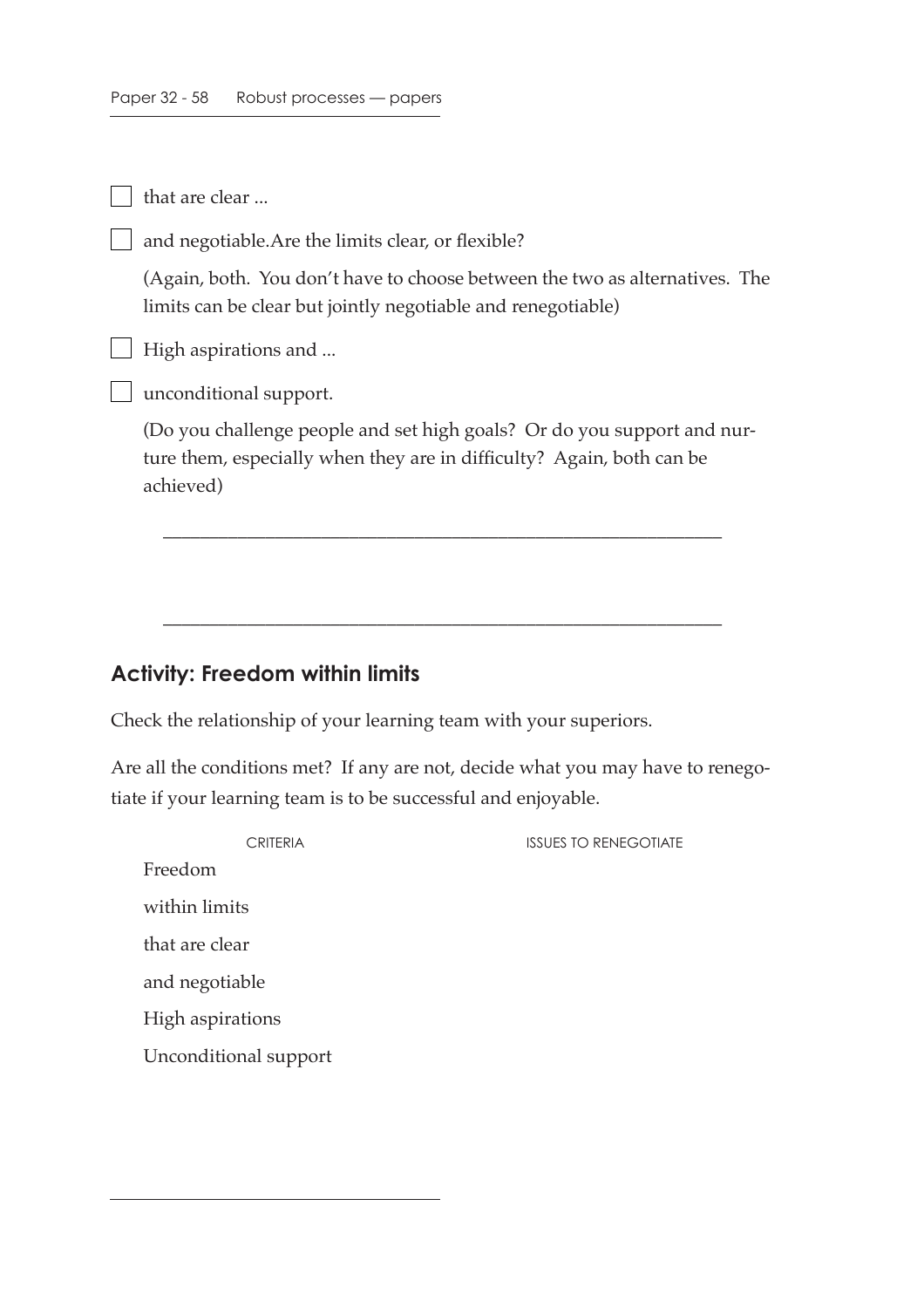**?** What are the limits, the "givens", in your project? Write your answer here….

#### **Activity: I give and I get**

This activity is for negotiation within your action learning team. It is so that they team can make the best use of what you have to offer, and can provide you with what you need if it is to be a satisfying and effective experience.

\_\_\_\_\_\_\_\_\_\_\_\_\_\_\_\_\_\_\_\_\_\_\_\_\_\_\_\_\_\_\_\_\_\_\_\_\_\_\_\_\_\_\_\_\_\_\_\_\_\_\_\_\_\_\_\_\_\_\_\_

\_\_\_\_\_\_\_\_\_\_\_\_\_\_\_\_\_\_\_\_\_\_\_\_\_\_\_\_\_\_\_\_\_\_\_\_\_\_\_\_\_\_\_\_\_\_\_\_\_\_\_\_\_\_\_\_\_\_\_\_

**A. Individual preparation.** Working individually, identify what you have to offer to the team, and what you would like from the team. Record it legibly on butcher paper, using the entries below as a guide. Note that if you are overly modest about this, you do both yourself and your team a disservice. There are also additional spaces for you to add other contributions you can make.

ITEM YOUR COMMENTS What relevant skills do you have? What relevant experience do you have? What useful contacts do you have access to? What resources can you access or provide?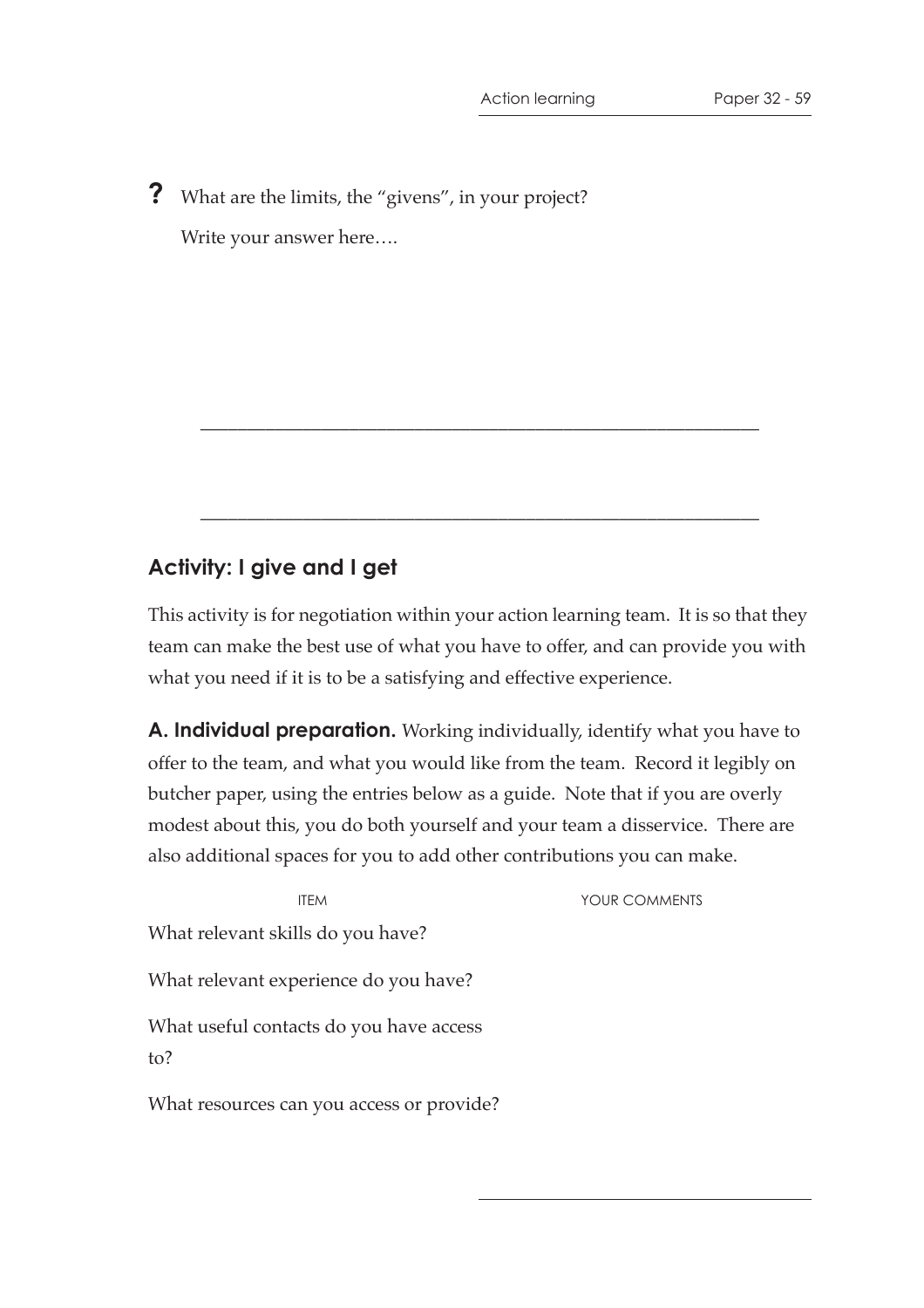What support would you like from others? What sort of team climate do you prefer? What learning do you hope to achieve?

**B. Information exchange.** All team members post their butcher paper on the well where all can see it. Each in turn reports what (s)he has to offer, and what she would like from others in the team. Record team agreements on another piece of butcher paper.

\_\_\_\_\_\_\_\_\_\_\_\_\_\_\_\_\_\_\_\_\_\_\_\_\_\_\_\_\_\_\_\_\_\_\_\_\_\_\_\_\_\_\_\_\_\_\_\_\_\_\_\_\_\_\_\_\_\_\_\_

\_\_\_\_\_\_\_\_\_\_\_\_\_\_\_\_\_\_\_\_\_\_\_\_\_\_\_\_\_\_\_\_\_\_\_\_\_\_\_\_\_\_\_\_\_\_\_\_\_\_\_\_\_\_\_\_\_\_\_\_

#### **Activity: Groundrules**

The purpose of this activity is to develop a set of groundrules or guidelines which all members of the learning set agree to observe, and use to monitor and improve their functioning as a team. (There may be relevant information from the previous activity.)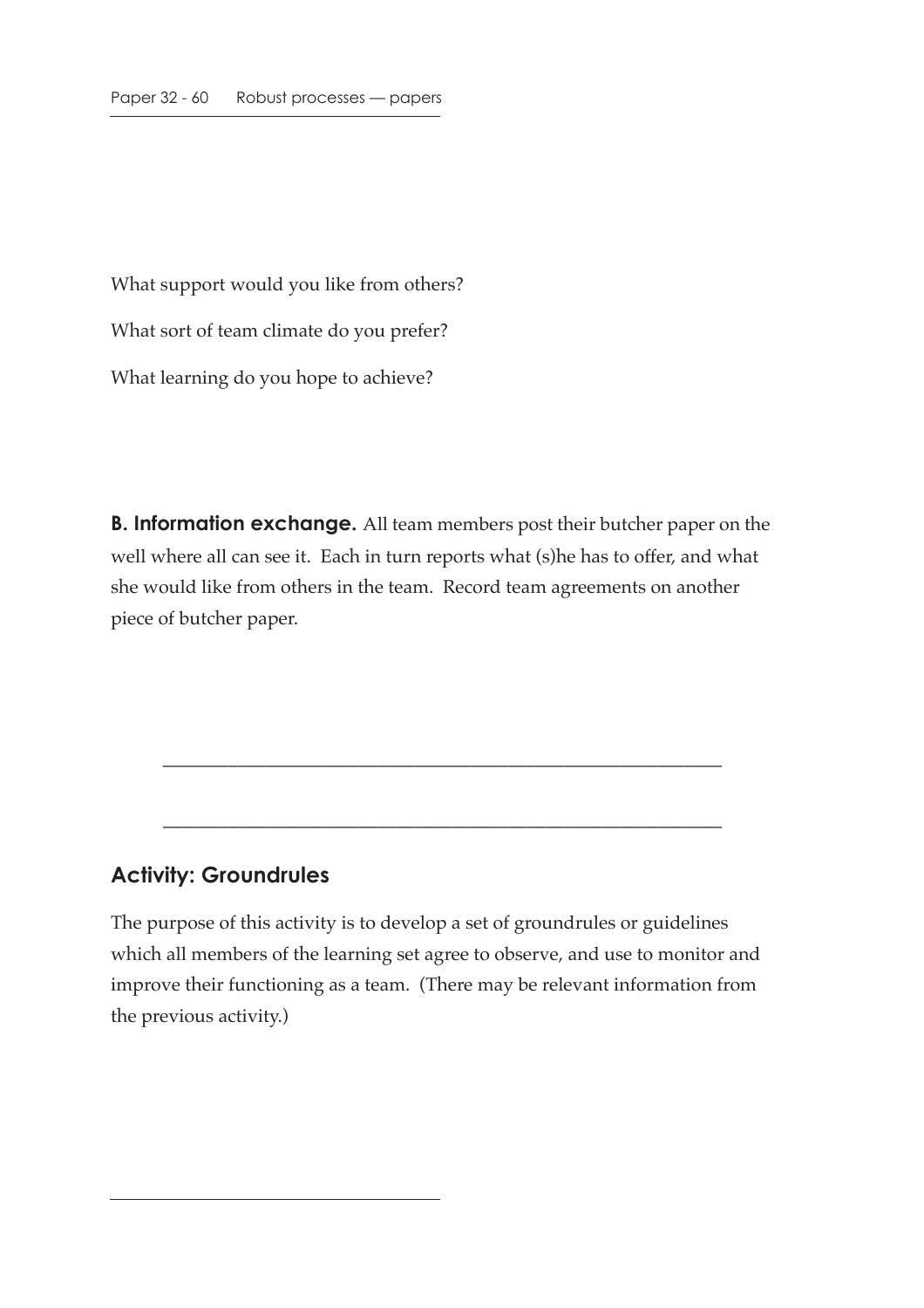**A. Working individually.** Think back over the groups and teams you have worked in. As you recall what helped or hindered your satisfaction in those groups or teams, record it below. (Ignore the third column for the moment.)

WHAT HELPED **WHAT HINDERED** POSSIBLE GROUNDRULE

**B. Collate groundrules in team.** Collect the groundrules from each team member. Aim for about five or six, expressed clearly and preferably positively ("Do ..." rather than "Don't ..."), that all team members agree to. Record your groundrules below.

OUR GROUNDRULES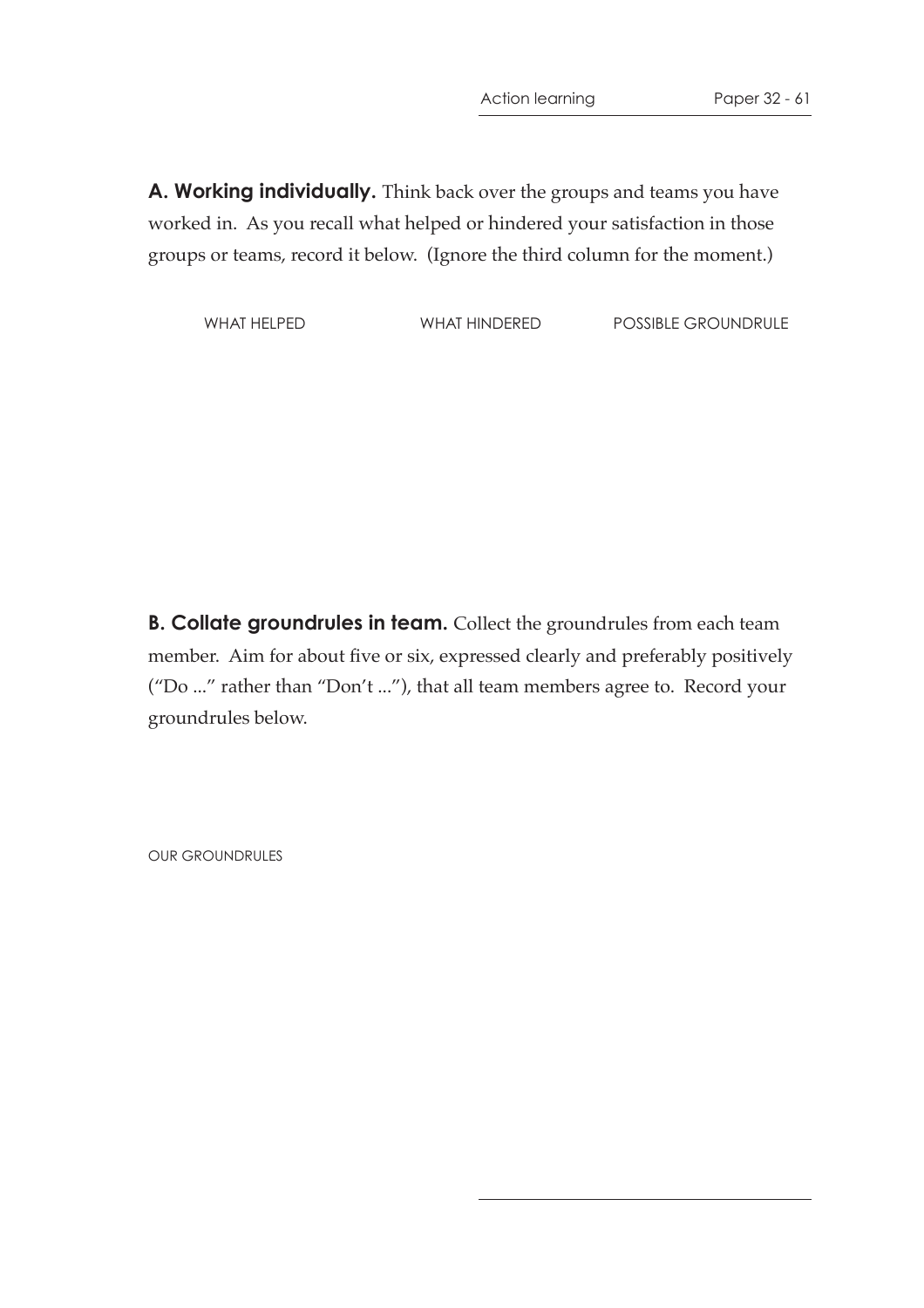### **Activity: Using groundrules for monitoring**

Here is an example of the groundrules which might emerge from an exercise such as that on the previous page. You may use it for your team, though it is better if you develop your own.

\_\_\_\_\_\_\_\_\_\_\_\_\_\_\_\_\_\_\_\_\_\_\_\_\_\_\_\_\_\_\_\_\_\_\_\_\_\_\_\_\_\_\_\_\_\_\_\_\_\_\_\_\_\_\_\_\_\_\_\_

\_\_\_\_\_\_\_\_\_\_\_\_\_\_\_\_\_\_\_\_\_\_\_\_\_\_\_\_\_\_\_\_\_\_\_\_\_\_\_\_\_\_\_\_\_\_\_\_\_\_\_\_\_\_\_\_\_\_\_\_

Agree on and pursue common goals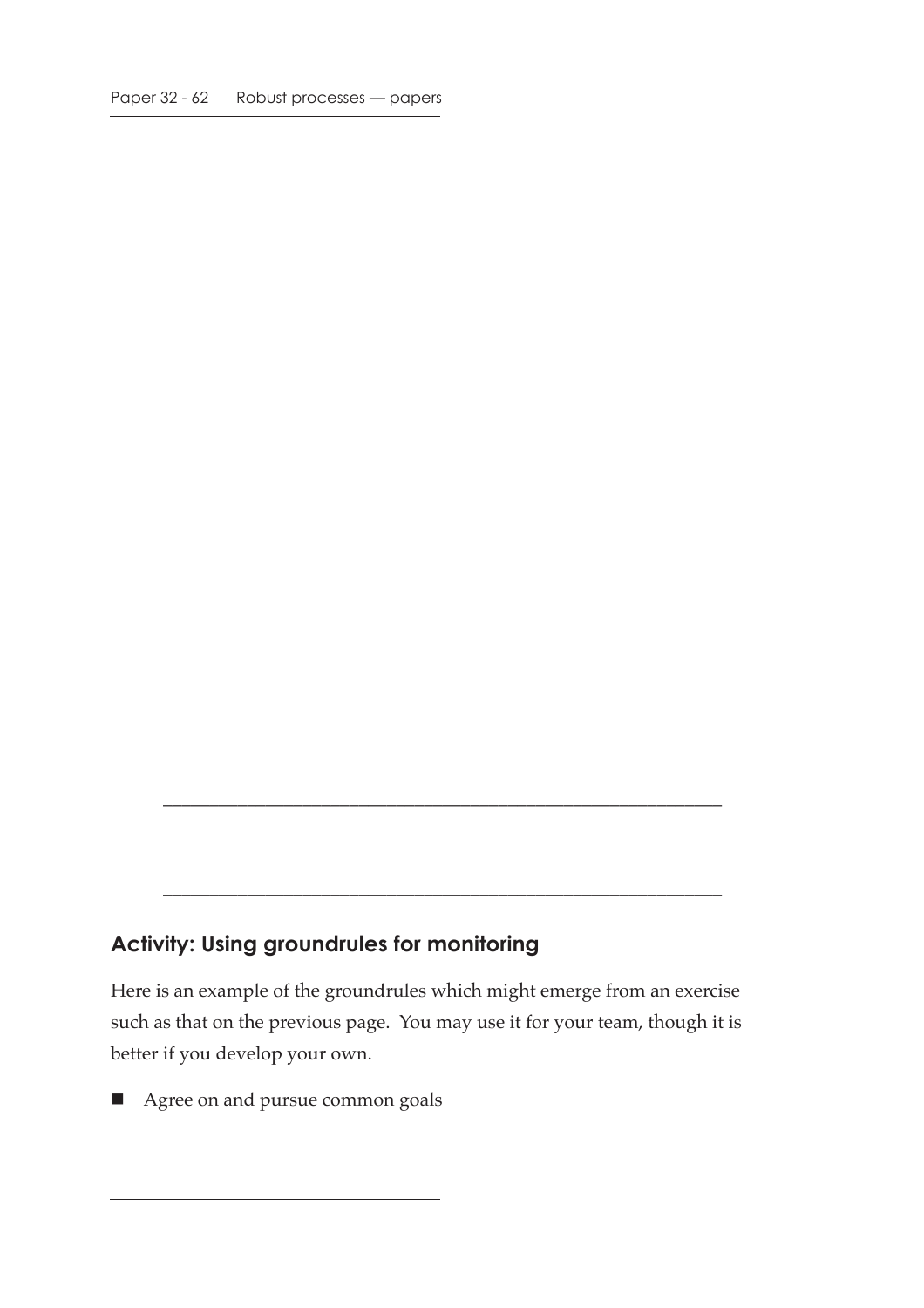- Share time and decision making
- Attend to others and listen for understanding
- Build on others' ideas
- Be open and honest about team processes
- All take responsibility for group effectiveness

How you develop or choose the groundrules is less important than how you use them.

Set aside some time near the end of each meeting of the learning team to review your own functioning. You can use groundrules by examining which ones you observed well and which you didn't. You can then decide if it is your behaviour or the groundrules which are most usefully changed.

**A. Rate team functioning individually.** Make up a response sheet similar to the following. To use each, each person rates her or his own behaviour in the team in the first line of numbers. (S)he rates the team performance in the second line.

| Pursue private goals                                      | 1234567<br>1234567 | Agree on and pursue common<br>goals                |
|-----------------------------------------------------------|--------------------|----------------------------------------------------|
| Monopolise, dominate or<br>withdraw                       | 1234567<br>1234567 | Share time and decisions                           |
| Ignore others, or listen passively                        | 1234567<br>1234567 | Attend to others and listen for<br>understanding   |
| Criticise ideas                                           | 1234567<br>1234567 | Build on ideas                                     |
| Conceal your views about the<br>team's process            | 1234567<br>1234567 | Be open and honest about team<br>processes         |
| Fight for leadership or leave<br>responsibility to others | 1234567<br>1234567 | All take responsibility for group<br>effectiveness |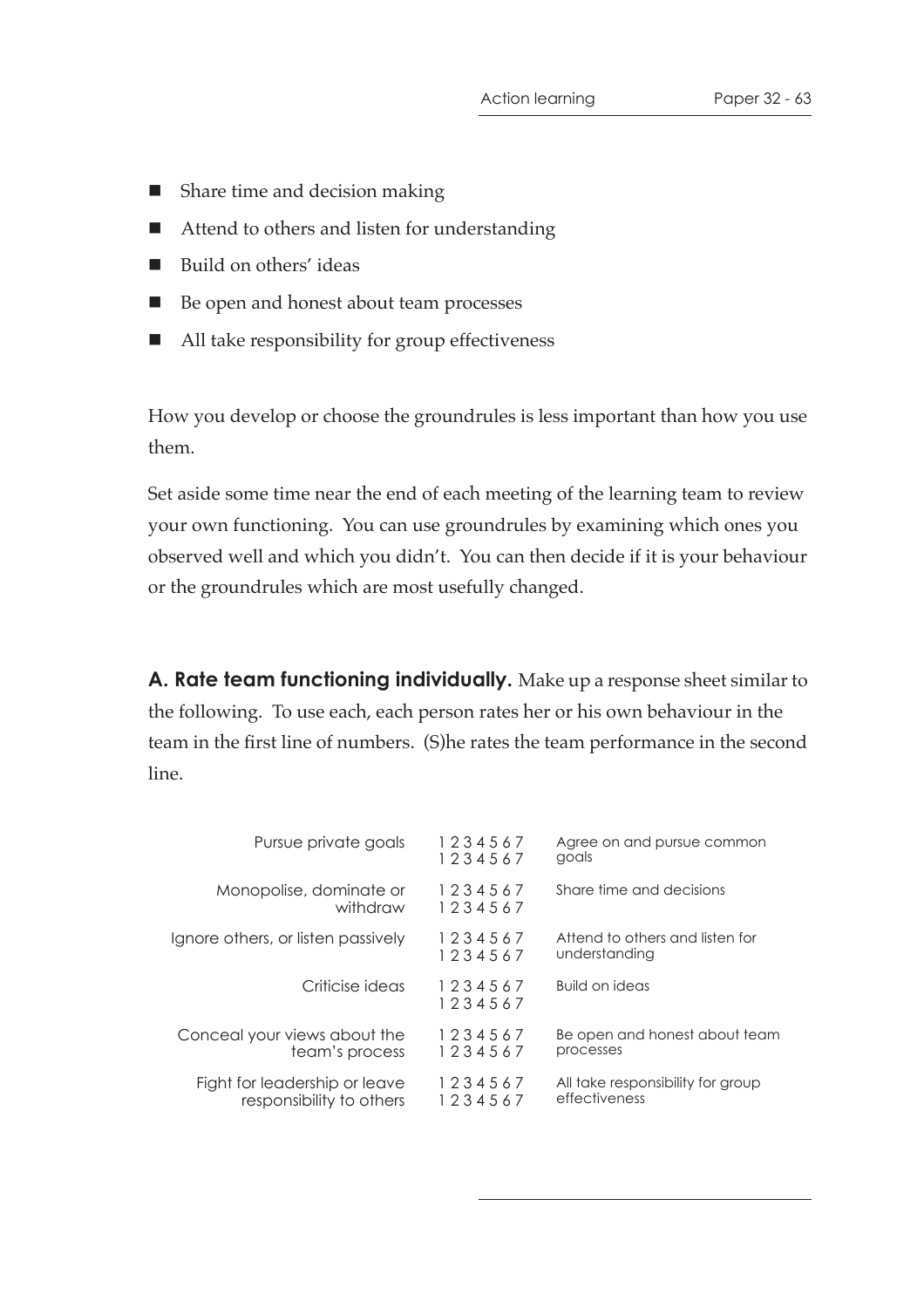**B. Collate and discuss.** Collate the ratings by individuals. Note those groundrules which achieved the lowest score. Agree collectively on what you wish to do about it. If you think the groundrule is valid, agree on how you will change your behaviour. If you believe the groundrule doesn't apply, change or omit it.

#### **6. Initial teambuilding**

There are three activities which can make it easier for an action learning team to function together in an effective and satisfying way

\_\_\_\_\_\_\_\_\_\_\_\_\_\_\_\_\_\_\_\_\_\_\_\_\_\_\_\_\_\_\_\_\_\_\_\_\_\_\_\_\_\_\_\_\_\_\_\_\_\_\_\_\_\_\_\_\_\_\_\_

- Agree on the project outcomes
- Agree on the way in which the team will work together and
- $\blacksquare$  Build high quality relationships with each other.

The first two of these have already been addressed. Outcomes are negotiated with the sponsoring organisations when a project is chosen. Activities for designing or choosing groundrules have been provided above.

The third, the development of quality person-to-person relationships, is important enough to deserve some specific attention. The following activity is a process for doing so.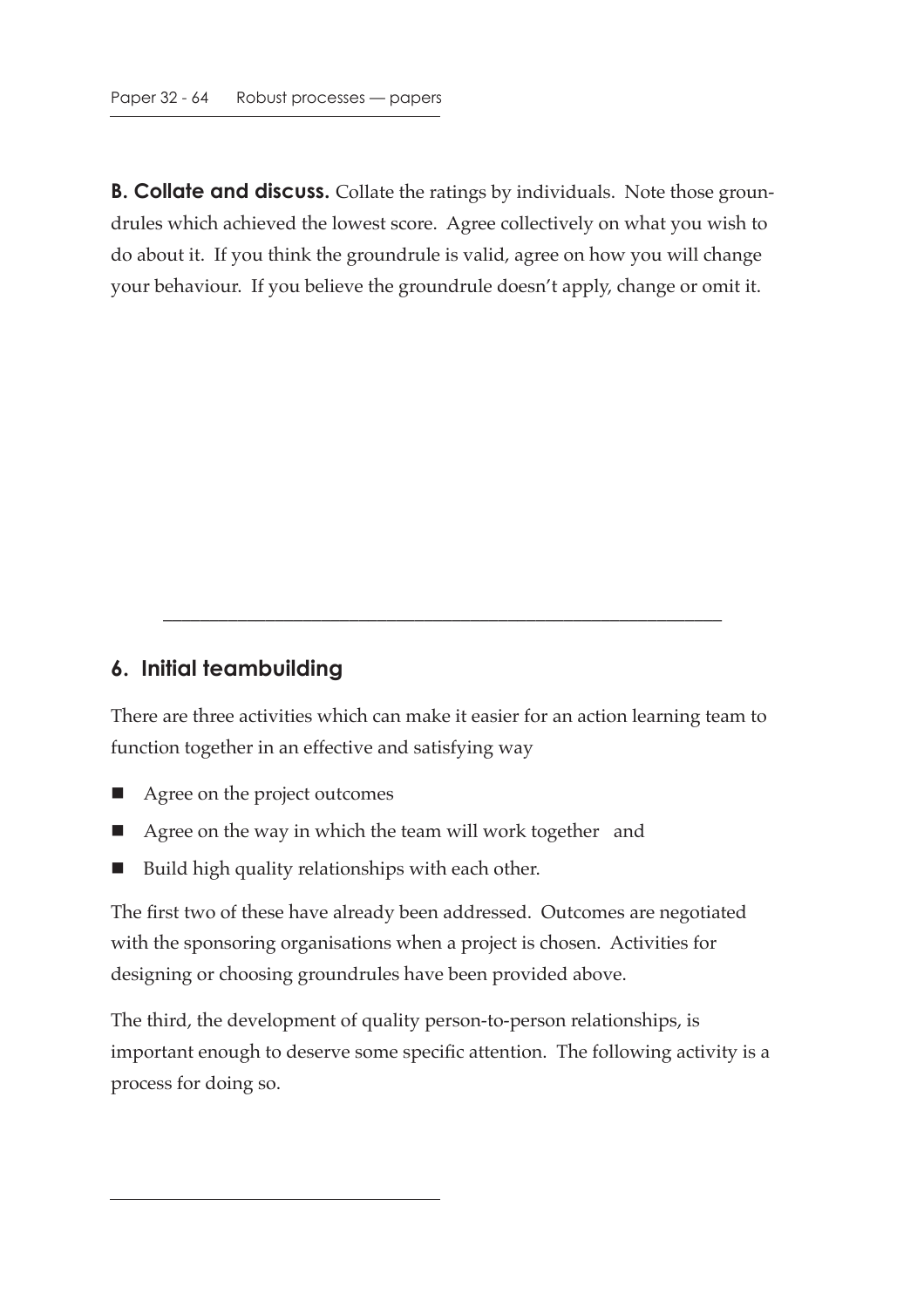### **Activity: Personal histories**

This is an activity for building personal relationships and a sense of community in a team. It will help team members learn something of one another as people, not just as organisational roles. It also begins to develop a sense of community within the action learning team. It consists of individual preparation followed by an exchange of information in the group.

\_\_\_\_\_\_\_\_\_\_\_\_\_\_\_\_\_\_\_\_\_\_\_\_\_\_\_\_\_\_\_\_\_\_\_\_\_\_\_\_\_\_\_\_\_\_\_\_\_\_\_\_\_\_\_\_\_\_\_\_

**A. Individual preparation** (Use the space on the right, below, as a worksheet)

- Think back over your life so far. Identify the "turning points", the important events and people which made a difference to you: how you thought of yourself, what you were capable of, the direction in which you moved, and so on. Write six of them in the space at the right
- Choose two or three of them (depending on the available time) that you are willing to talk about in your action learning team.

Transfer them to the space below, leaving room for the next task

**1.**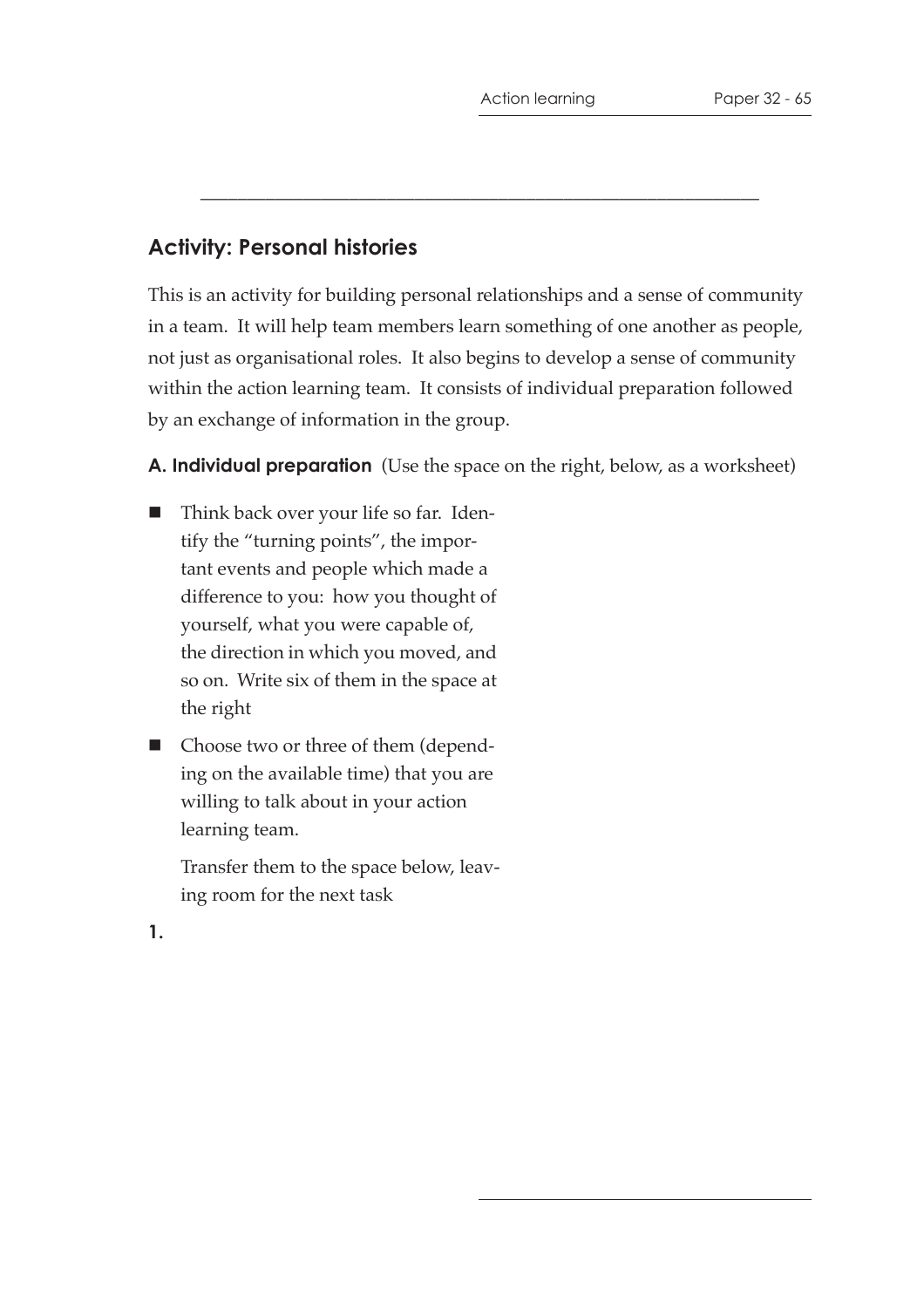**2.**

**3.**

- For each of the three, prepare three pieces of information which you can convey to your colleagues in a few minutes at most:
	- **a** brief description
	- a sentence on why it was important at the time
	- a sentence on what it says about you, now

Use the space above for this

**B. Exchanging information.** When all learning team members have prepared their information, find a quiet spot where you can give each other your full attention. Each person then relates one of her or his turning points. When everyone has had a turn, each person then relates another one.(In other words, if you are exchanging two turning points, go around the group twice.)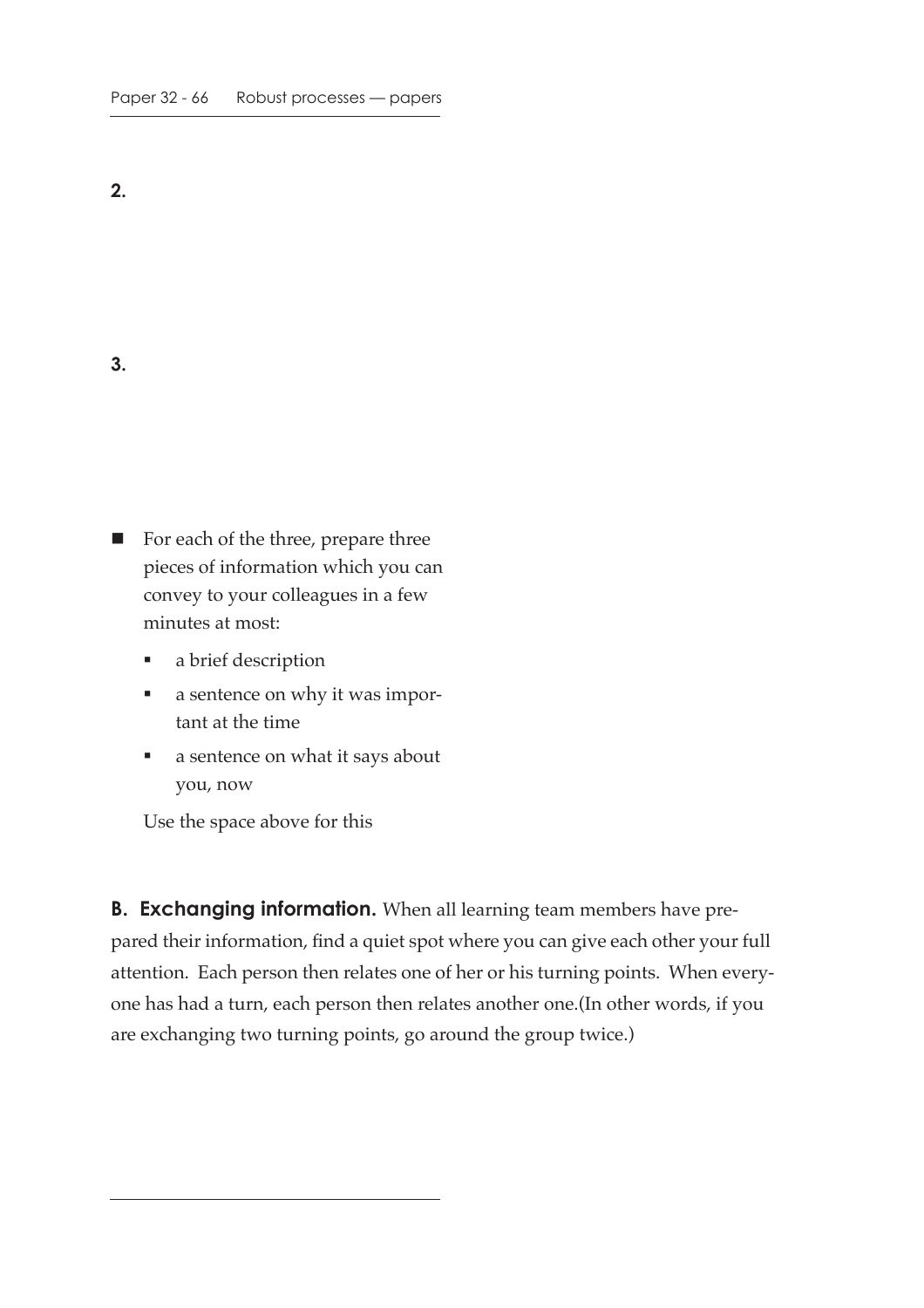### **Speaking**

When you are relating your turning point to the others, remember that the purpose is to reveal something of yourself as a person. It will work best if you use your notes only as a guide, and look at the people you are talking to.

#### **Listening**

When you are listening to another person's turning point, give her or him 100 per cent of your attention. Put your own thoughts and concerns aside. Listen with your eyes as well as your ears. Offer brief responses when that seems appropriate.

This activity is intended to help the action learning team begin well. When the team members are working together cooperatively on shared problems, an appropriate style of communication will maintain their relationships.

\_\_\_\_\_\_\_\_\_\_\_\_\_\_\_\_\_\_\_\_\_\_\_\_\_\_\_\_\_\_\_\_\_\_\_\_\_\_\_\_\_\_\_\_\_\_\_\_\_\_\_\_\_\_\_\_\_\_\_\_

In his 1971 training film "*Confronting conflict*" Sheldon Davis facilitated a team building demonstration session between three members of an organisation. In a low-key facilitation Sheldon encouraged people to express their feelings towards each other as well as the more tangible requests they had of each other. They did so, and eventually a resolution was reached.

After the demonstration Sheldon is asked by Saul Gellerman what principles guided him in his facilitation. He replies that he tries to help people experience each other as people. When they do so, he explains, the caring that is potentially there is able to emerge. They are then motivated to seek an outcomes that satisfies the other people as well as themselves.

There are other approaches to relationship building which help team members to understand the diversity in the team. This can be done using self scored questionnaires such as the Myers-Briggs Type Indicator or the Belbin Team Roles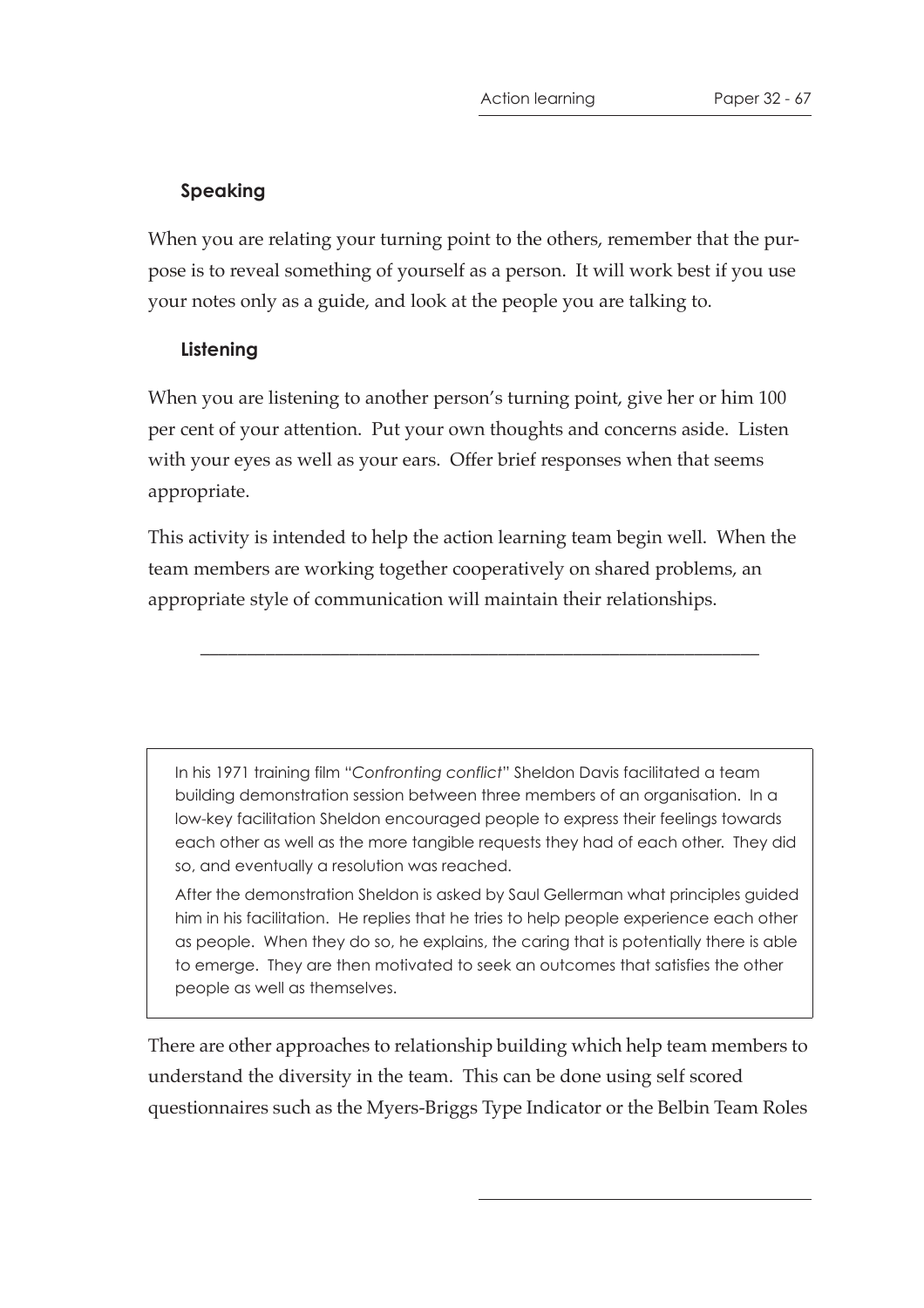Questionnaire. These are best facilitated by someone familiar with the particular questionnaires.

We won't go into further details about it here.

### **7. Getting the communication right**

Understanding, interpretation, meaning, and language are intertwined. [...] our openness to what is human requires us to be attuned to the languages and symbolisms in which human existence and human meaning express themselves and speak to us. Valerie Malhotra Bentz and Jeremy J. Shapiro, *Mindful inquiry in social research* (Thousand Oaks, Ca., 1998), p 166.

Action learning is individual learning, team learning, organisational learning, community learning. The vehicle by which these four levels of learning occur is communication, especially face to face communication.

To engage well in such interaction requires three sets of skills:

- to understand others
- to express ourselves so others can understand and
- to use a constructive process of interaction.

The following pages offer some useful models and tools which will help you to improve these three sets of skills.

As you work through the following pages you will find it useful to have a "relationship case study" — a relationship which is important to you, and which you would like to improve. You will then be able to consider how you might use the models and tools we describe.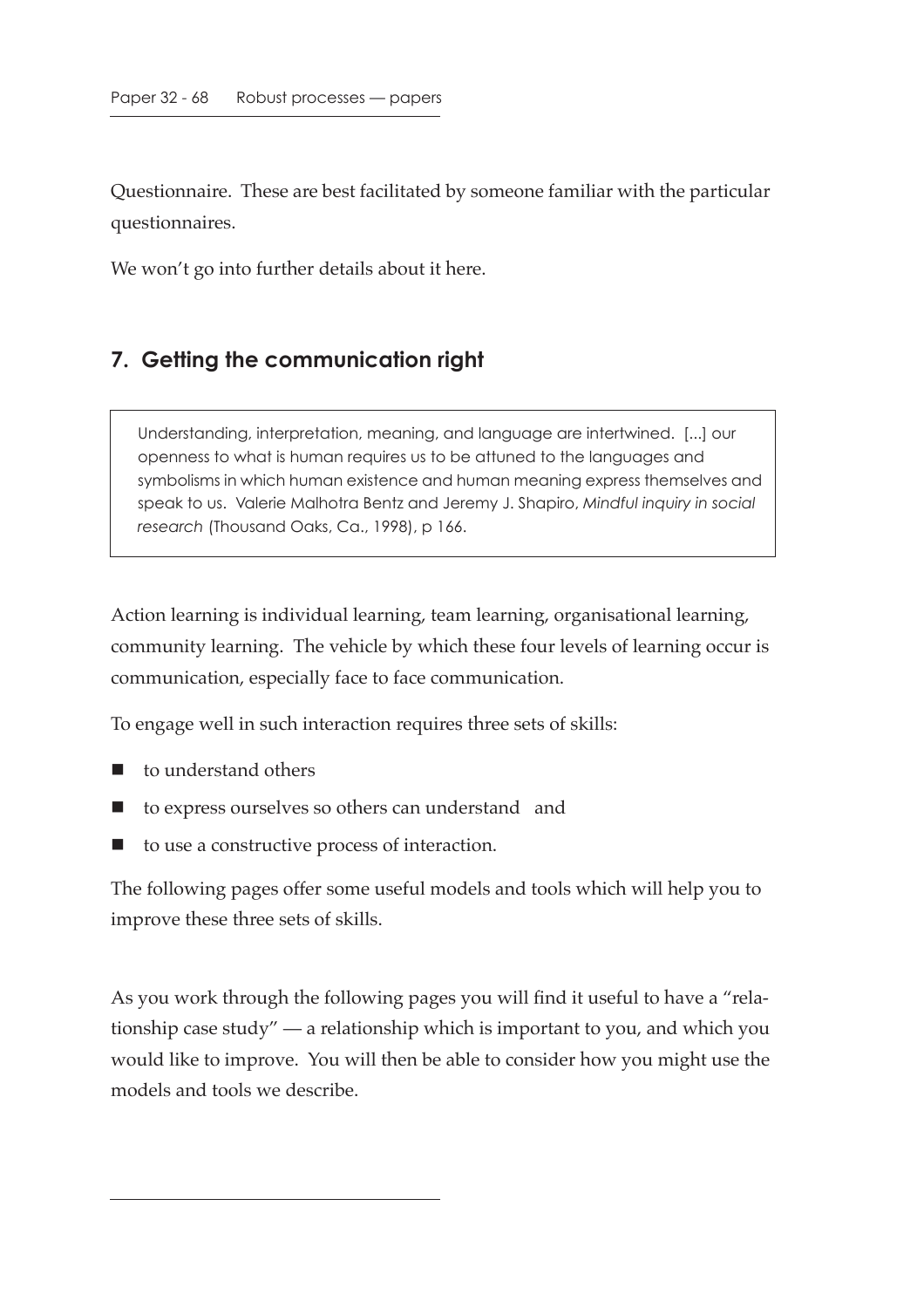# **Activity: Choosing a relationship case study**

**?** Think of a relationship you would like to improve. What is the relationship, and what are the features of that relationship you would like to change? Write your answer here….

\_\_\_\_\_\_\_\_\_\_\_\_\_\_\_\_\_\_\_\_\_\_\_\_\_\_\_\_\_\_\_\_\_\_\_\_\_\_\_\_\_\_\_\_\_\_\_\_\_\_\_\_\_\_\_\_\_\_\_\_

**?** What improvement to the relationship would you like to bring about? Write your answer here….

The question to hold in your mind over the following pages is ...

**?** What can you do to improve the relationship so that it is an improvement for you and the other person?

\_\_\_\_\_\_\_\_\_\_\_\_\_\_\_\_\_\_\_\_\_\_\_\_\_\_\_\_\_\_\_\_\_\_\_\_\_\_\_\_\_\_\_\_\_\_\_\_\_\_\_\_\_\_\_\_\_\_\_\_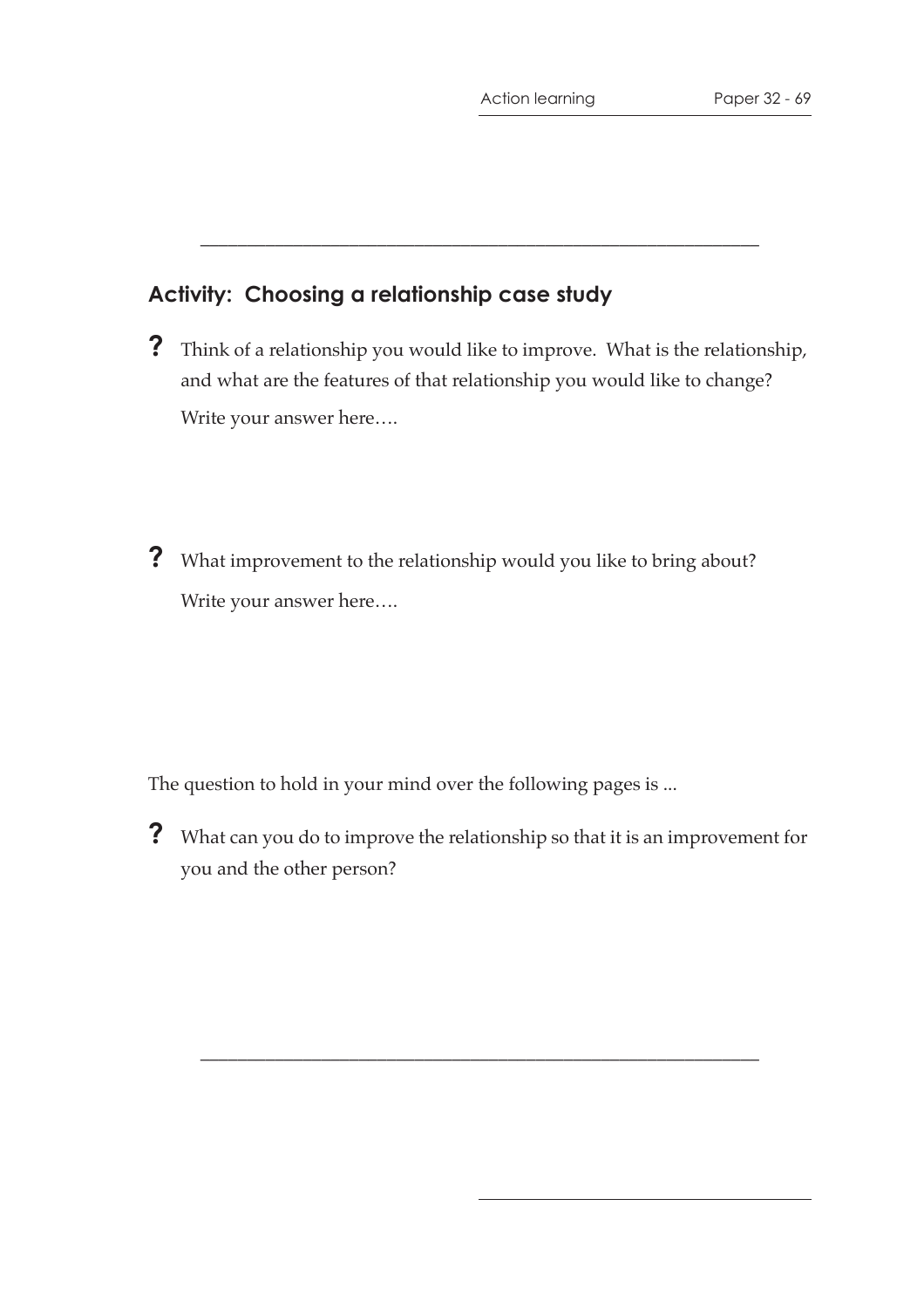### **Tool: Perceptual positions**

To get information. To give information. To manage a constructive interaction. Three sets of skills. Each of them requires a different mindset, a different attitude, a different purpose. A different perceptual position.

\_\_\_\_\_\_\_\_\_\_\_\_\_\_\_\_\_\_\_\_\_\_\_\_\_\_\_\_\_\_\_\_\_\_\_\_\_\_\_\_\_\_\_\_\_\_\_\_\_\_\_\_\_\_\_\_\_\_\_\_

PERCEPTUAL POSITION TOUR COMMENTS

**First position**. Your attention is on your own thoughts and feelings. Your strategy is to persuade the other person to your point of view. Your purpose is to look after yourself and get the outcomes you want.

It's as if your presence and attention is entirely where you are.

How well do you do this?

How much of the time?

**Second position**. Your attention is on the attitudes of the other person, and the effects on them of what you say and do. Your strategy is to try to work out what their interests are. Your purpose is to understand them.

Although you are physically where you are, it's as if psychologically you are where they are.

How well do you do this?

How much of the time?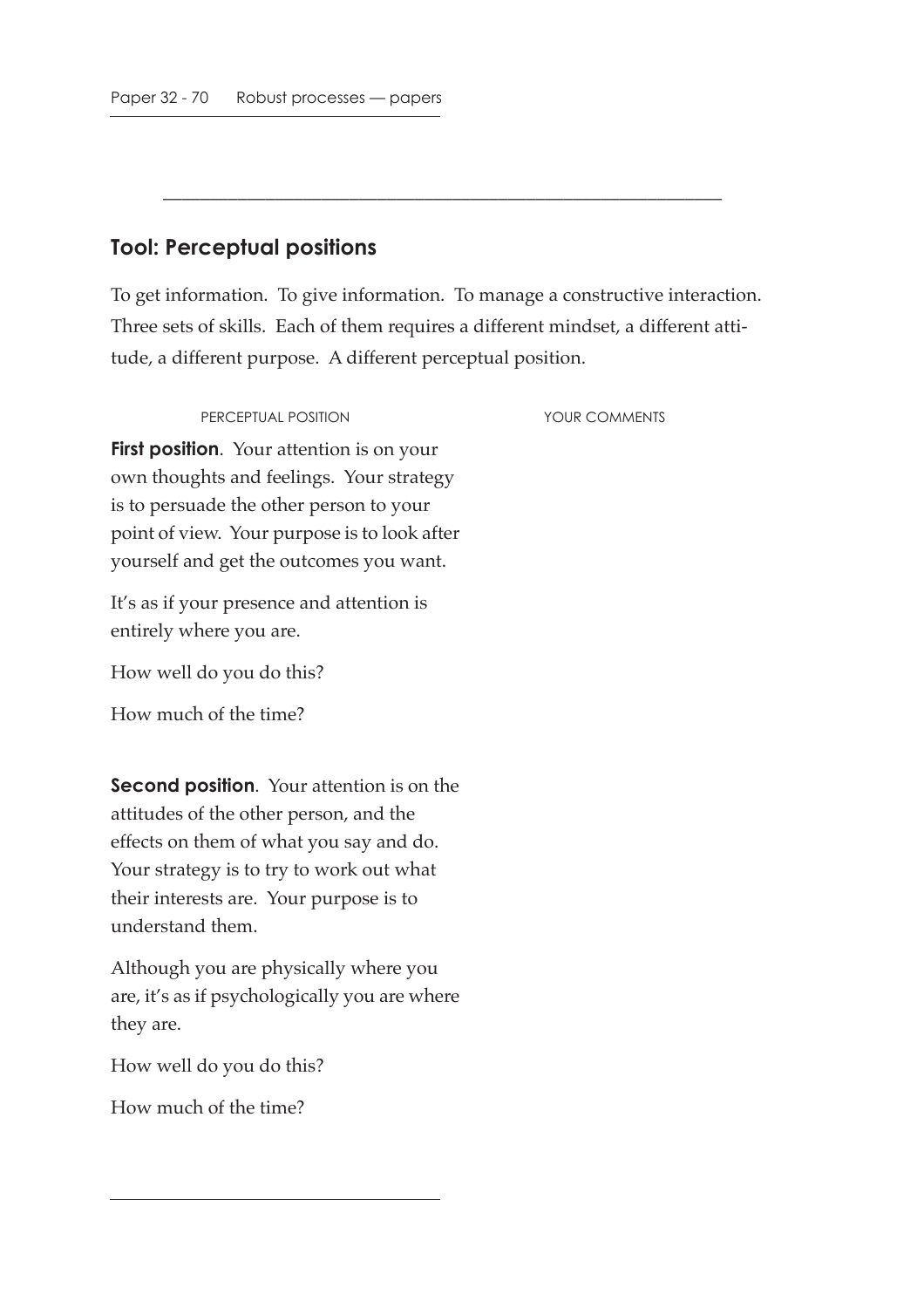**Third position.** Your attention is on the interaction between you and the other person. Your strategy is to be unaffected by the topic of conversation so that you can observe what is happening. Your purpose is to manage the process of interaction.

Its as if you were an innocent bystander or a "fly on the wall", observing from afar.

How well do you do this?

How much of the time?

There are both constructive and unconstructive ways of being in each of these positions. The constructive ways require ...

\_\_\_\_\_\_\_\_\_\_\_\_\_\_\_\_\_\_\_\_\_\_\_\_\_\_\_\_\_\_\_\_\_\_\_\_\_\_\_\_\_\_\_\_\_\_\_\_\_\_\_\_\_\_\_\_\_\_\_\_

- For first position expressive skills
- For second position listening skills
- For third position process skills

We examine these in turn.

#### **Expressive skills — to be understood by others**

"Seek first to understand, then to be understood." Stephen Covey, *The seven habits of highly effective people* (Business Library, Melbourne, 1990), p 235.

All three sets of skills are needed. The skills which are least well used by many people are listening skills.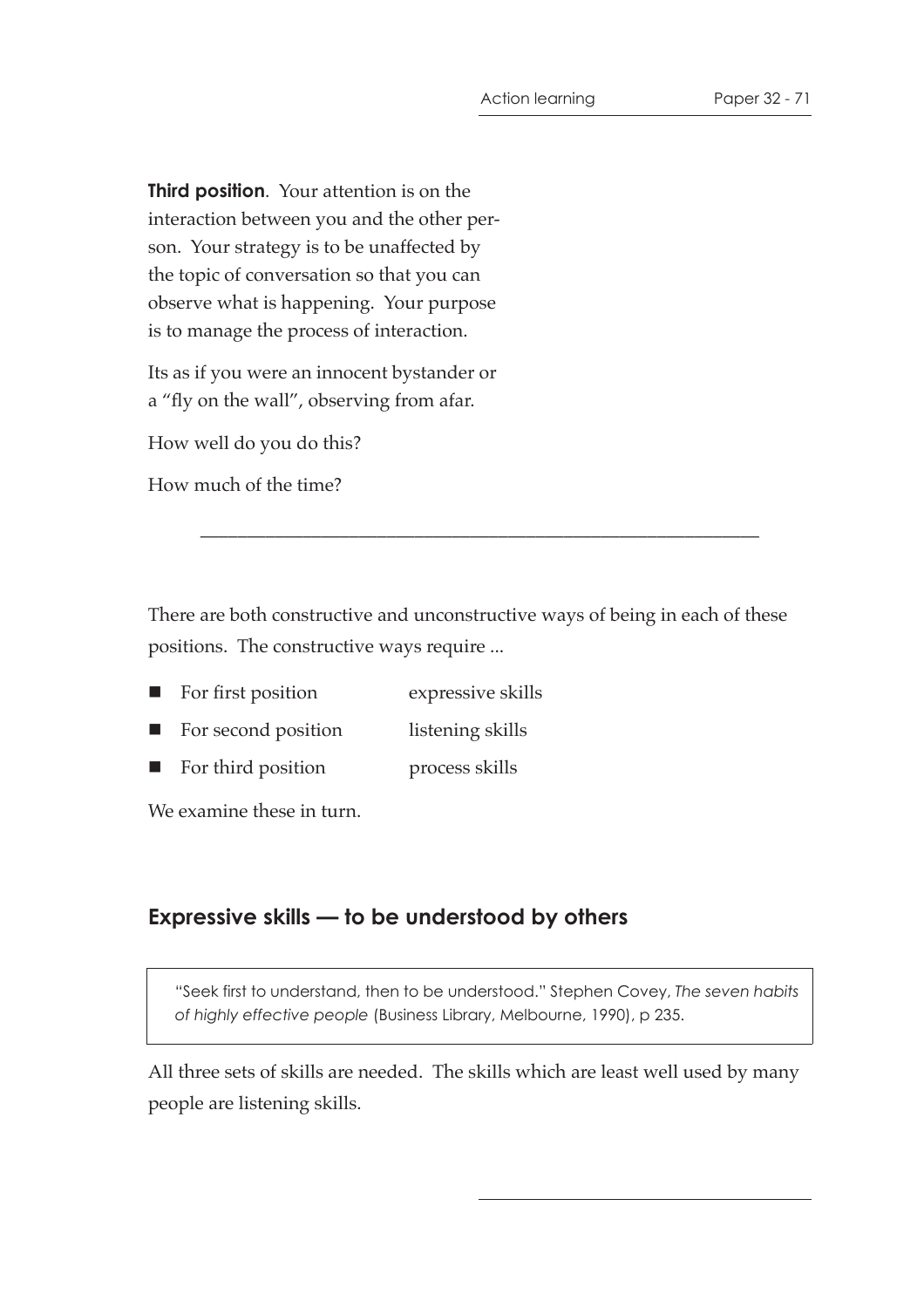Why aren't we starting there? Because it's easier to explain the expressive skills first. There are some important distinctions, of relevance to all skills, to be made. They are particularly relevant to expressive skills.

### **Activity: the distinction between fact and interpretation**

Find a place where there is a fair amount of activity about you. Close your eyes. Listen to the sounds.

\_\_\_\_\_\_\_\_\_\_\_\_\_\_\_\_\_\_\_\_\_\_\_\_\_\_\_\_\_\_\_\_\_\_\_\_\_\_\_\_\_\_\_\_\_\_\_\_\_\_\_\_\_\_\_\_\_\_\_\_

Your task is to describe what you hear — without interpretation.

For instance, you can't say "I hear a door closing" or "A car passed by". That's interpretation. Your task is to describe the raw sounds which you hear, without revealing anything of its meaning.

**?** What was it like to take part in that activity?

Write here what your experience of the activity was ....

What was it like? Here's our guess. We think you found it impossible or near to impossible. We think you heard a car. And you said to yourself, "No, I'm not supposed to say that. Now, what does a car sound like?". We think that you found that we don't even have a language for describing sounds. Our senses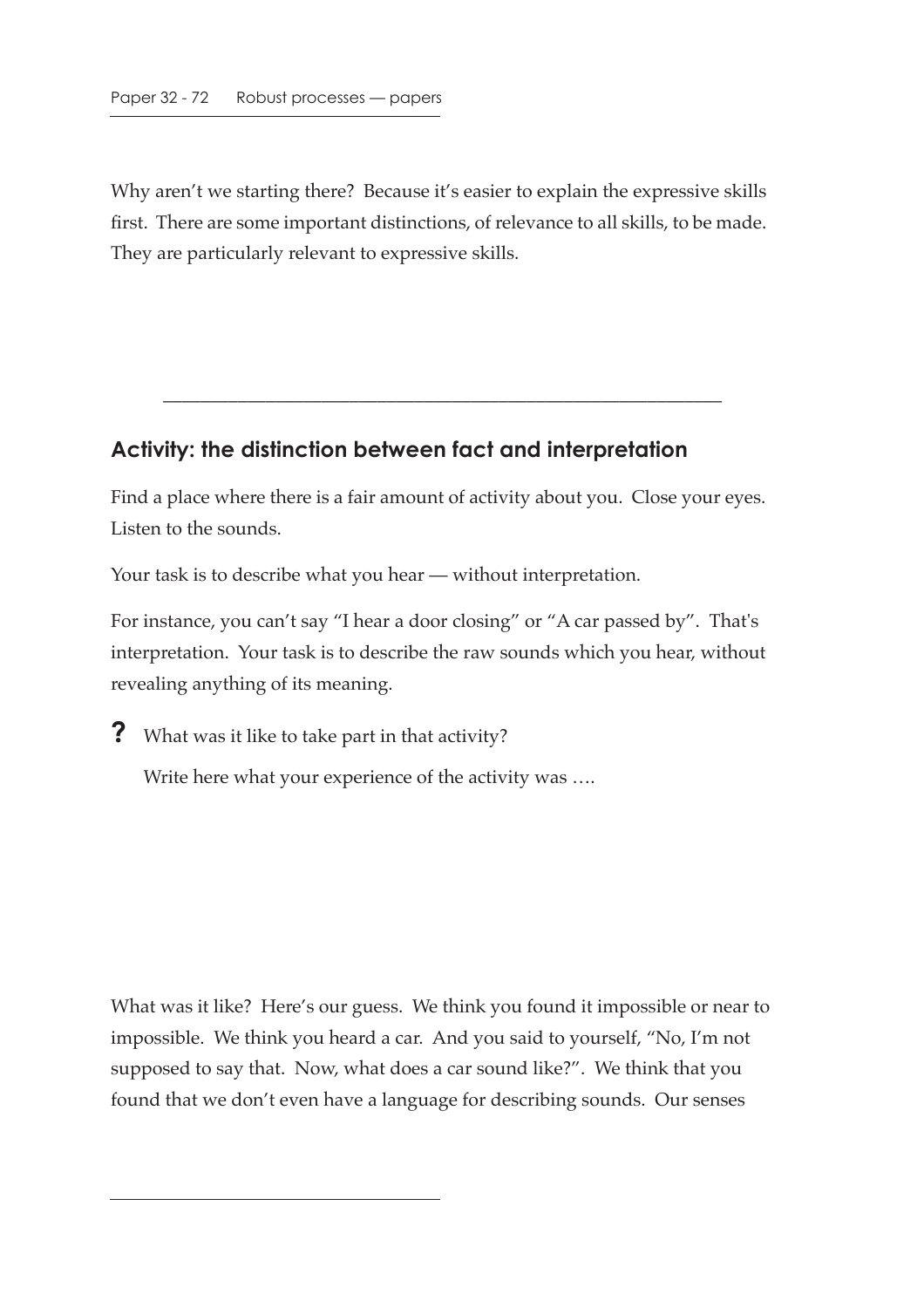and our brain interpret everything, and interpret all the time. And here is the important point ...

*We hear a car. We treat our interpretations as if they were fact.*

When it is a matter of cars and doors and the like we mostly get it right. When it comes to other people, and especially their motives and intentions, we're on shaky and dangerous ground. We need to take special care, and learn some new skills.

\_\_\_\_\_\_\_\_\_\_\_\_\_\_\_\_\_\_\_\_\_\_\_\_\_\_\_\_\_\_\_\_\_\_\_\_\_\_\_\_\_\_\_\_\_\_\_\_\_\_\_\_\_\_\_\_\_\_\_\_

# **Speaking without blame**

We're not saying that it's possible to deal only in facts. We're not saying it is desirable to do so. What we are saying is that it is useful ...

- $\blacksquare$  to be aware of how we deal in interpretations rather than facts
- $\blacksquare$  to distinguish between interpretations and the evidence for them

There are a number of people who have offered valuable suggestions for doing this ...

\_\_\_\_\_\_\_\_\_\_\_\_\_\_\_\_\_\_\_\_\_\_\_\_\_\_\_\_\_\_\_\_\_\_\_\_\_\_\_\_\_\_\_\_\_\_\_\_\_\_\_\_\_\_\_\_\_\_\_\_

# **Tool: The ladder of inference**

"What is 'real'? How do you define 'real'? If you're talking about what you can feel, what you can smell, taste and see, then 'real' is simply electrical signals interpreted by your brain." Morpheus, in the film "*The matrix*".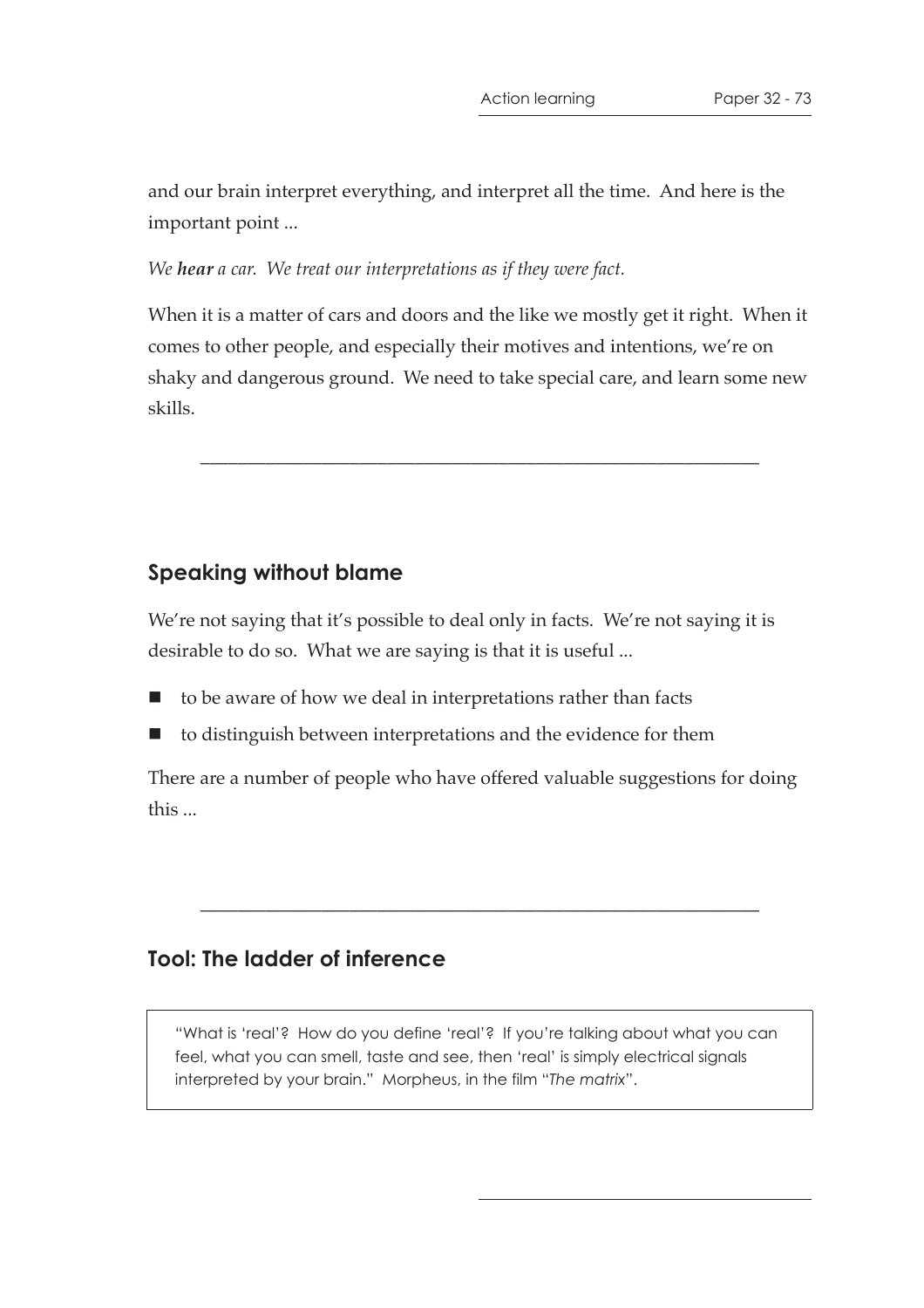Chris Argyris, and following him Peter Senge, have both made use of the notion of a "ladder of inference" stretching from the near-to-factual to the most abstract. We'll use their label, but draw upon the work of Alfred Korzybski to identify some of the points on it.

| "events"<br>$\downarrow$ | Stimuli from "reality", which we don't experience directly,<br>impinge on our senses. This is the event level. |
|--------------------------|----------------------------------------------------------------------------------------------------------------|
| objects                  | We interpret the stimuli as objects or the results of objects.                                                 |
| labels                   | We then label them in the way we've learned to do: "car".                                                      |

Beyond this, we form higher abstractions, themselves labels: for instance, "vehicle".

Higher abstractions are valuable. After all, they form the explicit theories and models which we use to make sense of the interactions between objects. We also use them to help others learn.

\_\_\_\_\_\_\_\_\_\_\_\_\_\_\_\_\_\_\_\_\_\_\_\_\_\_\_\_\_\_\_\_\_\_\_\_\_\_\_\_\_\_\_\_\_\_\_\_\_\_\_\_\_\_\_\_\_\_\_\_

The use we are suggesting for the ladder of inference is that you try to be aware at any moment about where you are on the ladder of inference. The further from the event level, the more we suggest that you offer your interpretations knowing that they are not facts, and you may be mistaken.

- **?** Think about the case study, the relationship, you chose at the beginning of this section on communication. How close to the "event level", the "facts", was your description of the relationship?
- **?** What do you conclude from this?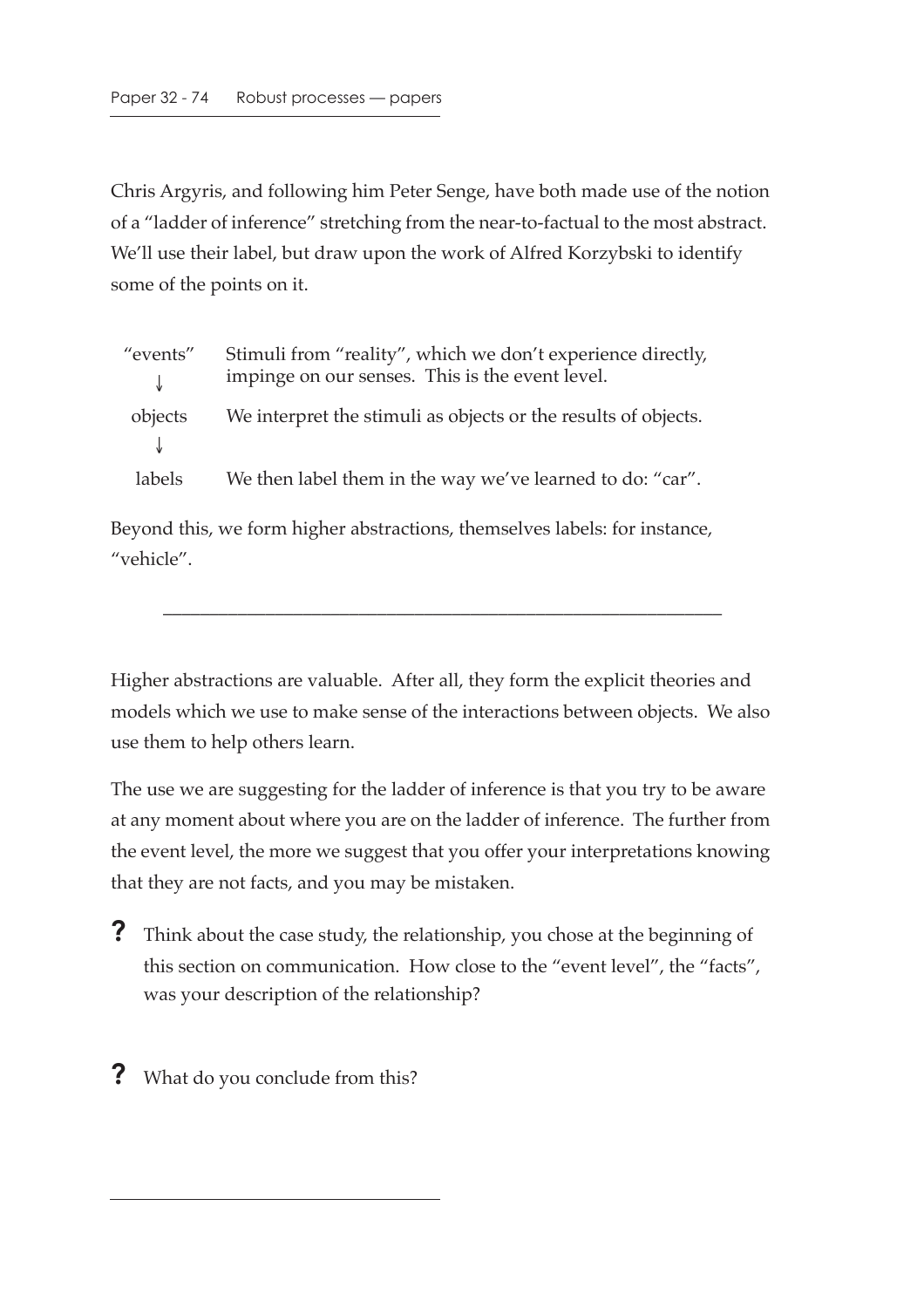## **Speaking clearly**

Remembering that if we first listen to understand the other, we can apply our awareness to express ourselves more effectively. We can state our position while

- being clear about both the "facts" and our interpretation of them
- $\blacksquare$  and at the same time minimising blame and criticism.

Developing her approach from Chris Argyris, Viviane Robinson (*Problem based methodology*, Pergamon Press, Oxford, 1993) offers an easily remembered way of doing so.

\_\_\_\_\_\_\_\_\_\_\_\_\_\_\_\_\_\_\_\_\_\_\_\_\_\_\_\_\_\_\_\_\_\_\_\_\_\_\_\_\_\_\_\_\_\_\_\_\_\_\_\_\_\_\_\_\_\_\_\_

## **Tool: Viviane Robinson's framework**

Viviane Robinson suggests that, when stating our point of view to others, we include three types of information. Each is communicated in a different way. Their order may vary depending on the situation. But all must be included:

| <b>Evidence</b> | Work as close to the base of<br>the ladder of inference, the<br>"event level", as possible                         |  |  |
|-----------------|--------------------------------------------------------------------------------------------------------------------|--|--|
|                 | Provide the evidence as<br>specifically and concretely as<br>possible, in a form which<br>allows it to be verified |  |  |
|                 | Avoid blame or criticism or<br>demand                                                                              |  |  |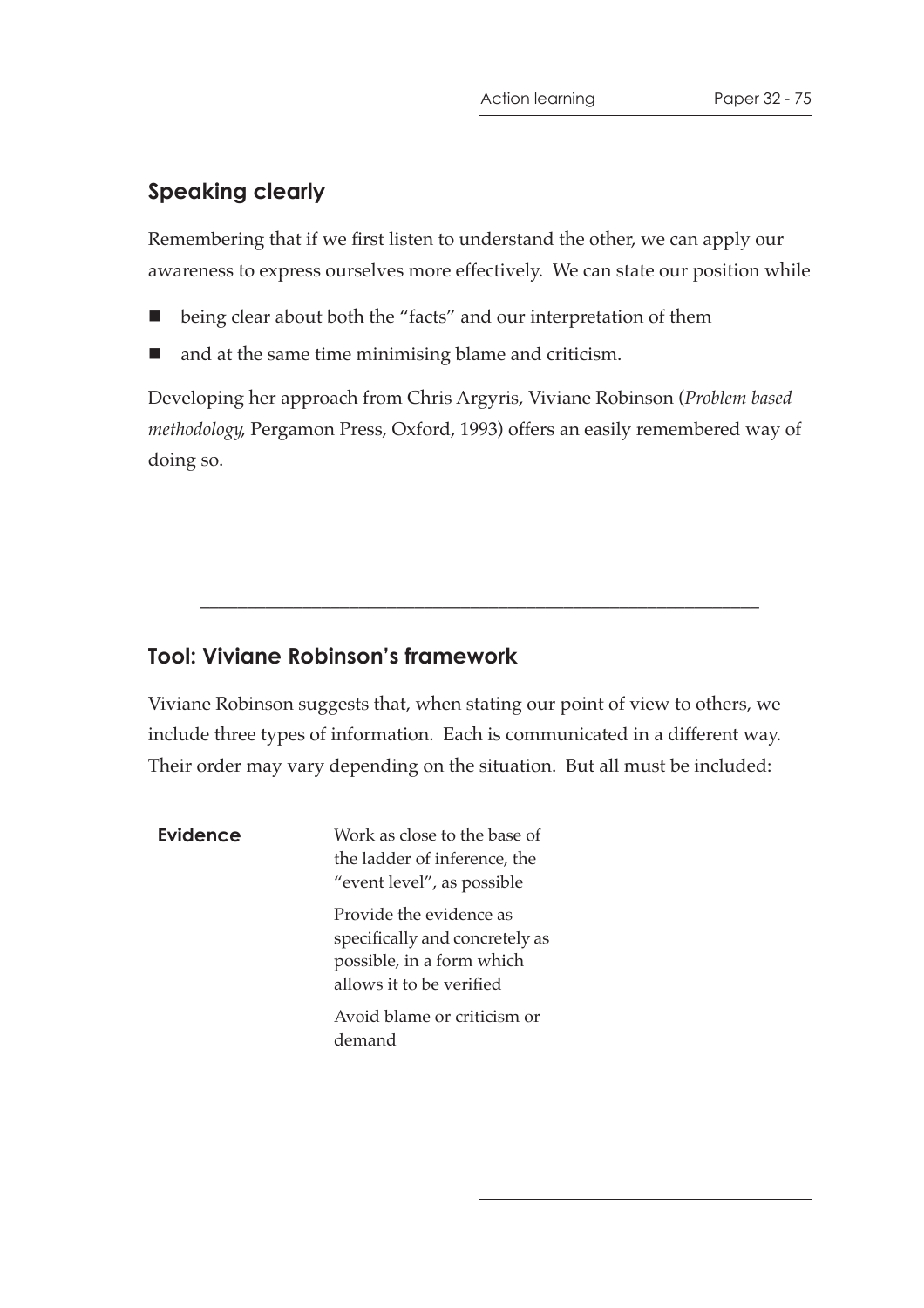| Interpretation       | Offer an interpretation of<br>what you think the evidence<br>means                                                           |  |  |
|----------------------|------------------------------------------------------------------------------------------------------------------------------|--|--|
|                      | Aware that it may be mis-<br>taken, offer it tentatively                                                                     |  |  |
|                      | Clearly label it as<br>interpretation                                                                                        |  |  |
| <b>Encouragement</b> | Offer genuine and vigorous<br>encouragement to the other<br>person to challenge the<br>evidence or interpretation or<br>hoth |  |  |

**?** In the space above to the right, using Viviane Robinson's framework, note down how you might now describe the relationship you have chosen as your case study

\_\_\_\_\_\_\_\_\_\_\_\_\_\_\_\_\_\_\_\_\_\_\_\_\_\_\_\_\_\_\_\_\_\_\_\_\_\_\_\_\_\_\_\_\_\_\_\_\_\_\_\_\_\_\_\_\_\_\_\_

### **Listening skills — to understand others**

You've spent years learning how to read and write, years learning how to speak. But what about listening? What education or training have you had that enables you to listen so that you really, deeply understand another human being from that individual's own frame of reference? Stephen Covey, *The seven habits of highly effective people* (Business Library, Melbourne), p 237-238.

There are many levels of listening. Here are three of them ...

**Pretending to listen.** You nod and say "mm" and "uhuh", but your attention is elsewhere. You're really doing something else, perhaps working out what you're going to say when it's your turn. Perhaps you're in first position. Perhaps you're not in first, second or third position — you're just not engaged.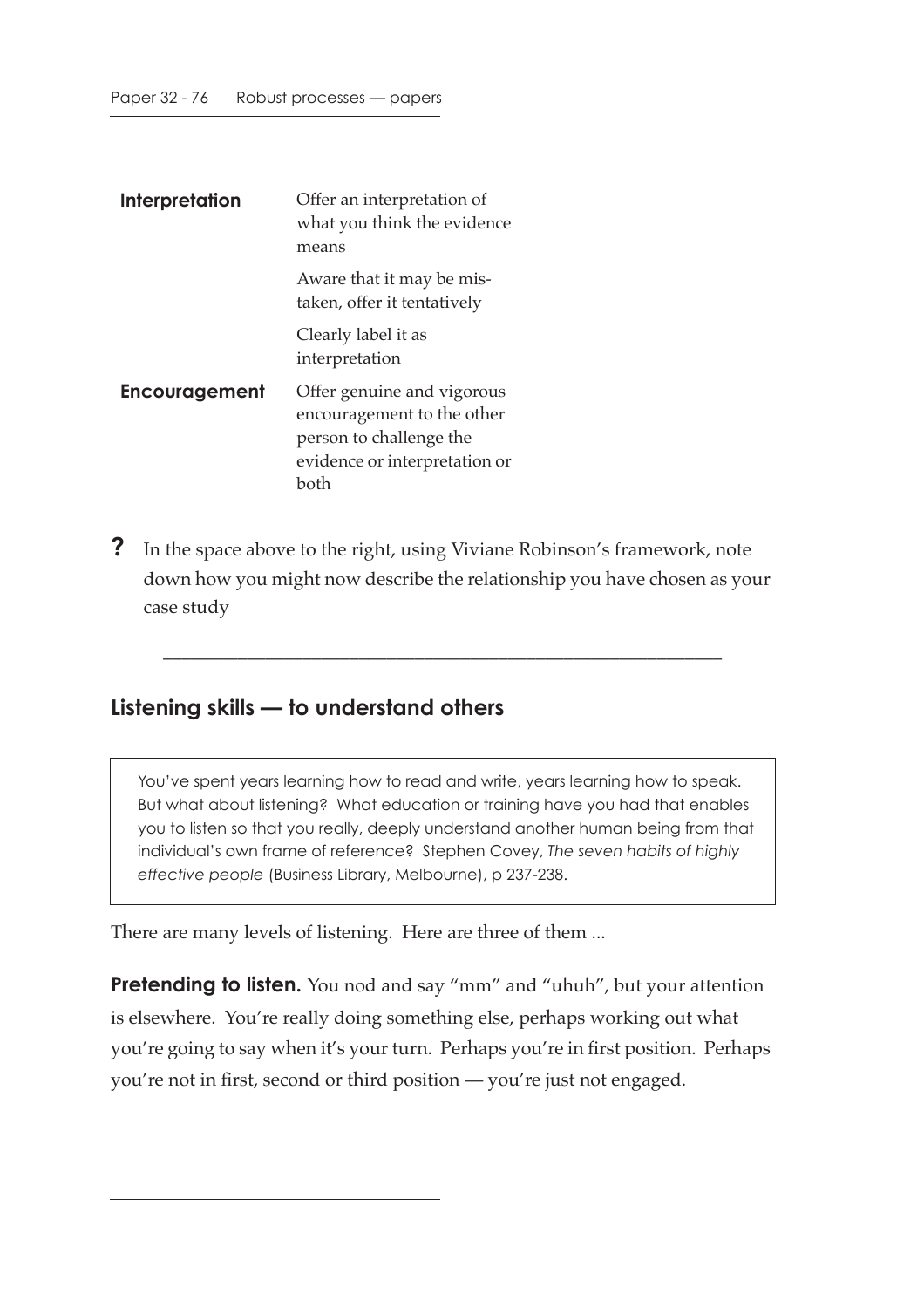- **?** How often do you listen like this?
- **?** How would it affect you if you were on the receiving end?

**Listening for ammunition.** You're listening selectively. You're noting the information that's useful for you. You're noting what you agree and (especially) disagree with. You're in first position.

- **?** How often do you listen like this?
- **?** How would it affect you if you were on the receiving end?

**Listening to understand.** You genuinely want to understand what it is like for the other person. You're listening with eyes and eyes for the whole message, both what is said and what is implied. You're in second position, perhaps with an occasional brief move into third.

- **?** How often do you listen like this?
- **?** How would it affect you if you were on the receiving end?
- **?** Which of these styles of listening best describes *your usual approach*? If you were on the receiving end of each, how would it feel for you? You can use the space at the right (above) to note down your ideas.
- **?** Which of these styles best describes your approach in the *case study relationship* you've chosen? If you were on the receiving end of each, how would it feel for you? What do you think it's like for the other person in the relationship? You can use the space at the right to note down your ideas.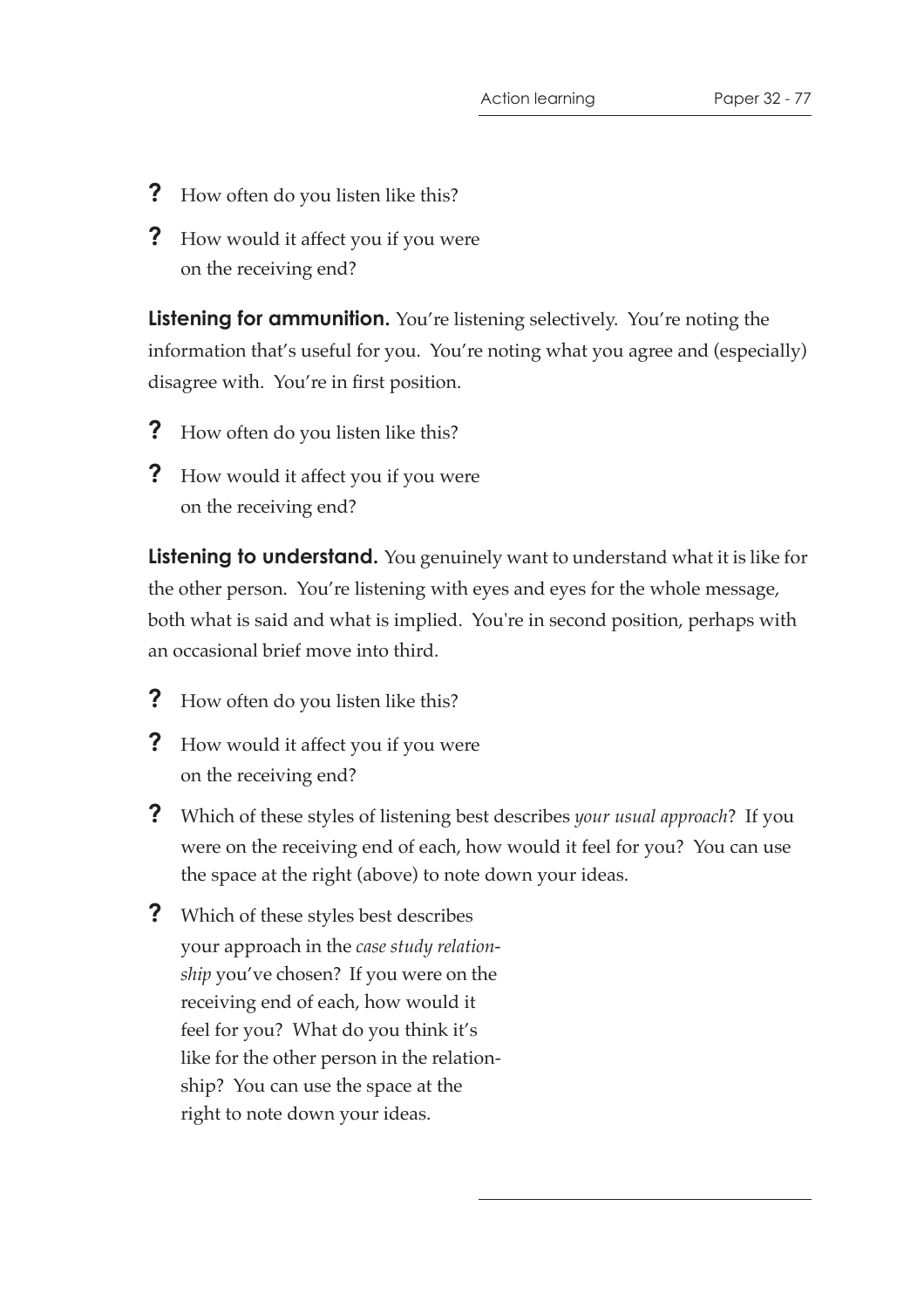When you think you genuinely understand the other person you can check with them to see if you've understood them.

### **Active listening**

Listening, genuine listening, isn't a passive activity. It requires that you put aside your own concerns for the moment while you try to understand, really try to understand, what it's like for the other person. You have to "tune in" to them listen with your intuition as well as your intellect. You have to be concerned for the moment more about them that about yourself.

It also requires that you take into account what the other person says, and how she or he says it. It's what Thomas Gordon (*Parent effectiveness training*, Wyden, NY, 1970) calls "listening for the real message". It also requires that you regard your interpretation of the message as tentative until you've checked it out.

\_\_\_\_\_\_\_\_\_\_\_\_\_\_\_\_\_\_\_\_\_\_\_\_\_\_\_\_\_\_\_\_\_\_\_\_\_\_\_\_\_\_\_\_\_\_\_\_\_\_\_\_\_\_\_\_\_\_\_\_

How, exactly, can you do that?

#### **Tool: "LACE"**

You can think of good listening behaviour as having four components:

**Listen** with eyes and ears for genuine understanding. Your only goal is to understand what it is like for the other person in this situation what they say, and also what they imply

**Acknowledge** what you think they have said and implied by restating it, tentatively, in your own words

**Check** that you have it right by making it as easy as possible for the other person to add to what you've said or to correct you

\_\_\_\_\_\_\_\_\_\_\_\_\_\_\_\_\_\_\_\_\_\_\_\_\_\_\_\_\_\_\_\_\_\_\_\_\_\_\_\_\_\_\_\_\_\_\_\_\_\_\_\_\_\_\_\_\_\_\_\_

**Enquire** after more understanding by asking specific question.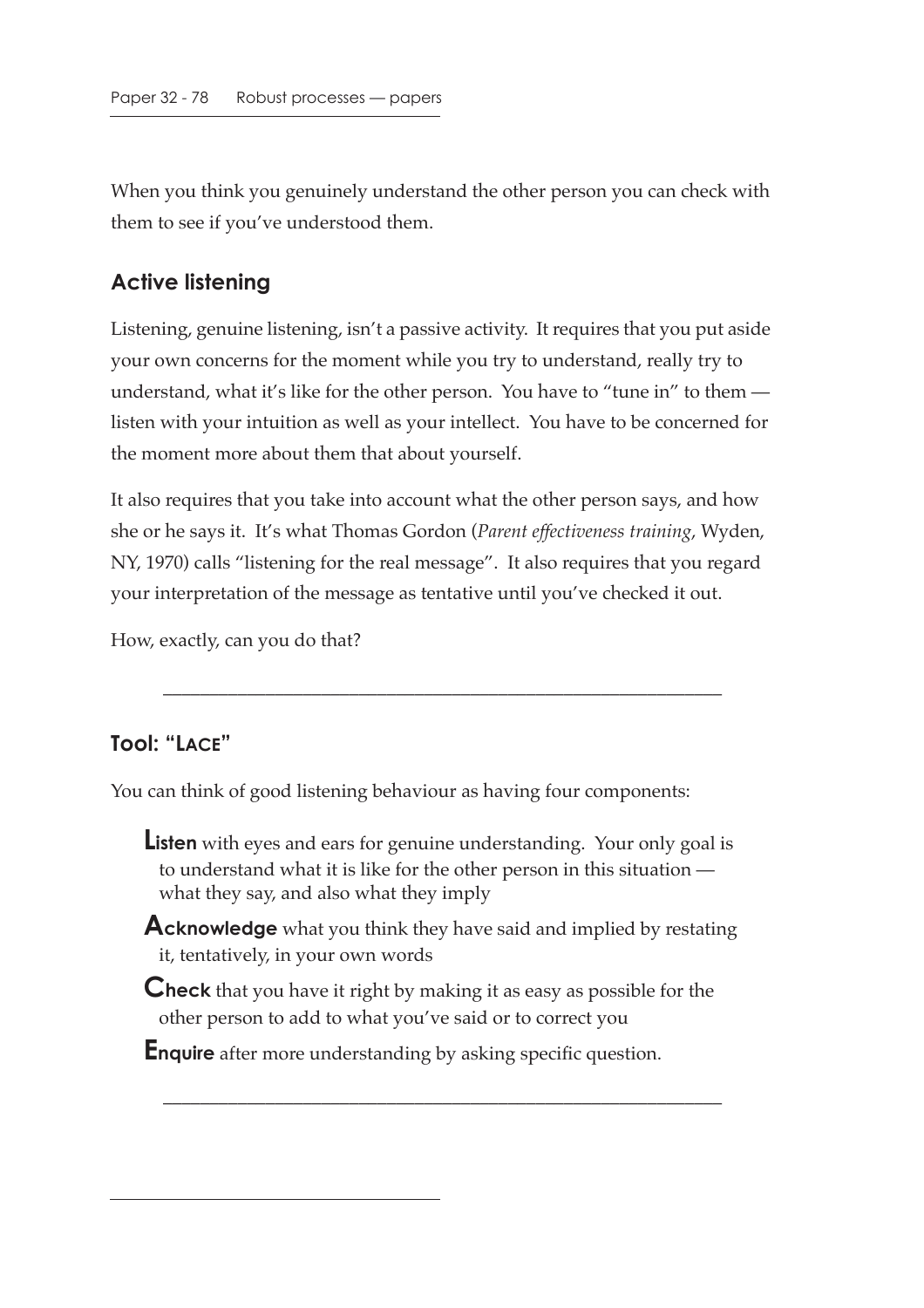**?** Consider the case study of your chosen relationship. How much use do you make of each of these? With what results?

Write down your response here….

Most people overuse enquiry and almost never use acknowledgment.

You can actually omit enquiry entirely. This is what Gordon recommends in his "effectiveness training", and is found in some forms of counselling. We don't recommend doing so. We do encourage you to use it only when the other person isn't upset.

At team level, this style of listening becomes "dialogue".

### **8. Engaging with the project**

Action learning stresses the simultaneous achievement of actions and learning. Krystyna Weinstein, *Action learning, a practical guide*, second edition (Gower, Aldershot,1999, p 7)

If you join the action learning team at this point there may be earlier steps you may wish to revisit. Aspects worth attention are:

■ The selected task or project. Have you yet thought about your learning goals?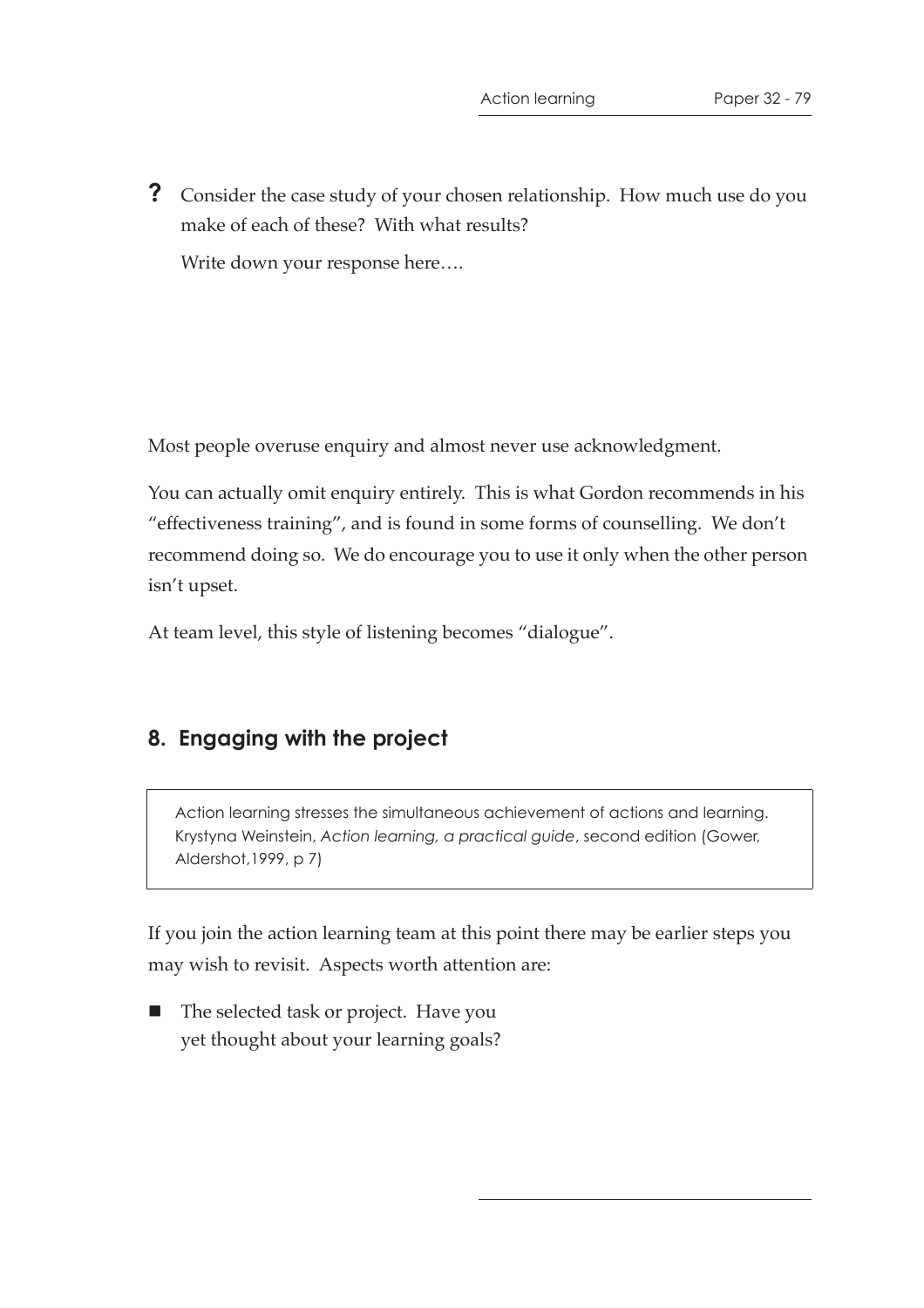The composition of the learning team. Are there others who should be included or consulted?

This and the following step occur simultaneously. Team members alternate between action oriented work and critical reflection on that work to identify the learning.

It is through ongoing reflection, on all phases of the work, that learning occurs. It is when reflection and learning occur throughout the work that the earlier learning is able to inform the later actions.

Here is the five step change process from the segment *Enabling change*: <sup>10</sup>

- foundation building: understanding the present, the desired future, and the expected benefits (including learning
- designing the change game: identifying the scope, developing the learning plan, building support
- getting started: planning the actions and monitoring, anticipating the risks
- $\blacksquare$  taking actions, and monitoring them as you go
- finishing the game: embedding results, relationships and learning; celebrating the benefitsSome of these five stages have sub-stages. They are developed in a little more detail in the following pages.

### **The steps of engagement**

A brief version of the process follows. You may use it as a checklist.

<sup>10.</sup> The *Enabling change* segment, including this five step model, was written by Brian Donaldson. The segment is not included here.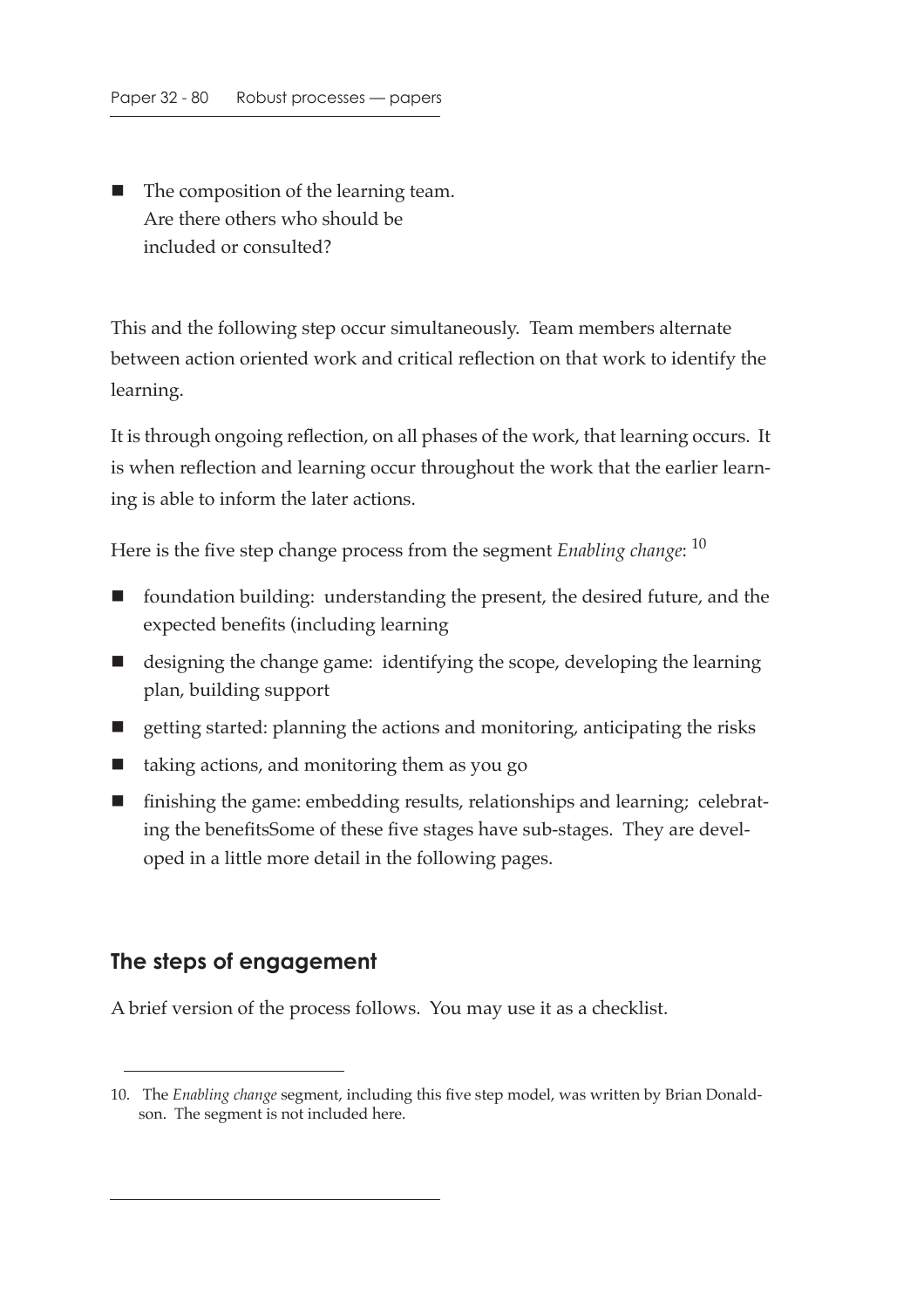**A. Foundation building.** Clarifying the needs and the benefits, and understanding the existing situation.

| $\Box$ Where are we now? What can we do to analyse and understand the present     |  |  |  |
|-----------------------------------------------------------------------------------|--|--|--|
| situation? (The tool "force field analysis" $11$ in the toolkit is relevant here) |  |  |  |

- $\Box$  Where do we want to be? How can we agree on a worthwhile goal which people will be motivated to achieve? (The tool "search" in the toolkit is relevant here)
- What will the benefits be? Who are the stakeholders and how will we define their legitimate needs?
- What learning do we hope to achieve? How will we define our learning outcomes?

**B. Designing the change game.** Developing the initial plans for action, building support, obtaining necessary resources.

- How will we get from here to there? How can we develop a practical and motivating and flexible action and monitoring plan? (The first part of the tool "event track" in the toolkit may be relevant here)
- What resources will we need? What can we do to identify and obtain the necessary resources, including skills and time?
- What support can we obtain? Whose support do we need and how can we obtain it?
- $\Box$  How ready are the stakeholders for this? How can we find out? (The tool "readiness check" in the toolkit may help here)

<sup>11.</sup> The toolkit referred to in this and following paragraphs is not included.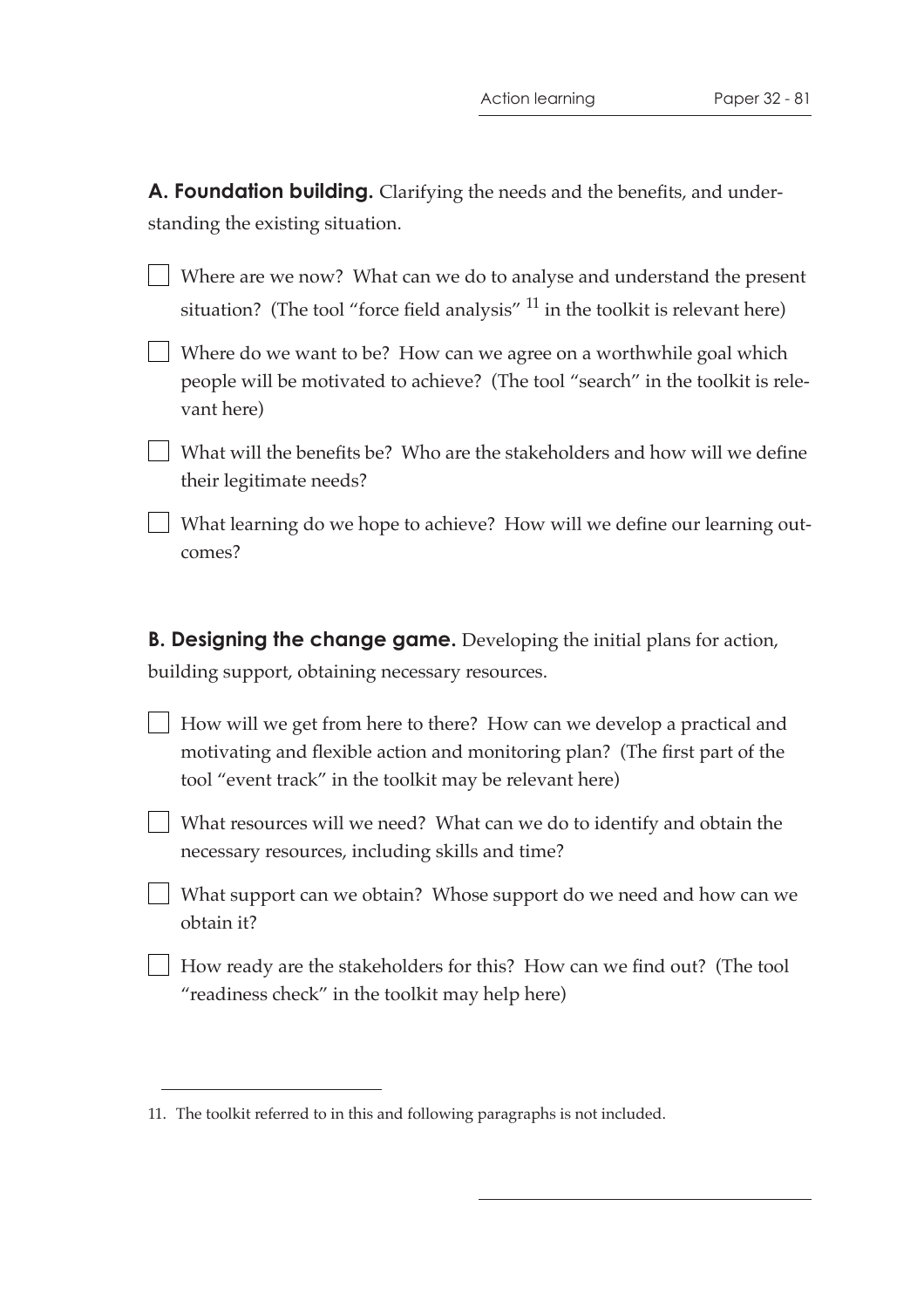**C. Getting started.** Elaborating the plan, engaging the people, building in the monitoring and the learning. This is still the planning phase, to ensure that we are agreed, in some detail, on what it is we are going to do. (The tool "event track" is relevant throughout this step.)

Planning to take action. Who can do what to achieve our outcomes? How will we govern and do the work and manage the risks?

 $\Box$  How will we stay on track? What specific steps do we need to take to monitor the work, the relationships and the learning? What timelines, mileposts and indicators will be useful?

What else do we need to do to achieve the outcomes? What other information do we need, and from whom? How will we identify and document the learning?

 $\Box$  Have we allowed adequately for monitoring it as we go? Have we designed enough flexibility into it?

**4. Taking action.** If the preparation and planning are adequate, this is the easy part. Provided there has been adequate monitoring and flexibility built into the plan, and those involved are committed, it is likely to proceed without major difficulty. Ongoing monitoring is important.

See also the next part of this segment, on learning. You will recall that action and learning proceed simultaneously.

Doing the work (on tasks, relationships and learning). How will we keep it moving? How will we monitor and correct it? What communication systems to we need to maintain?

 $\Box$  At the same time, how will we maintain interest in identifying and documenting and disseminating our learning?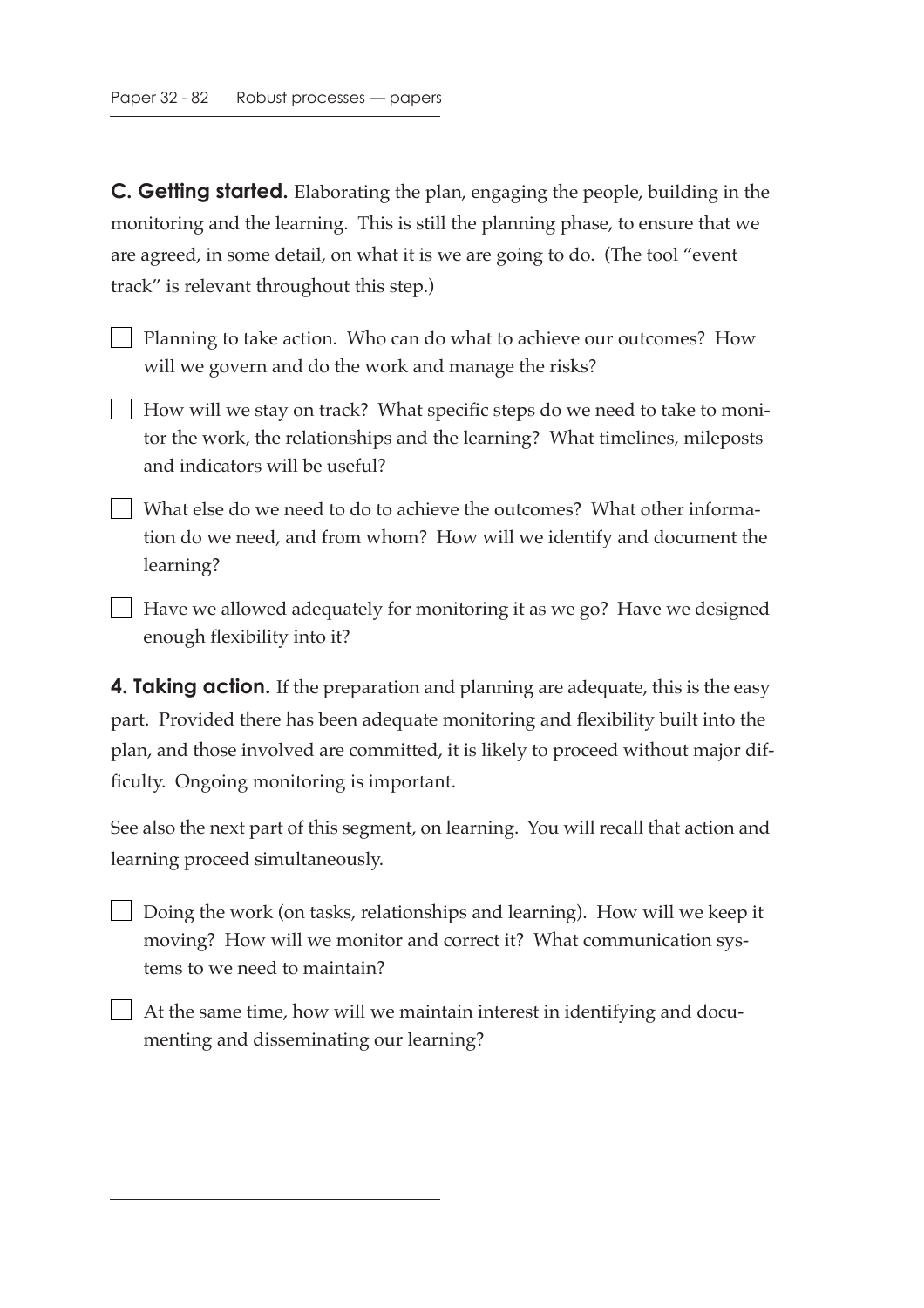**5. Finishing the game.** Embedding the outcomes and the learning in the organisation. Communicating the results.

Did we get there? Did we achieve all the results and can we maintain them? Are the benefits what we hoped for? Who should we involve in the celebration of our successes, to acknowledge them?

- $\Box$  How can we consolidate the learning that has occurred throughout the project? What further learning can we capture? How can we ensure future benefit from it, and benefit for others?
- Who can profitably hear about what we have learned? Who do we need to report to? Are there further implications we can identify and communicate?
- $\Box$  Have we allowed adequately for monitoring it as we go? Have we designed enough flexibility into it?

### **Activity: Trying out the steps of engagement**

Apply these steps to your chosen case study. As you work through them, imagine yourself carrying out the necessary actions, or facilitating the carrying out of those actions by others. Note the steps you can imagine without difficulty.

\_\_\_\_\_\_\_\_\_\_\_\_\_\_\_\_\_\_\_\_\_\_\_\_\_\_\_\_\_\_\_\_\_\_\_\_\_\_\_\_\_\_\_\_\_\_\_\_\_\_\_\_\_\_\_\_\_\_\_\_

Note those about which you are still not entirely clear. What will you do to learn more about them? —

**?** What do you wish to learn more about?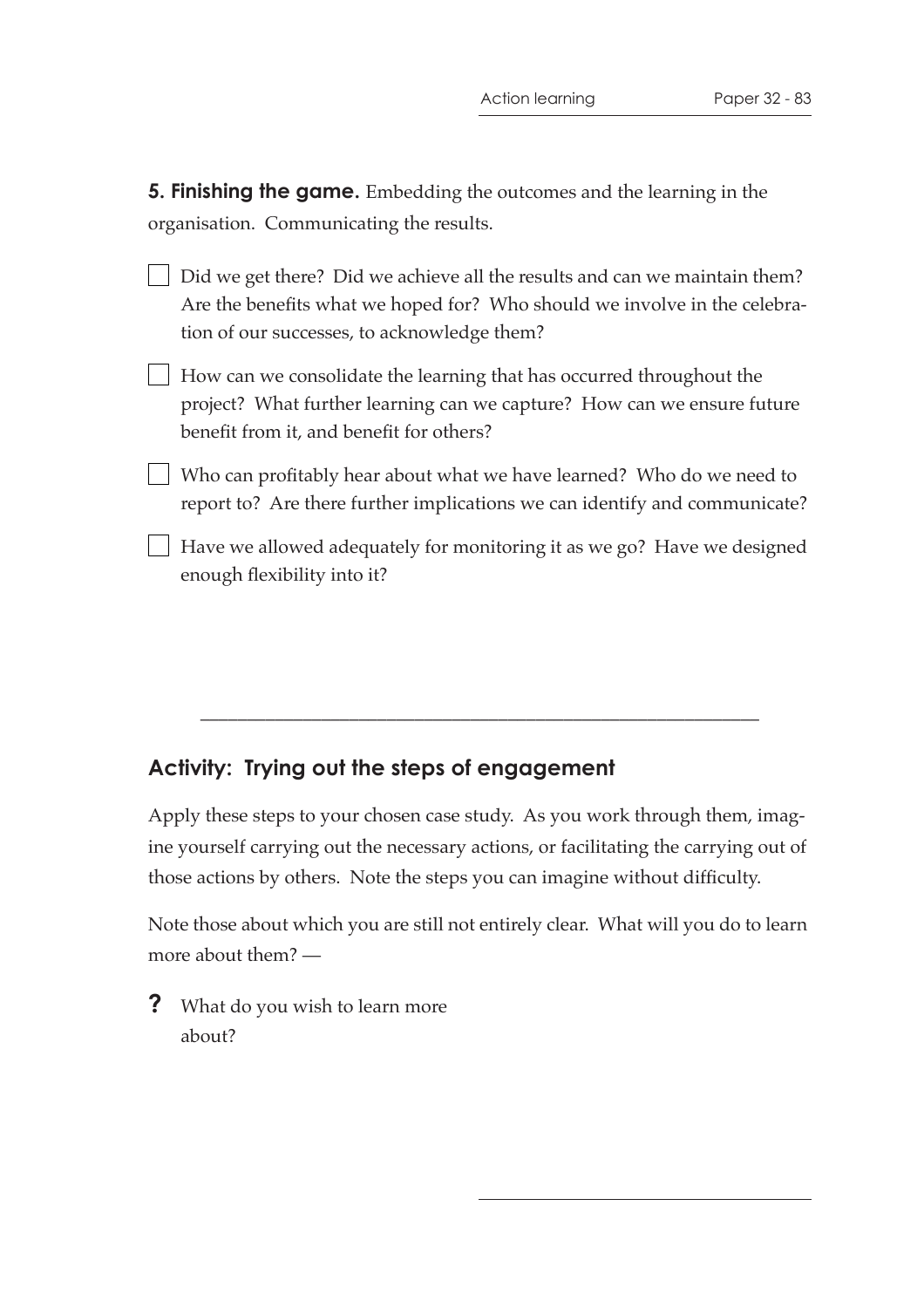- **?** Where can that information or understanding be found?
- **?** How will you obtain and use it?

#### **9. Learning from the project**

Action on a problem changes both the problem and the person acting upon it. It proceeds particularly by questioning taken-for-granted knowledge. Mike Pedler, *Action learning in practice* (Gower, Aldershot, 1997), p xxiii.

\_\_\_\_\_\_\_\_\_\_\_\_\_\_\_\_\_\_\_\_\_\_\_\_\_\_\_\_\_\_\_\_\_\_\_\_\_\_\_\_\_\_\_\_\_\_\_\_\_\_\_\_\_\_\_\_\_\_\_\_

This phase takes place at the same time as the action. It is interleaved with the action. It is the phase which is often given most attention in the literature. Although without the other phases the program may not be effective, its importance warrants that attention.

Much of what the members of an action learning team do together is to help each other learn from their experience, and document that learning. Here is your opportunity to try out a suitable process by applying it to your learning from this and the previous segment.

\_\_\_\_\_\_\_\_\_\_\_\_\_\_\_\_\_\_\_\_\_\_\_\_\_\_\_\_\_\_\_\_\_\_\_\_\_\_\_\_\_\_\_\_\_\_\_\_\_\_\_\_\_\_\_\_\_\_\_\_

### **Activity: The experiential learning cycle**

To help you think about the learning you obtained from this and the following segments, work through the following steps. The space on the right is for your notes.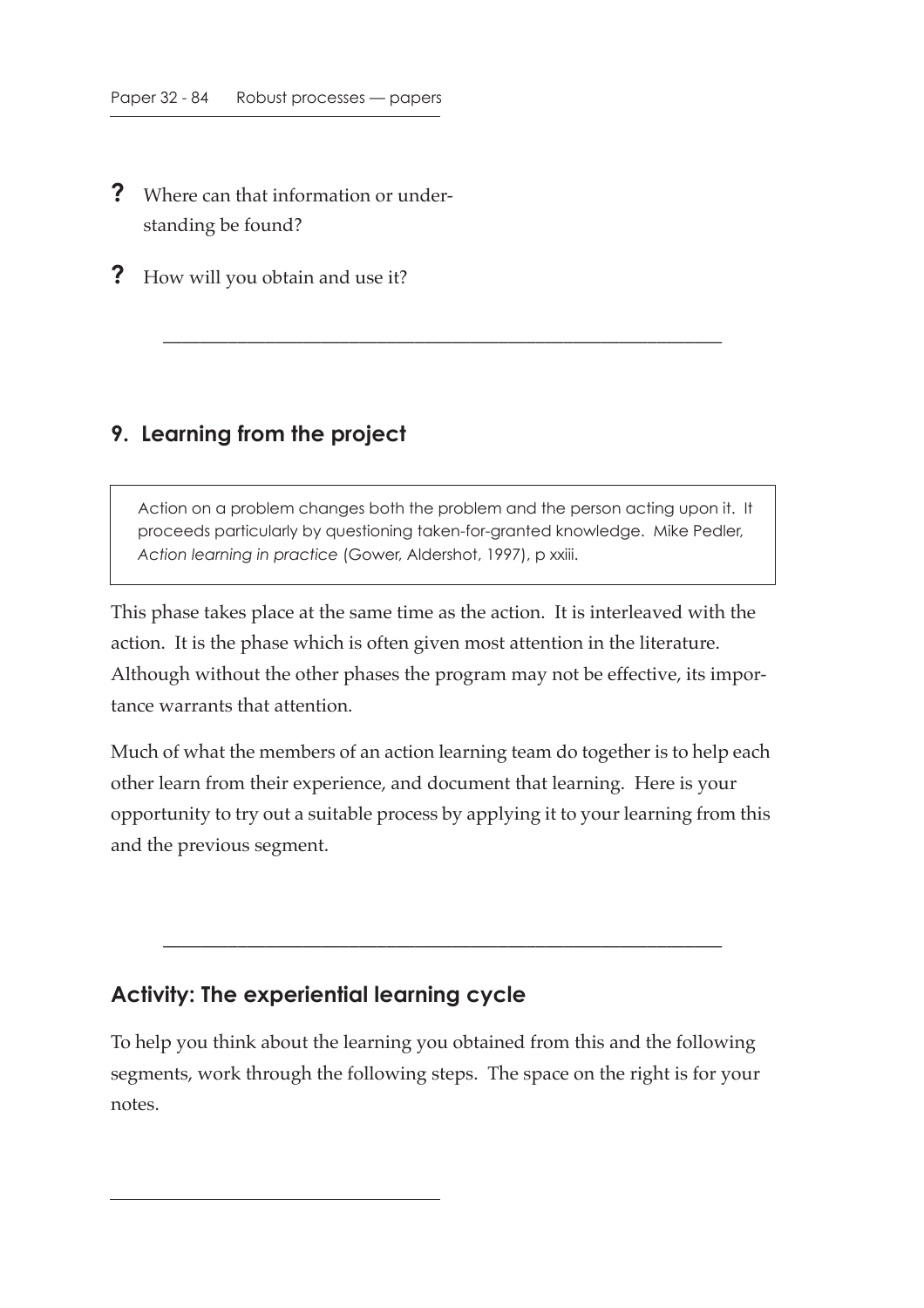■ What happened?

(Before you reflect on an event, it is useful to recollect the event in detail)

■ What was the sequence of events? In particular, what were the surprises?What sense do you make of it?

(It is easier to apply learning if you first become aware of what you learned, and you record it in a form that translates easily into action)

■ What have you learned about which actions achieve which outcomes in this situation? (Remember the "theory of action" material above)How can you make use of it?

(The form of learning we are interested in here is learning for and from action)

- What are some of the situations in which you can make use of your new insights?
- What will you do differently the next time you find yourself in one of those situations?

The above activity is well suited to a group activity in an action learning team.

\_\_\_\_\_\_\_\_\_\_\_\_\_\_\_\_\_\_\_\_\_\_\_\_\_\_\_\_\_\_\_\_\_\_\_\_\_\_\_\_\_\_\_\_\_\_\_\_\_\_\_\_\_\_\_\_\_\_\_\_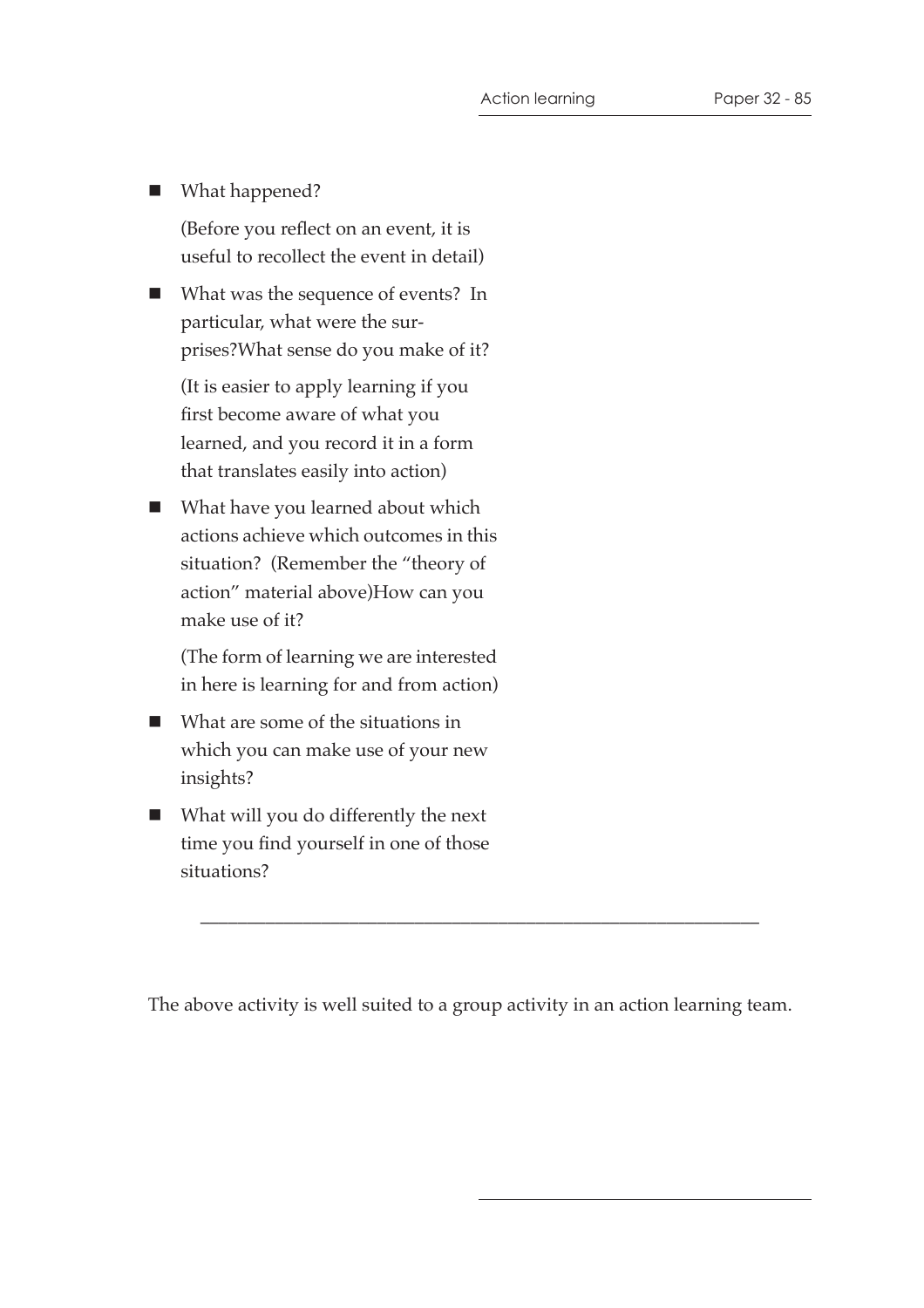### **Resources**

A partly-annotated bibliography on action learning and related topics

Argyris, Chris (1990) *Overcoming organisational defenses: facilitating organisational learning*. Boston: Allyn & Bacon.

One of the most readable of Argyris's many valuable contributions.

- Argyris, Chris (1999) *On organizational learning*, second edition. Oxford, UK: Blackwell.
- Argyris, Chris (2000) *Flawed advice and the management trap: how managers can know when they're getting good advice and when they're not*. Oxford, UK: Oxford University Press.
- Argyris, Chris, and Schön, Donald A. (1996) *Organisational learning II: theory, method and practice*. Reading: Addison-Wesley.

Integrates much of the material that has come from the pens of Argyris and Schon, separately and together, over several decades

Argyris, Chris; Putnam, Robert and Smith, Diana McLain (1985) *Action science: concepts, methods and skills for research and intervention*. San Francisco, Ca.: Jossey-Bass.

Offers a methodology for researching social systems in ways which gain more valid data while treating those researched as mature and responsible adults. In effect it is equivalent to a form of participative action research, with particular attention given to the dynamics of interpersonal interaction and system behaviour.

Ballantyne, R., Bruce, C. Packer, J. (1993) *Action learning in vocational education and training, theoretical background, Vol. 1*. TAFE National Staff Development Committee.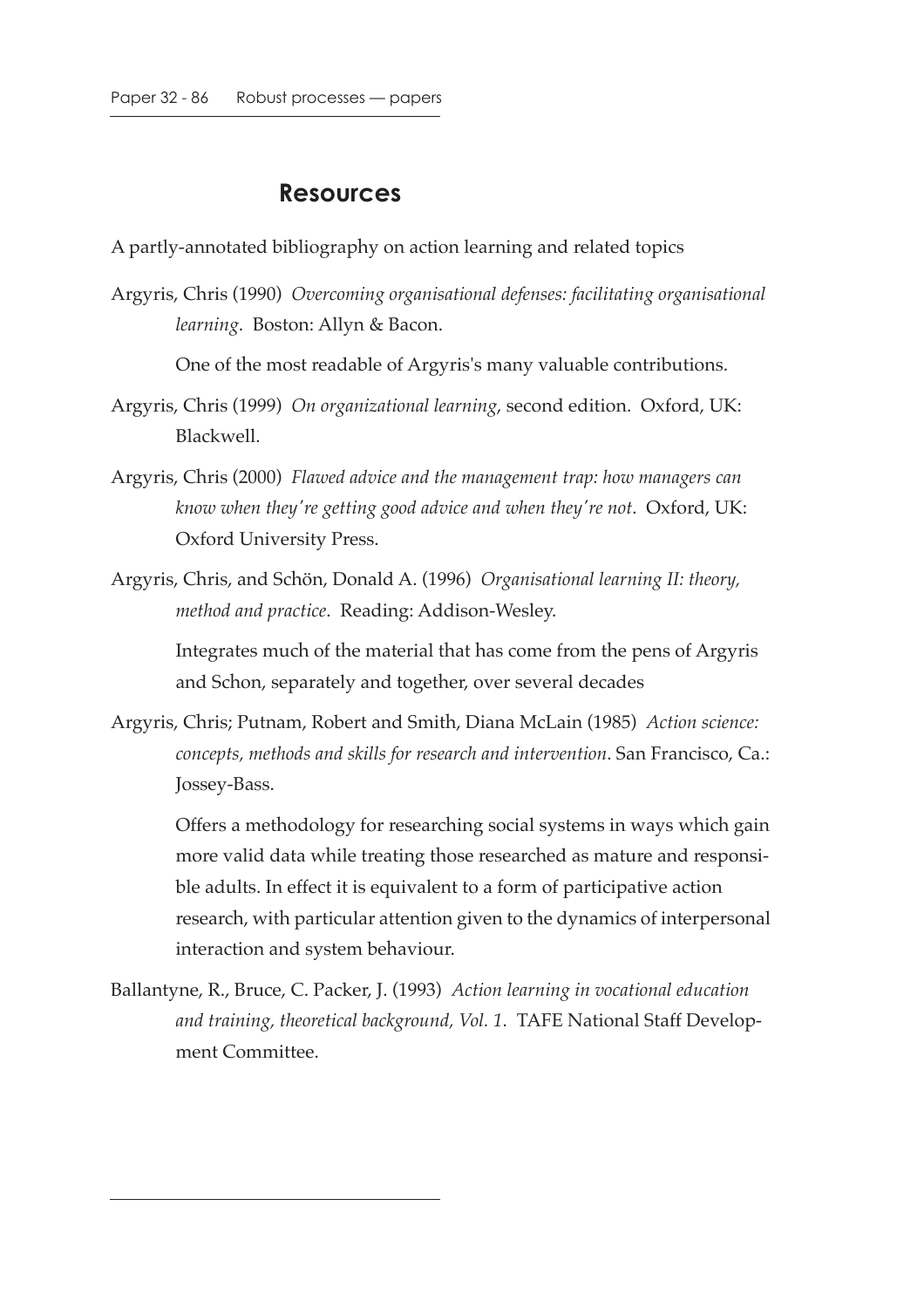- Casey, D. (1993) *Managing learning in organisations*. London: Open University Press.
- Casey, David, and Pearce, David W., eds. (1977) *More than management development: action learning at GEC*. Farnborough, Hants.: Gower.
- Christensen, C. Roland, Garvin, David A. and Sweet, Ann (1991) *Education for judgment: the artistry of discussion leadership*. Boston, Mass.: Harvard Business School Press.
- Coghlan, David (2000) *Doing research in your own organisation*. Sage.

A practical book on insider action research.

Cunningham, J. Barton (1993) *Action research and organizational development*. Westport, Connecticut: Praeger.

> A broad overview of the methods and processes of action research applied to organisation development.

- Dixon. N. (1994) *The organisational learning cycle*. Maidenhead, UK: McGraw-Hill.
- Dotlich, David L. and Noel, James L. (1998) *Action learning: how the world's top companies are re-creating their leaders and themselves*. San Francisco, Ca.: Jossey-Bass.
- Farber-Robertson, Anita (2000) *Learning while leading: increasing your effectiveness in ministry*. Bethesda, Md.: The Alban Institute.

This is a beautifully written and practical summary of Argyris's ideas, clearly explained and copiously illustrated with examples. The themes are taken from Argyris; the examples and explanations are the author's. They make the themes more accessible than they are in much of Argyris's own writing. Though drawn from the ministry, the examples and accompanying discussion are especially illuminating. Concepts which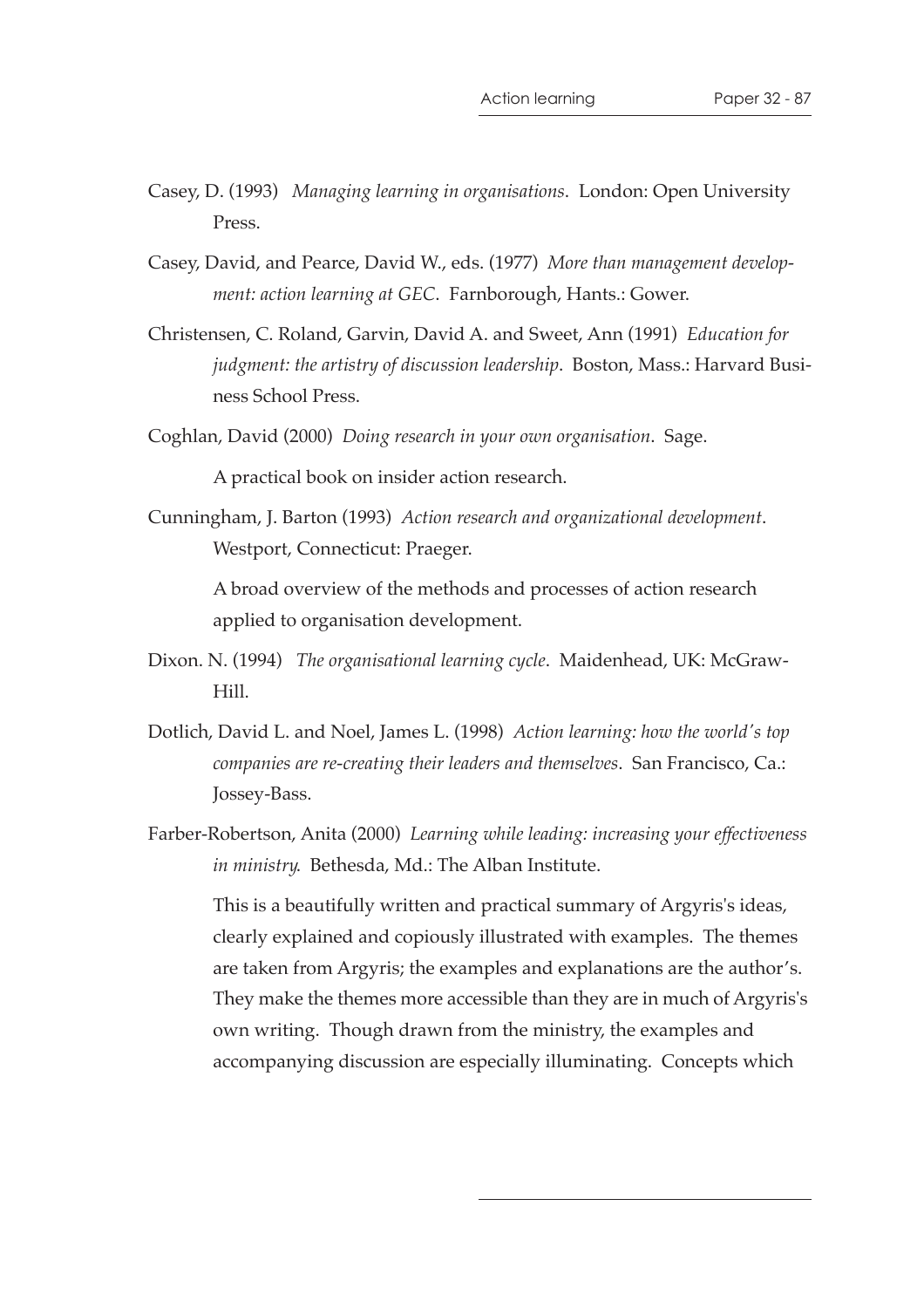the author uses well include designed blindness, social virtues, and the ladder of inference.

Fisher, Dalmar, and Torbert, William R. (1995) *Personal and organizational transformations: the true challenge of continual quality improvement*. London: McGraw-Hill.

How to apply the processes of action inquiry, among others, to bring about personal and organisational transformations.

Flood, Robert L., and Jackson, Michael C. (1991) *Creative problem solving: total systems intervention*. Chichester: Wiley.

Flood and Jackson are systems theorists with an interest in organisational applications. This book describes a particular form of systems approach known as total systems intervention or TSI. It can be regarded as a form of systems-based action research.

Flood, Robert L., and Romm, Norma R.A. (1996) *Diversity management: triple loop learning*. Chichester: Wiley.

With systems becoming more complex and theories and approaches multiplying, the authors offer ways of dealing with this theoretical and practical complexity

French, Wendell, and Bell, Cecil H. (1995) *Organization development: behavioural science interventions for organisational improvement*, fifth edition. Englewood Cliffs, NJ: Prentice-Hall.

A substantial revision of what was probably already the bible in its field. Set firmly within an action research framework, it gives a good mix of history, theory and practice.

Gummesson, Evert (2000) *Qualitative methods in management research*, second edition. Thousand Oaks, Ca.: Sage.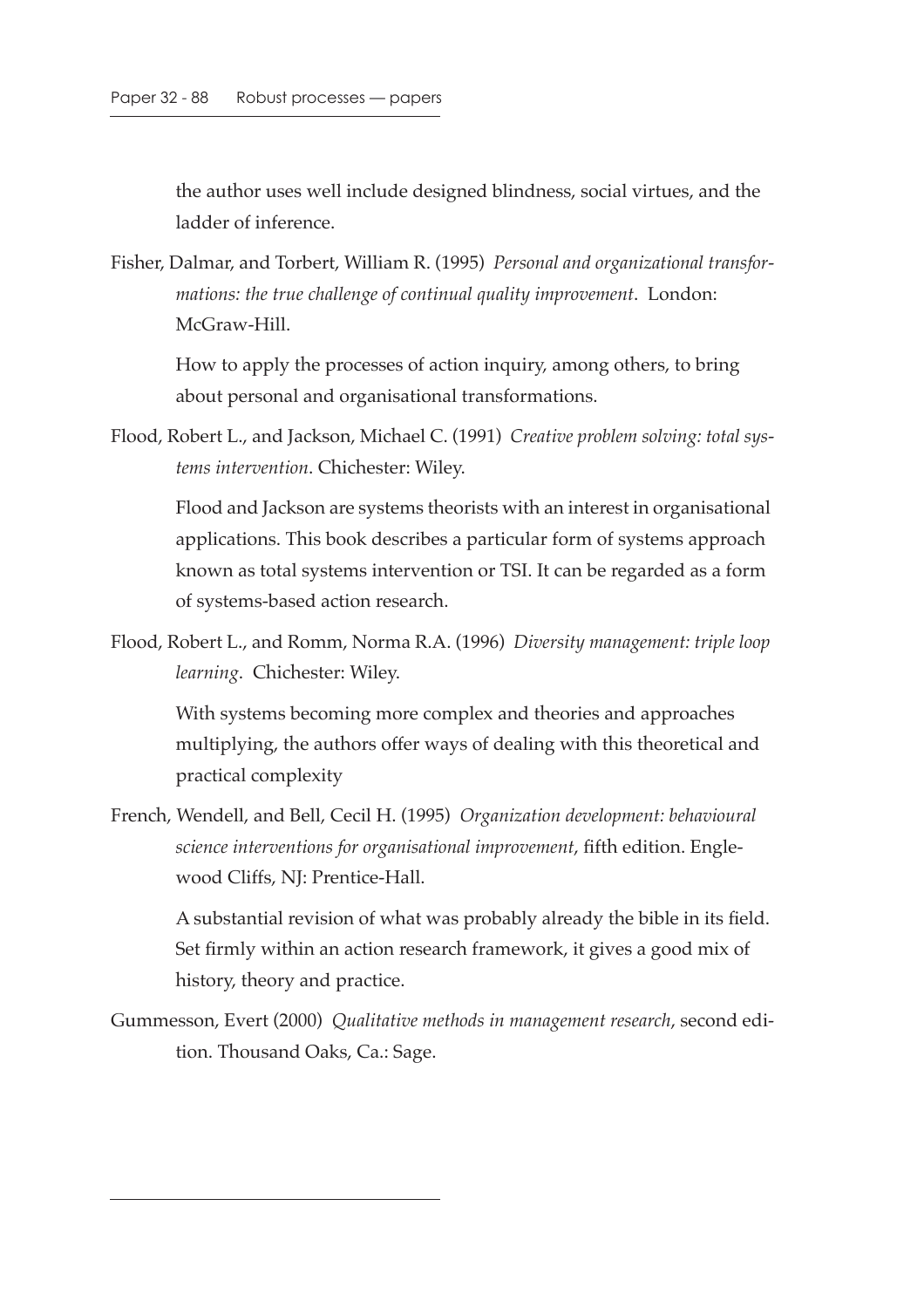This is the second edition of a book noted for its wide-ranging examination of qualitative research, its philosophy and practice, with reference to management research. Chapter 6, "A management action science paradigm", is especially relevant to action researchers. However, as the book takes into account issues of both management consultancy and applied research, there is useful material for action researchers throughout the book.

- Inglis, Scott (1994) *Making the most of action learning*. Aldershot, UK: Gower.
- Lawler. A. (1985) *Productivity improvement manual*. Aldershot, UK: Gower.
- Lessem, R. (1993) *Business as a learning community applying global concepts to organisational learning*. Berkshire, UK: McGraw Hill.
- Marquardt, Michael J. (1999) *Action learning in action: transforming problems and people for world-class organizational learning*. Palo Alto, Ca.: Davis-Black.

Practitioners will find this a valuable resource. Beginning with an overview of action learning and its origins, it illustrates the approach with copious and often detailed case study material. Several chapters at the end of the book then take the practitioner through the steps required to set up, maintain and monitor an action learning project.

- McGill, Ian, and Beaty, Liz (1995) *Action learning: a guide for professional, management and educational development*, second edition. London: Kogan Page.
	- A very practical account of action learning and how it operates in action.
- McNiff, Jean, and Whitehead, Jack (2000) *Action research in organisations*. Routledge.
- Metcalfe, Mike (1995) *Business research through argument*. Boston: Kluwer Academic.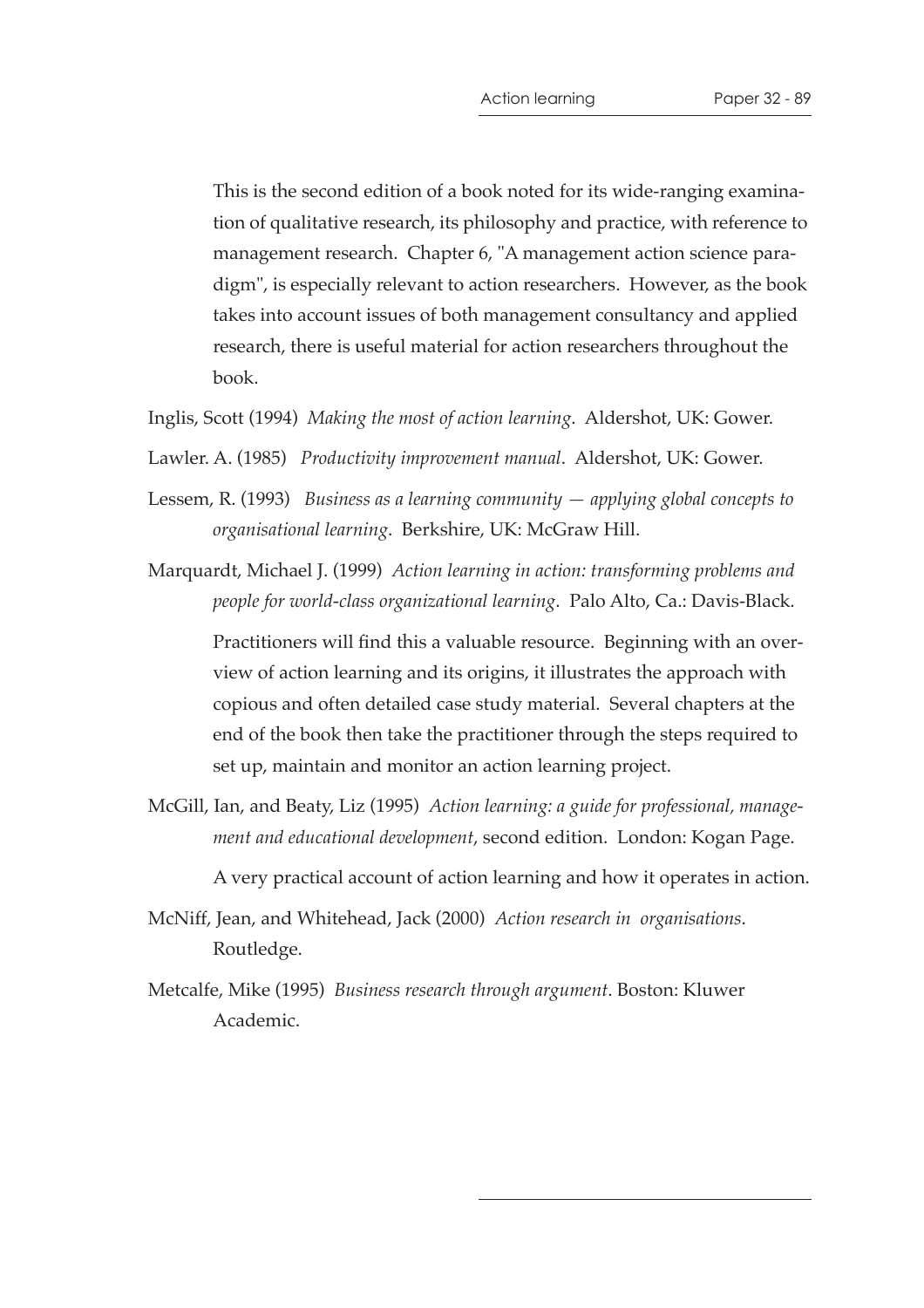The central thesis of this academic and quite expensive little book is that research is better done according to the rules of argument rather than the rules of scientific method.

- Mumford, Alan (1993) *How managers can develop managers*. Aldershot, UK: Gower.
- Mumford, Alan, Ed. (1997) *Action learning at work*. Aldershot, UK: Gower. An expensive but valuable collection of papers on action learning in organisational settings.
- Pedler, Mike, ed. (1991) *Action learning in practice*, 2nd edition. Aldershot, Hants.: Gower.

A collection of most practical papers by people who in many instances are experienced practitioners in action learning methods.

Pinchen, Suzanne, and Passfield, Ron, eds. (1995) *Moving on: creative applications of action learning and action research*. Mt. Gravatt, Queensland: Action learning, Action Research and Process Management Assn, Inc.

Proceedings from an action learning conference.

- Raelin, Joseph A. (2000) *Work-based learning: the new frontier of management development*. Upper Saddle, NJ: Prentice-Hall.
- Reason, Peter, and Bradbury, Hilary (2000) *Handbook of action research*. Sage. Possibly one of the most important collections of papers on action research that has yet been assembled.
- Revans, Reg W. (1980) *Action learning: new techniques for management*. London: Blond & Briggs.

By the person who developed and first described action learning.

Revans, Reg W. (1982) *The origins and growth of action learning*. Bromley: Chartwell-Bratt.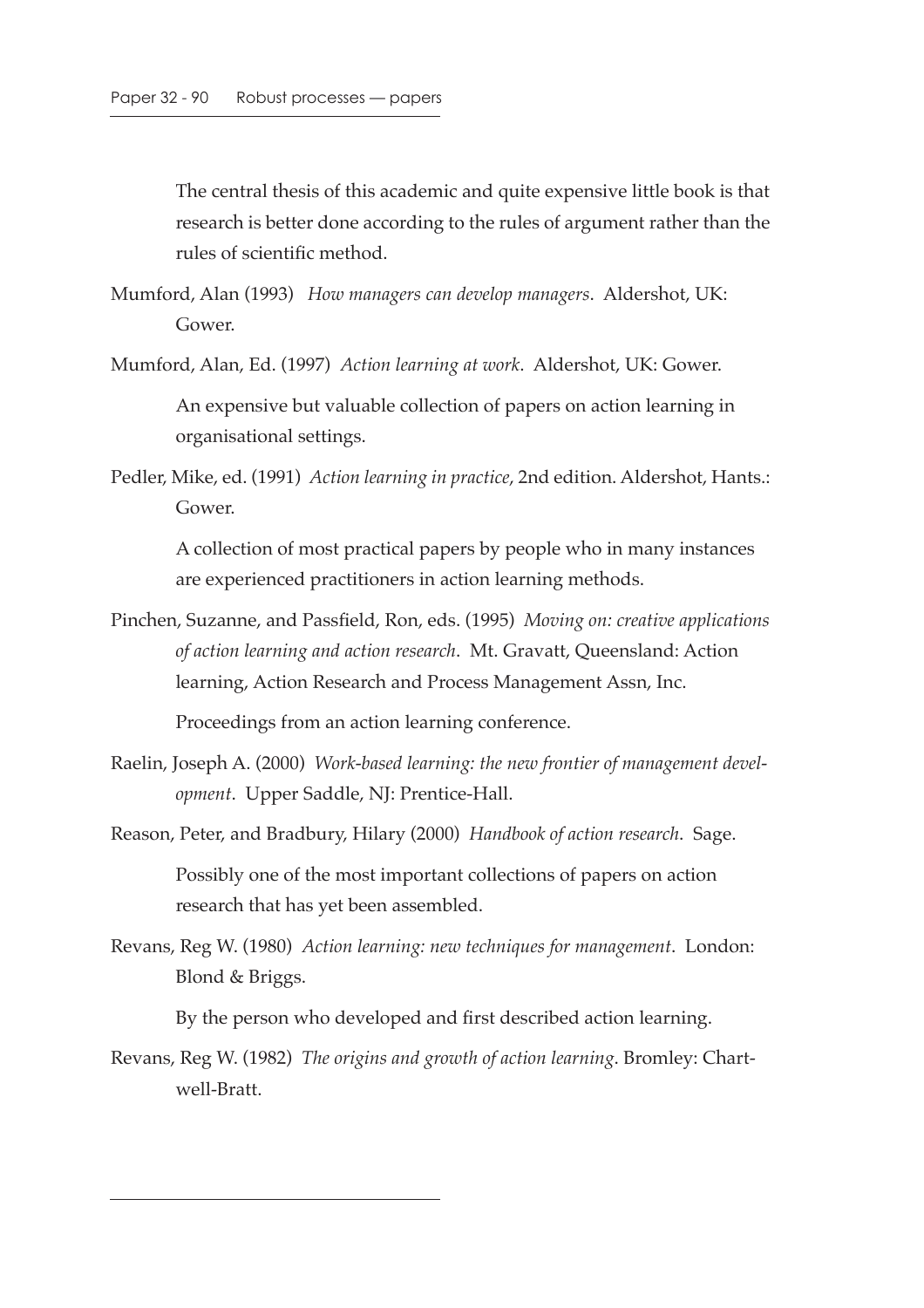- Revans, Reg W. (1983) *The ABC of action learning: empowering managers to act and to learn from action*, third edition. London: Lemos & Crane.
- Robinson, Viviane (1993) *Problem-based methodology: research for the improvement of practice*. Oxford: Pergamon Press.

This book takes Argyris' ideas on interpersonal and system dynamics, and operationalises them as processes for intervention and research. The result is in effect a form of action research, but where adequate attention is given to researcher-client relationships. The first half of the book describes two action science interventions. The second half compares action science to other methodologies which might have been used.

Rothwell, William J. (1999) *The action learning guidebook: a real-time strategy for problem solving training design and employee development*. San Francisco, Ca.: Jossey-Bass/Pfeiffer.

A pragmatic and detailed account of action learning: its underpinnings, its facilitation, its evaluation. It is complete with worksheets (also included on a computer disk). Used with some flexibility and openness to the actual situation and people, it offers the action learning practitioner detailed guidance.

Ryan, Yoni, and Zuber-Skerritt, Ortrun, eds. (1994) *Departmental excellence in university education (DEUE)*. Brisbane: Tertiary Education Institute, The University of Queensland. [Occasional paper series - No. 3]

A report on a university action learning program

Torbert, William R. (1991) *The power of balance: transforming self, society, and scientific inquiry* . Newbury Park, Ca.: Sage.

Torbert's "action inquiry" is an action-learning-like process and approach which, like action learning, pursues both understanding and change.